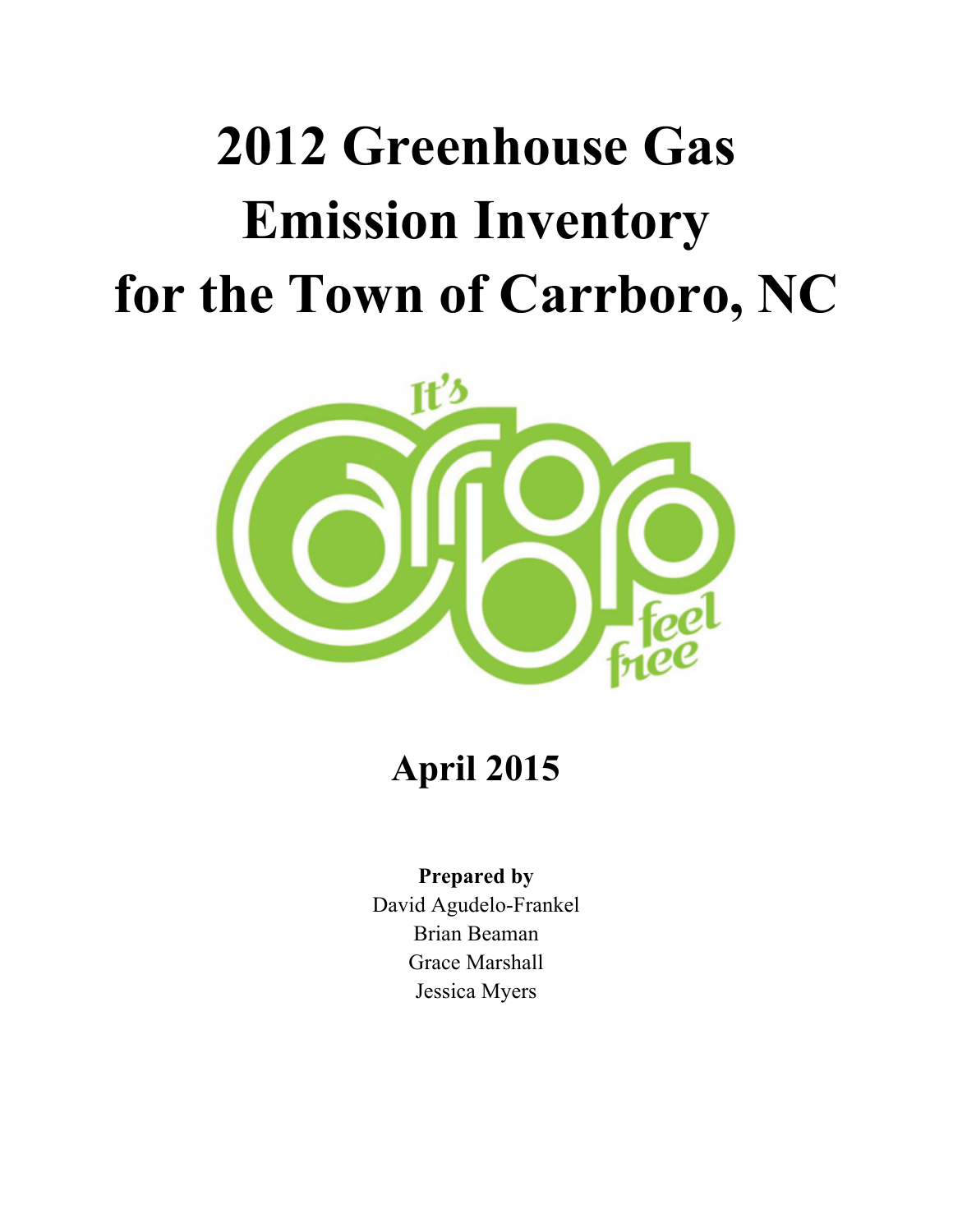## Executive Summary

Climate change is happening now and humans are contributing to it by emitting greenhouse gases like  $CO<sub>2</sub>$  and N<sub>2</sub>O. These greenhouse gases trap heat in Earth's atmosphere, causing the greenhouse gas effect, leading to multiple effects, such as higher temperatures, sea level rise, and extreme flooding. In order to reduce the negative effects of greenhouse gas emissions, communities must create mitigation strategies. Not only is mitigation essential for avoiding the devastating consequences of climate change, but many mitigation strategies also provide cobenefits that make them attractive regardless of climate change.

The first critical step in developing mitigation strategies is for communities to perform a greenhouse gas emission inventory. As defined by the EPA, "[a] greenhouse gas inventory is an accounting of greenhouse gases (GHGs) emitted to or removed from the atmosphere over a period of time."<sup>1</sup> A greenhouse gas emission inventories allow policy makers to collect baseline emission data, understand the main sources of emissions in their community, and develop informed mitigation strategies. Subsequent emission inventories provide policy makers with insight to the effectiveness of their mitigation strategies.

Our mission was to work with the Town of Carrboro to create an updated greenhouse gas inventory for 2012 and compare our findings to the previous 2009 inventory to identify trends. We conducted the inventory using the updated ICLEI software, ClearPath. Using our findings, we have recommended mitigation strategies that we think are best suited for the Town, considering their past and current efforts.

The inventory revealed a total of  $111,954$  tons of  $CO<sub>2</sub>e$  were emitted by the Town of Carrboro in 2012. About 93% of the total emissions came from the community sector, 7% from the local government sector. Within the community sector, residential buildings made up the largest percentage of emissions: 41.5%. Transportation and commercial buildings emissions were close behind at 29.8% and 25.7% respectively.

Between 2009 and 2012, Carrboro's greenhouse gas emissions dropped slightly despite a growing population. Per capita emissions decreased from 5.7 to 5.5 tons  $CO<sub>2</sub>e$ . Emissions from residential buildings dropped 18.29% from 2009 while transportation emissions decreased by 1.25% from 2009 and commercial buildings increased by 45.3%.

Local government sector contributed the largest reduction in greenhouse gas emissions. Overall, the local government sector emissions dropped 15.32% from 2009 to 2012, but there was some variability between the different local government sectors. Buildings, including all municipal

<sup>&</sup>lt;sup>1</sup> "Developing a Greenhouse Gas Inventory." United States Environmental Protection Agency. Accessed March 24, 2015. http://www.epa.gov/statelocalclimate/local/activities/ghg-inventory.html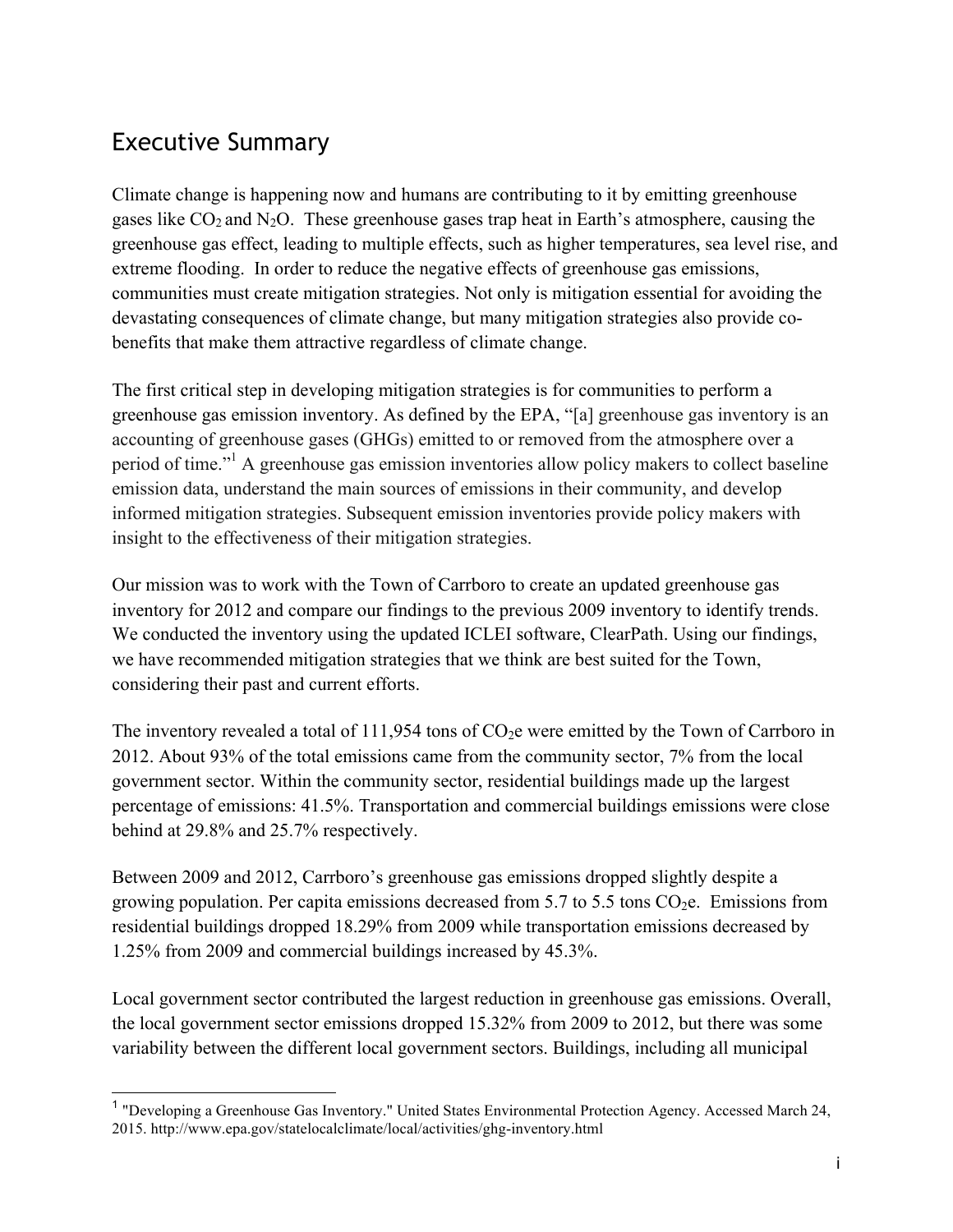buildings and schools, had a 20.45% decrease in emissions. The largest contributor to this decrease was the drop in Carrboro schools' emissions; municipal building emissions from 2009 to 2012 did not vary much. There was a 9.29% decrease in emissions due to the municipal vehicle fleet, while there was a 16.27% increase in emissions due to streetlights.

While we attempted to make this report as comparable to the 2009 inventory as possible, differences in software and data records used to calculate the emissions may limit the comparability of certain emissions sources, in particular solid waste.

Along with the new greenhouse gas inventory, we also provided mitigation recommendations such as a requirement of energy performance ratings on all residential homes and buildings to the Town. If these recommendations are pursued greenhouse gas emissions in Carrboro can be expected to continue to decline.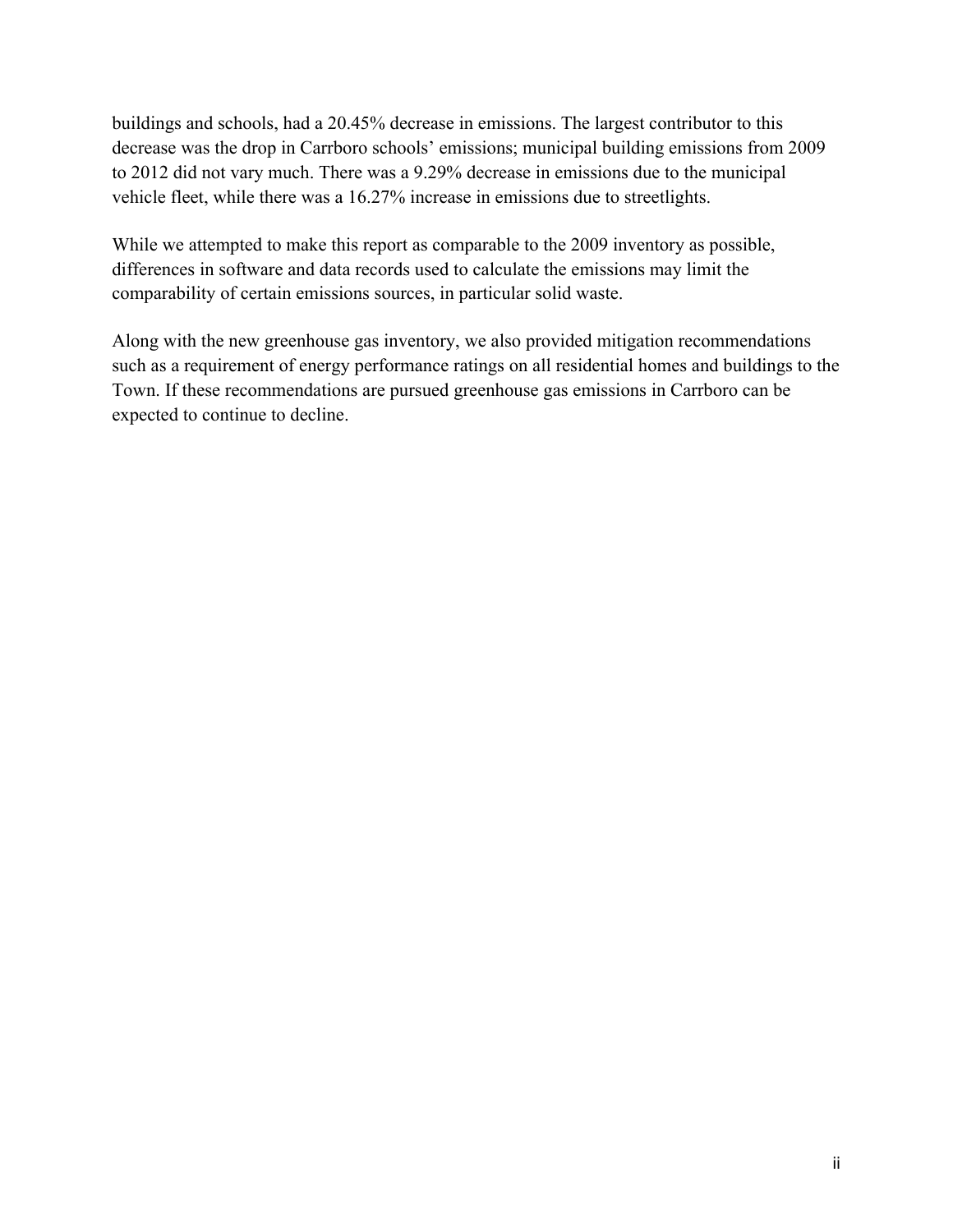# Table of Contents

| <b>EXECUTIVE SUMMARY</b>                   | 1                       |
|--------------------------------------------|-------------------------|
| <b>INTRODUCTION</b>                        | 1                       |
| THE SCIENCE OF CLIMATE CHANGE              | 1                       |
| <b>CLIMATE CHANGE MITIGATION</b>           | $\boldsymbol{2}$        |
| <b>GREENHOUSE GAS EMISSION INVENTORIES</b> | $\mathbf{3}$            |
| <b>MISSION</b>                             | $\overline{\mathbf{4}}$ |
| THE TOWN OF CARRBORO                       | 5                       |
| <b>METHODOLOGY</b>                         | 7                       |
| <b>CLEARPATH SOFTWARE</b>                  | 7                       |
| <b>COMMUNITY TRACK</b>                     | 8                       |
| ELECTRICITY:                               | $8\,$                   |
| <b>NATURAL GAS:</b>                        | 8                       |
| <b>SOLID WASTE:</b>                        | 9                       |
| TRANSPORTATION:                            | 10                      |
| <b>MUNICIPAL TRACK</b>                     | 11                      |
| <b>SCHOOLS:</b>                            | 11                      |
| ELECTRICITY:                               | 12                      |
| <b>NATURAL GAS:</b>                        | 12                      |
| <b>VEHICLE FLEET:</b>                      | 12                      |
| TRANSIT:                                   | 12                      |
| <b>RESULTS AND DISCUSSION</b>              | 13                      |
| <b>MAJOR FINDINGS</b>                      | 19                      |
| <b>MITIGATION STRATEGIES</b>               | 20                      |
| <b>RESIDENTIAL ENERGY</b>                  | 20                      |
| <b>COMMERCIAL ENERGY</b>                   | 21                      |
| <b>WASTE</b>                               | 21                      |
| <b>TRANSPORTATION</b>                      | 22                      |
| <b>MUNICIPAL STRATEGIES</b>                | 24                      |
| <b>APPENDIX A: DATA SOURCES</b>            | 26                      |
| <b>APPENDIX B: DATA TABLE</b>              | 28                      |
| <b>APPENDIX C: FACTOR SETS</b>             | 31                      |
| <b>WORKS CITED</b>                         | 33                      |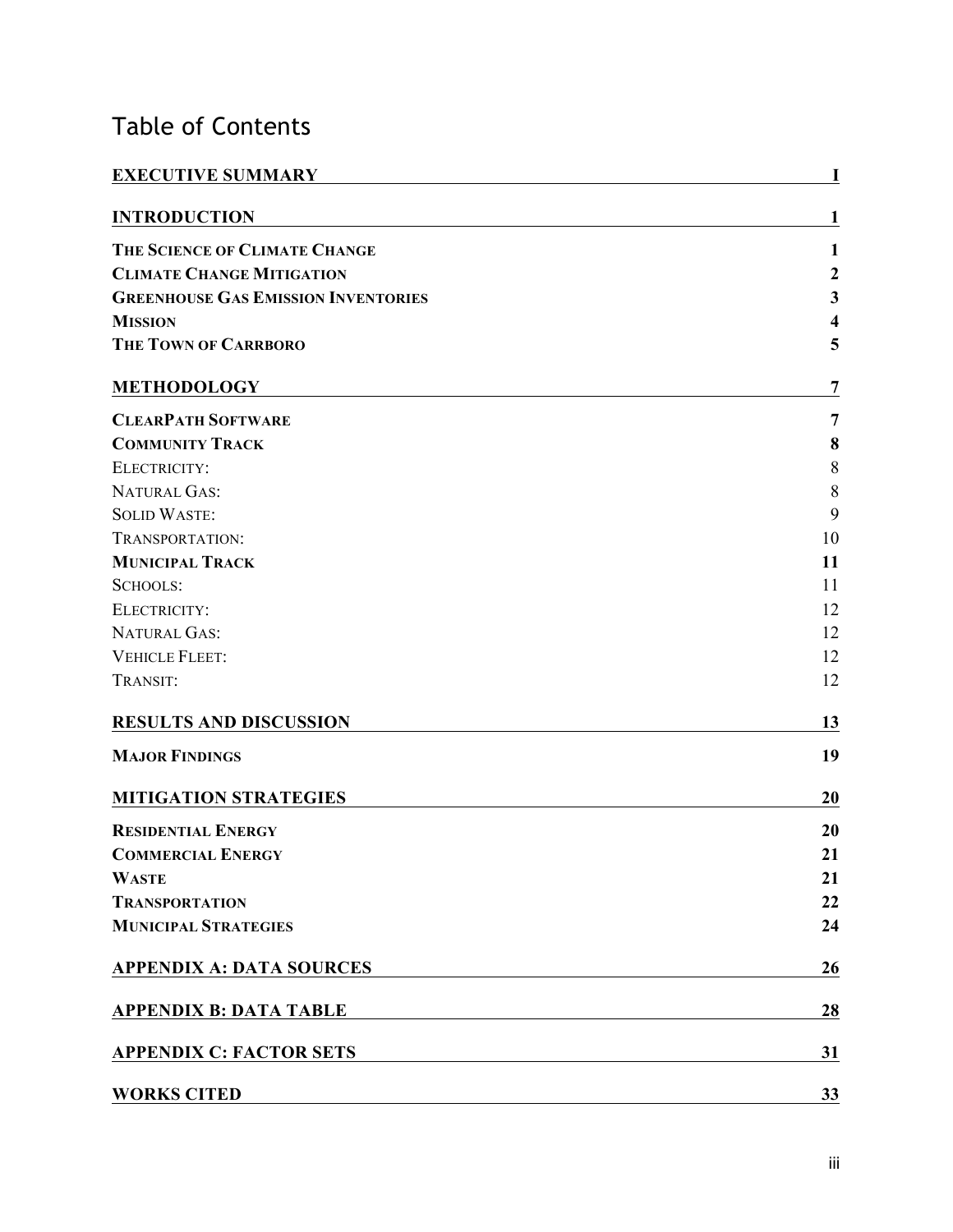## Introduction

Over the past century the average temperature in the United States has increased by 1.3°F to 1.9°F, with the majority of the increase occurring after 1970. The ten hottest years on record have occurred since 1998, with 2012 being the hottest year recorded in the U.S.; climate change is happening now. Seasonal dynamics are changing. In addition to being warmer, summer is longer, and winter is shorter. Rain is coming down in sudden, heavier bursts. Flooding is occurring more often in coastal cities and cities near rivers. The duration of the wildfire season in the West is longer, increasing the amount of land that is burned. All of these observable changes are consistent with climate change<sup>2</sup>.

The Southeast is seeing evidence of climate change through decreased water availability, increasing sea level rise, and extreme heat, resulting in negative effects on health, energy, and agriculture. Climate change may contribute to the Southeast seeing more billion-dollar weather disasters than any other region in the  $U.S.<sup>3</sup>$  More specifically, the Natural Resource Defense Council argues Orange County is currently experiencing multiple effects from global warming. It has had more days than expected of extreme heat and flooding. These effects may influence the health of county residents. Extreme heat may increase elderly mortality and pooling water may increase the mosquito population, leading to an increase in mosquito-carried viruses, such as dengue fever. Finally, the changing climate is causing increases in smog cover and ragweed pollen in Orange County, which can inflame allergy and respiratory issues<sup>4</sup>.

#### **The Science of Climate Change**

 Both natural and human factors can cause climate change. Before the Industrial Revolution in the 1700s, climate changes could be attributed to natural causes, such as shifts in solar energy, changes in ocean currents, and volcanic eruptions. However, natural processes alone cannot explain the post-industrial rise in temperatures<sup>5</sup>. Actually, the global mean temperature would have slightly decreased over the past fifty years if there had been no human influences<sup>6</sup>.

 Humans influence climate change by contributing to the greenhouse effect. After the Earth absorbs sunlight, some of the absorbed energy is then released back into the atmosphere as heat, which is then lost to space. Greenhouse gases (GHGs), such as carbon dioxide  $(CO<sub>2</sub>)$ ,

 <sup>2</sup> Melillo, Jerry, Terese Richmond, and Gary Yohe. "National Climate Assessment." National Climate Assessment. January 1, 2014. Accessed April 16, 2015. http://nca2014.globalchange.gov/highlights#section-5682.  $3$  ibid.

<sup>&</sup>lt;sup>4</sup> "What Will Climate Change Mean to Your Community?" Natural Resource Defense Council. June 15, 2013. Accessed April 16, 2015. http://www.nrdc.org/health/climate-in-your-community.asp.<br><sup>5</sup> "Causes of Climate Change." Environmental Protection Agency. March 18, 2014. Accessed April 16, 2015.

http://www.epa.gov/climatechange/science/causes.html.

<sup>6</sup> Melillo, Jerry, Terese Richmond, and Gary Yohe. "National Climate Assessment." National Climate Assessment. January 1, 2014. Accessed April 16, 2015. http://nca2014.globalchange.gov/highlights#section-5682.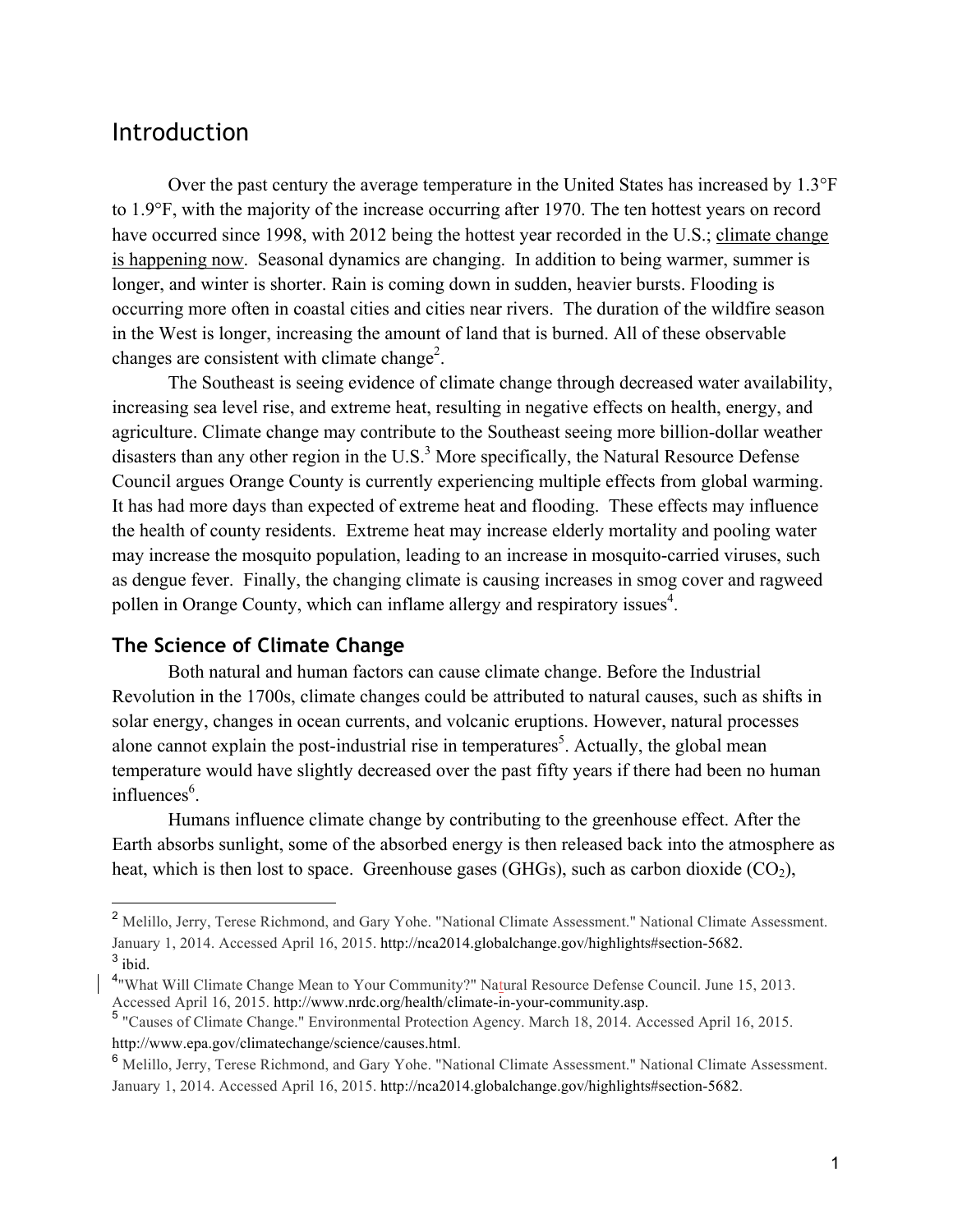methane (CH<sub>4</sub>), nitrous oxide (N<sub>2</sub>O), that are present in Earth's atmosphere can absorb the heat released, slowing or inhibiting its return to space. This trapping of heat by greenhouse gases causes what is known as the "greenhouse effect"<sup>7</sup>.

 Many human practices add to the amount of greenhouse gases present in the atmosphere. Deforestation and the burning of fossil fuels like coal, oil, and gas have increased the amount of atmospheric carbon dioxide by  $40\%$  since the Industrial Revolution<sup>8</sup>. Carbon dioxide is the primary greenhouse gas contributing to climate change. Humans release over 30 billion tons of  $CO<sub>2</sub>$  per year, and its current concentration is greater than it has been in at least 800,000 years. Agricultural practices have also increased nitrous oxide and methane concentrations<sup>9</sup>.

 This increase in heat-trapping gases will have multiple effects on Earth's climate today and in the future. They will cause an increase in the climate's temperature. The warmer weather will reduce ice and snow cover, causing the sea level to rise. Precipitation patterns for snow and rain will be altered. As carbon dioxide concentrations rise, the ocean will become more acidic. These changes will then impact our food and water supply, infrastructure, ecosystems, and our  $health<sup>10</sup>$ 

#### **Climate Change Mitigation**

The degree of future climate change and its impacts are dependent on current greenhouse gas emissions $11$ . Actions taken today to reduce greenhouse gas emissions mean less warming and less severe impacts. Climate change mitigation "refers to efforts to reduce or prevent emission of greenhouse gases<sup> $12$ </sup>. While mitigation is essential to prevent extreme climate change, it can also provide numerous short-term and long-term benefits to local communities.

By reducing emissions, communities will enjoy higher quality health<sup>13</sup>. Combustion of fossil fuels produce not only greenhouse gases that contribute to climate change but also pollutants such as nitrous oxides, a precursor to ground-level ozone. By limiting greenhouse gas emissions there is potential to also limit these dangerous pollutants and reduce health impacts. All residents of the community will benefit from this, especially populations most susceptible to

 <sup>7</sup> "Causes of Climate Change." Environmental Protection Agency. March 18, 2014. Accessed April 16, 2015. http://www.epa.gov/climatechange/science/causes.html.<br><sup>8</sup> Melillo, Jerry, Terese Richmond, and Gary Yohe. "National Climate Assessment." National Climate Assessment.

January 1, 2014. Accessed April 16, 2015. http://nca2014.globalchange.gov/highlights#section-5682.

<sup>9</sup> "Causes of Climate Change." Environmental Protection Agency. March 18, 2014. Accessed April 16, 2015. http://www.epa.gov/climatechange/science/causes.html. <sup>10</sup> ibid.

<sup>11</sup> Melillo, Jerry, Terese Richmond, and Gary Yohe. "National Climate Assessment." National Climate Assessment. January 1, 2014. Accessed April 16, 2015. http://nca2014.globalchange.gov/highlights#section-5682.

<sup>&</sup>lt;sup>12</sup> "Climate Change Mitigation." United Nations Environment Programme. Accessed March 24, 2015. http://www.unep.org/climatechange/mitigation/

<sup>&</sup>lt;sup>13</sup> Luber, George, Kim Knowlton, John Balbus, Howard Frumkin, Mary Hayden, Jeremy Hess, Michael McGeehin, and Nicky Sheats. "Human Health." National Climate Assessment. Accessed March 24, 2015. http://nca2014.globalchange.gov/report/sectors/human-health#statement-16524.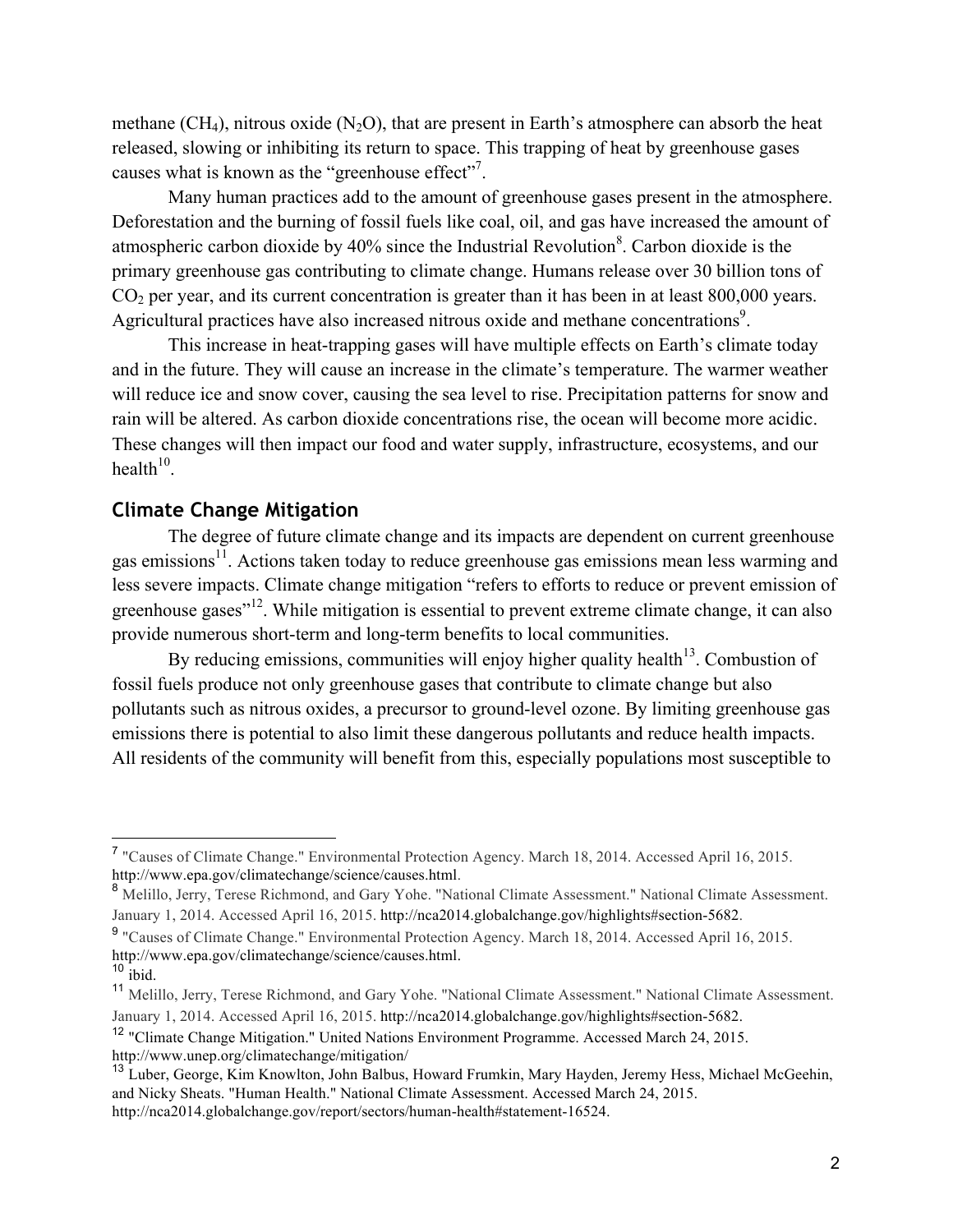respiratory illness such as the poor and elderly<sup>14,15</sup>. Beyond the direct health impact of lower emissions, some emission reduction strategies will also improve public health, such as increased bicycle use $^{16}$ .



**Figure 1.** Co-benefits of climate change mitigation.

Many strategies also have co-benefits that produce immediate cost savings and improve quality of life. For example, if more trees are planted to increase  $CO<sub>2</sub>$  capture, citizens will enjoy a greener community and cooler temperatures in the summer. Energy costs will likely be lower for both the government and the community as a result of many emission reduction strategies. Furthermore, strategies like waste reduction will not only decrease emission productions, but will

Luber, George, Kim Knowlton, John Balbus, Howard Frumkin, Mary Hayden, Jeremy Hess, Michael McGeehin, and Nicky Sheats. "Human Health." National Climate Assessment. Accessed March 24, 2015. http://nca2014.globalchange.gov/report/sectors/human-health#statement-16520

 <sup>14</sup> "Society Impacts." United States Environmental Protection Agency. September 9, 2013. Accessed March 24, 2015. http://www.epa.gov/climatechange/impacts-adaptation/society.html

<sup>15</sup> *"Climate change impacts add to the cumulative stresses currently faced by vulnerable populations including children, the elderly, the poor, some communities of color, and people with chronic illnesses ... These threats include poor air quality, heat, drought, flooding, and mental health stress. Over time, the accumulation of these stresses will be increasingly harmful to these populations."*

<sup>&</sup>lt;sup>16</sup> Hosking, Jamie, Pierpaolo Mudu, and Carlos Dora. "Health Co-benefits of Climate Change Mitigation." World Health Organization. January 1, 2011. Accessed March 24, 2015.

http://www.who.int/hia/green\_economy/transport\_sector\_health\_co-benefits\_climate\_change\_mitigation/en/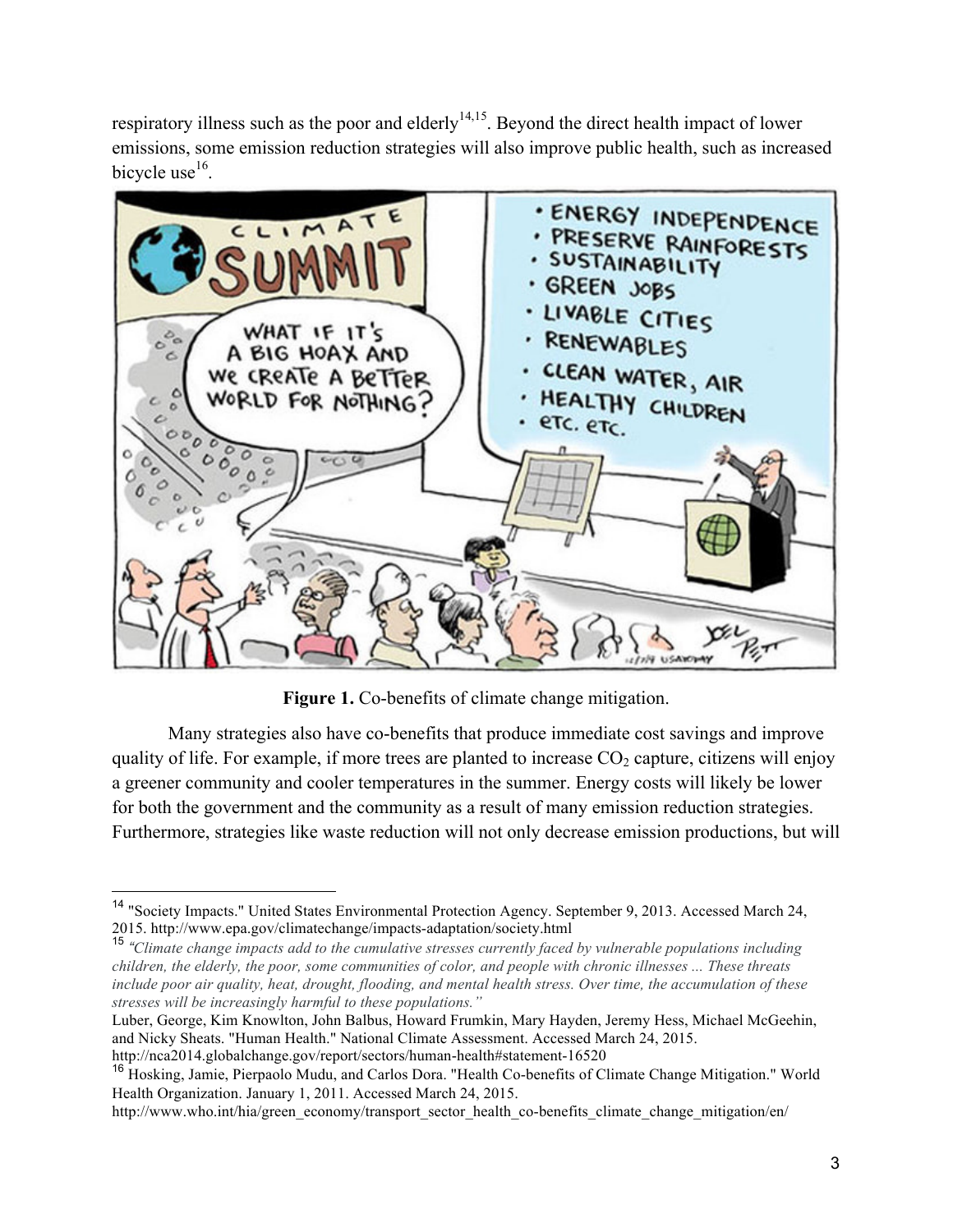also increase the health of the environment in, and around, the community<sup>17</sup>. In summary, many climate change mitigation strategies are worth enacting for their co-benefits alone, with reductions in greenhouse gas emissions being an ancillary benefit. As Figure 1 comically demonstrates, the results of many mitigation strategies are outcomes that communities strive for regardless of climate change.

## **Greenhouse Gas Emission Inventories**

The EPA concisely and clearly explains the purpose of a greenhouse gas emission inventory:

*A greenhouse gas inventory is an accounting of greenhouse gases (GHGs) emitted to or removed from the atmosphere over a period of time. Policy makers use inventories to establish a baseline for tracking emission trends, developing mitigation strategies and policies, and assessing progress. An inventory is usually the first step taken by entities that want to reduce their GHG emissions. An inventory can help local governments:*

- *Identify the sectors, sources, and activities within their jurisdiction that are responsible for greenhouse gas emissions*
- *Understand emission trends*
- *Quantify the benefits of activities that reduce emissions*
- *Establish a basis for developing a local action plan*
- *Track progress in reducing emissions*
- *Set goals and targets for future reductions<sup>18</sup>*

While initial emission inventories can help communities gain insight into their emissions, subsequent emission inventories can help track progress towards mitigation goals and analyze the success of emission mitigation strategies. Although trends across emission inventories can be difficult to attribute to specific policies and do not provide foolproof strategies for reducing future emissions, they can be valuable sources of data. In this Capstone report, we update the 2009 emission inventory for the Town of Carrboro. By having multiple sources of comparable data, we hope the Town's policy-makers can better understand the effect, or lack of effect, of their policies.

## **Mission**

The Environmental Sciences Capstone Course at the University of North Carolina is a course focused on "interdisciplinary, team-based analysis of environmental phenomena"<sup>19</sup>.

 <sup>17</sup> Smith, Alison. "The Big Picture: Climate Policies & Co-benefits." In *The Climate Bonus: Co-benefits of Climate Policy*, 8. Abingdon, Oxford: Routledge, 2013.

<sup>&</sup>lt;sup>18</sup> "Developing a Greenhouse Gas Inventory." United States Environmental Protection Agency. Accessed March 24, 2015. http://www.epa.gov/statelocalclimate/local/activities/ghg-inventory.html

<sup>19</sup> "Curriculum for the Environment and Ecology." In *University of North Carolina at Chapel Hill (UNC-CH) Undergraduate Bulletin*. University of North Carolina, Chapel Hill (UNC-CH), 2014. http://www.unc.edu/ugradbulletin/depts/ecol.html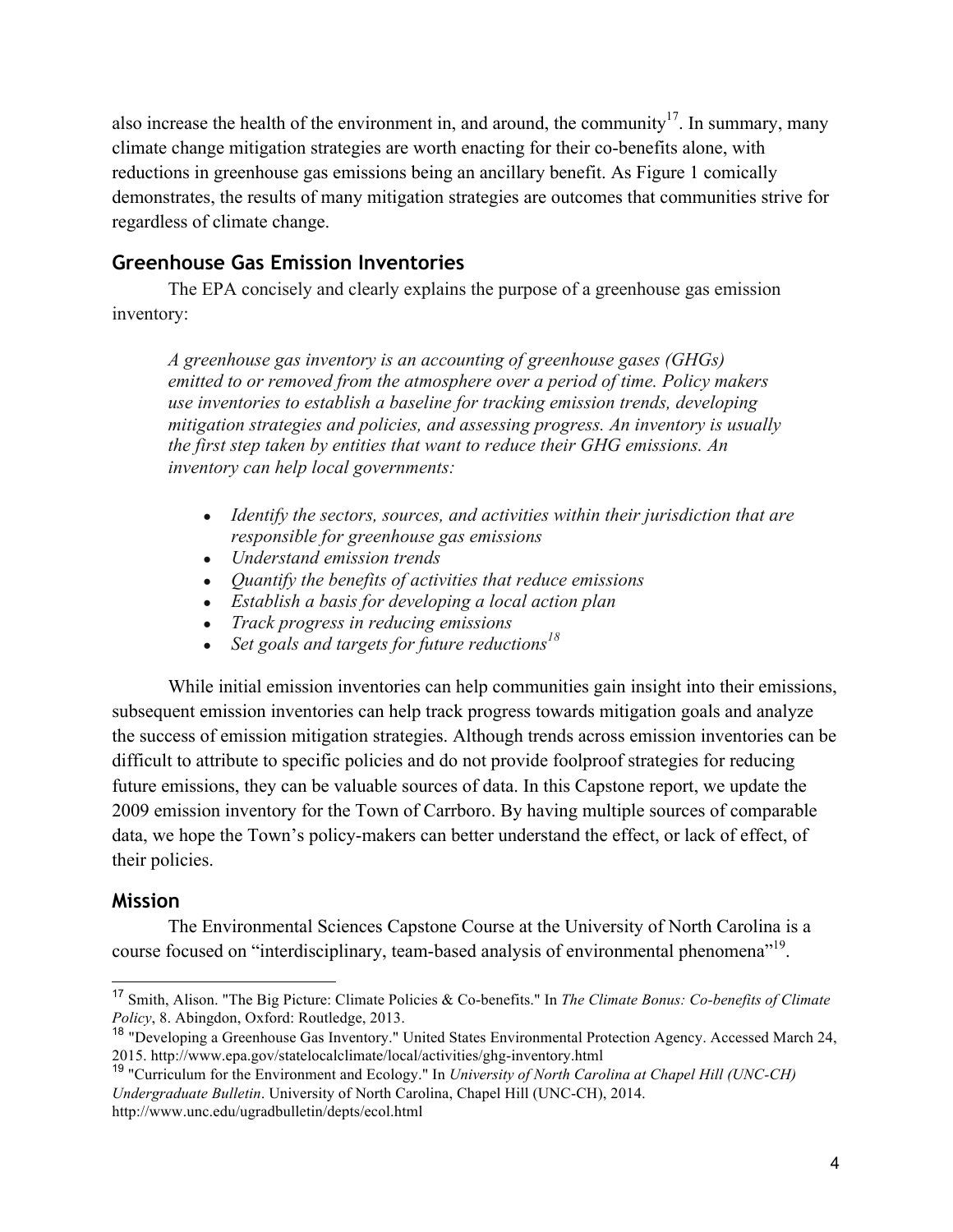Capstone courses provide an opportunity for students to conduct research typical of professional practice and channels the universities' expertise to help find creative solutions to environmental issues in communities<sup>20</sup>. Capstone projects have ranged from green public housing to developing more environmentally responsible chicken feed. We are a group of seniors studying in the fields of environmental health and environmental studies. Through this course we have worked to analyze greenhouse gas emissions, their possible consequences, and mitigation strategies to reduce them.

Our mission was to work with the Town of Carrboro to create an updated greenhouse gas inventory. In 2011, another Capstone team completed Carrboro's baseline greenhouse gas emission inventory. The previous Capstone utilized data for the calendar year of 2009. Our inventory uses data from 2012, the most recent year for which all data was available. We replicated the methodology from the 2009 inventory as closely as possible to ensure that the data could be compared between the two inventories and trends could be identified. Using our findings, we have recommended mitigation strategies, taking the Town of Carrboro's current situation into consideration. Our recommendations promote a healthier environment and work toward the Town's goals of reducing greenhouse gas emissions.

## **The Town of Carrboro**

 The Town of the Carrboro is located in Orange County, North Carolina and is made up of 6.46 square miles (16.8 square km). In 2012, the estimated population of Carrboro was  $20,265^{21}$ . It lies in close proximity to the University of North Carolina at Chapel Hill, causing it to be the place of residence for numerous students. This small community has a long history of environmental activism and awareness. In 2005, Carrboro signed the Mayors' Climate Protection Agreement and for the last decade the Town has taken multiple actions to address climate change:

- **2005** signed Mayors' Climate Protection Agreement, in which 1,060 mayors around the nation signed the agreement pledging to reduce their greenhouse gas emissions to 7% below their 1990 levels by  $2012^{22}$
- **2005** Orange County emission inventory initiated by International Council for Local Environmental Initiatives (ICLEI)
- **2009** passed Climate Protection Resolution, taking responsibility for the Town's share of CO2 emissions. The resolution was as followed:

 <sup>20</sup> "Capstone Research Projects." Institute for the Environment at UNC-Chapel Hill. Accessed March 16, 2015. http://www.ie.unc.edu/for\_students/courses/capstone.cfm.

<sup>&</sup>lt;sup>21</sup> "North Carolina Municipal Population Estimates." North Carolina Office of State Budget and Management. Accessed March 16, 2015.

http://www.osbm.state.nc.us/ncosbm/facts\_and\_figures/socioeconomic\_data/population\_estimates/municipal\_estima tes.shtm.

<sup>&</sup>lt;sup>22</sup>"About the Center - Mayors Climate Protection Center." The United States Conference of Mayors - Climate Protection Center. Accessed March 16, 2015. http://www.usmayors.org/climateprotection/about.asp.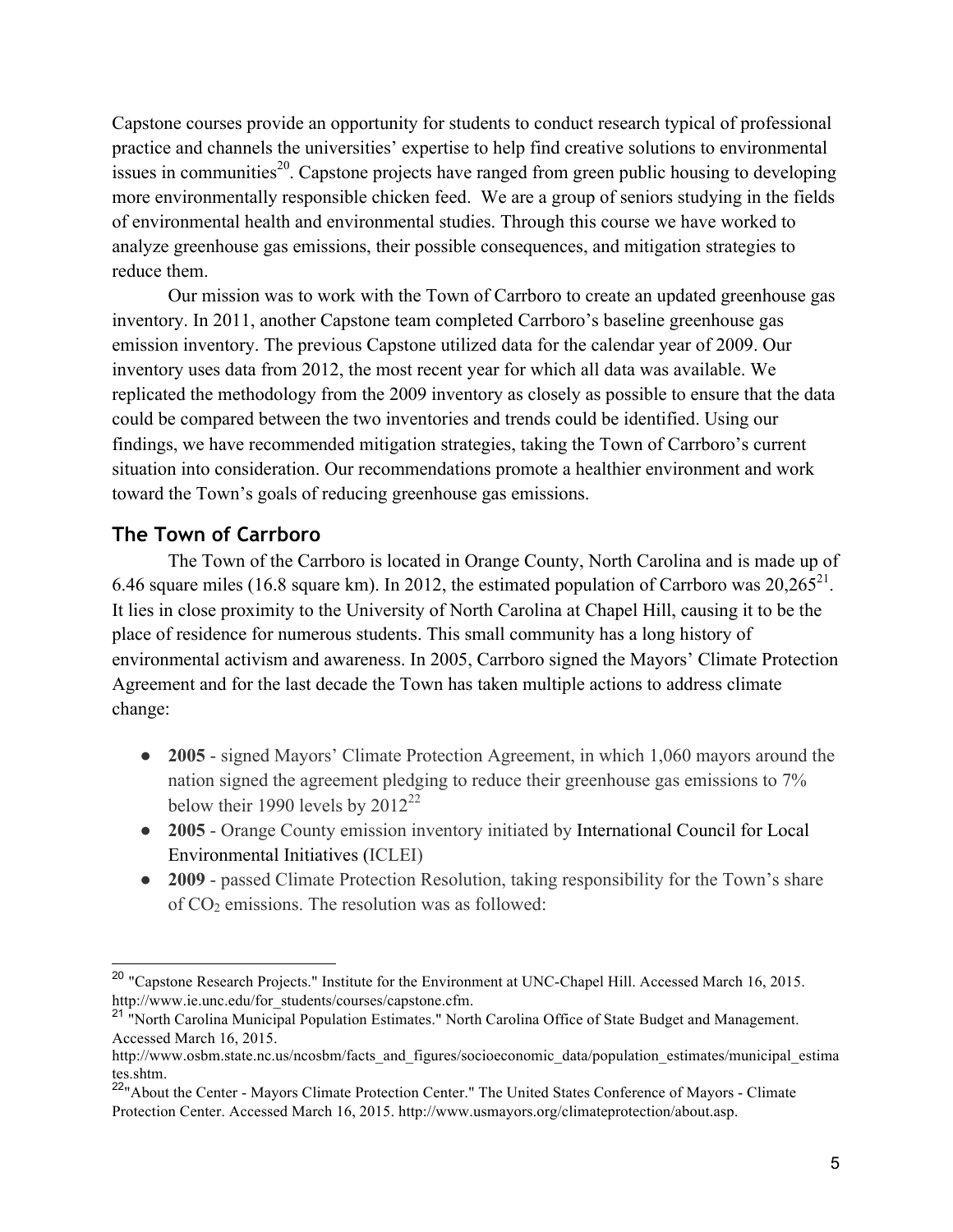*The Town of Carrboro will seek, and will facilitate the community at large, to cut CO2 emissions by its proportion of the amount which is required to stabilize the climate back to less than 350 ppm of CO2 in the atmosphere in time for a 90% probability for success as defined by the most up to date scientific consensus. 23* 

- **2011** UNC Capstone team completes first community greenhouse gas inventory for Carrboro
- **2011-2013** implementation of Worthwhile Investments Save Energy (WISE) program<sup>24</sup>, which expanded the energy efficiency program by creating subsidies for energy efficiency assessments and improvements in residential and small commercial buildings.
- **2012** The Town begins conducting annual GHG inventories for municipal operations
- **2014**  The Town adopts its first Energy and Climate Protection Plan

Most recently, the Town created the Energy and Climate Protection Plan  $(ECPP)^{25}$ , which outlines recommendations to make the Town more energy efficient and generate more renewable energy. Carrboro is a Town already centered on values of energy efficiency and a love for the environment. This report will not only reference Carrboro's past and ongoing efforts to reduce greenhouse gas emissions, but also build upon these strategies and suggest additional policies and approaches that would benefit the Town based on the trends we have found in the updated inventory. In doing so, we hope to further Carrboro's efforts to reduce greenhouse gas emissions.

<sup>&</sup>lt;sup>23</sup> "Carrboro 2009 Climate Protection Resolution." Town of Carrboro - Sustainability, Energy, and Climate Change. December 8, 2009. Accessed March 16, 2015. http://www.ci.carrboro.nc.us/DocumentCenter/Home/View/2387.

<sup>&</sup>lt;sup>24</sup> "Carrboro WISE Final Report." Town of Carrboro - Sustainability, Energy, and Climate Change. July 31, 2013. Accessed March 16, 2015. http://www.townofcarrboro.org/DocumentCenter/Home/View/1788.

<sup>&</sup>lt;sup>25</sup> "Energy and Climate Protection Plan." Town of Carrboro - Sustainability, Energy, and Climate Change. May 28, 2014. Accessed March 16, 2015. http://www.townofcarrboro.org/DocumentCenter/Home/View/553.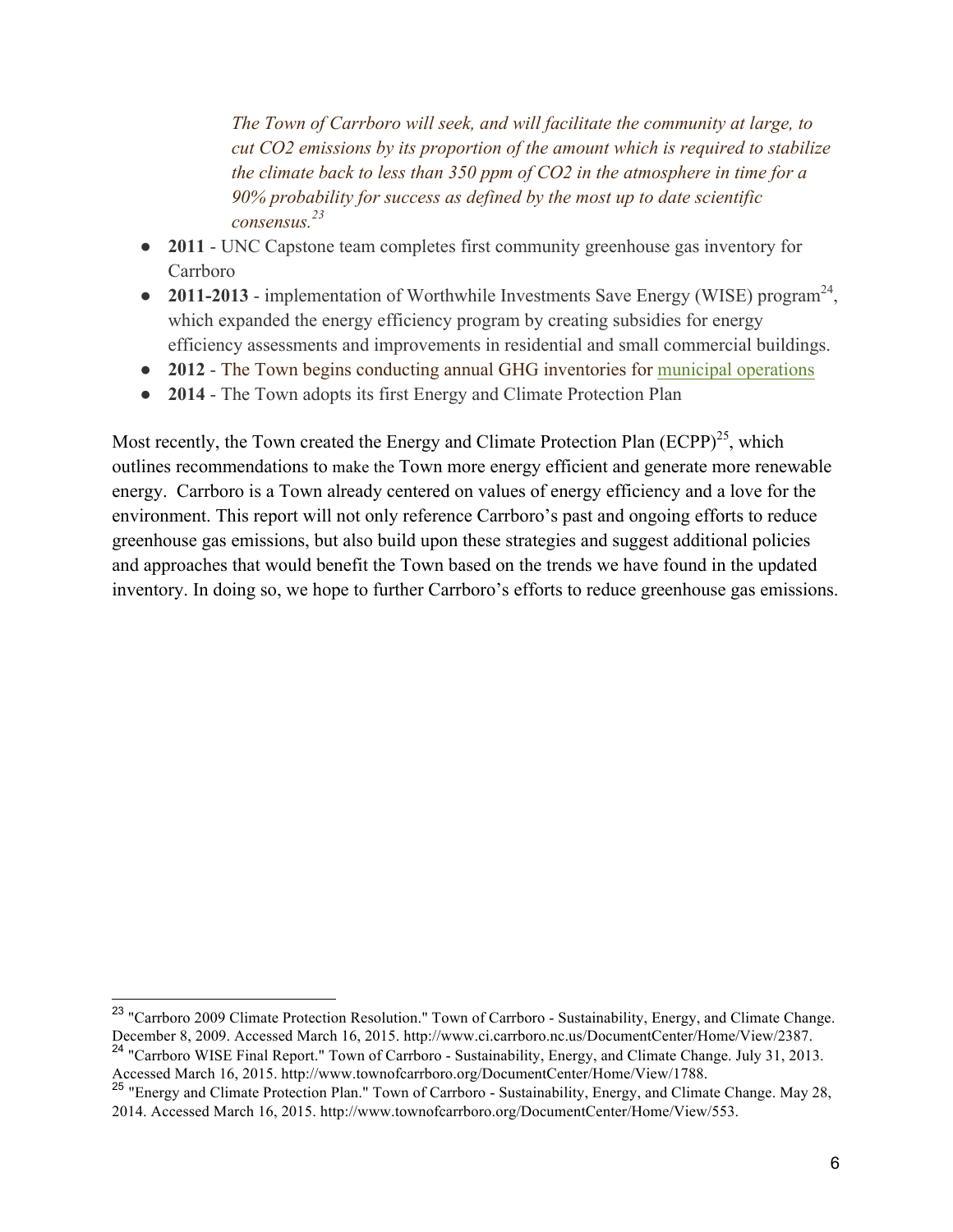## Methodology

This inventory catalogs Carrboro's greenhouse gas emissions for the calendar year of 2012. This is the most recent year for which all the necessary data was available. Most data sources update their records annually, but some sources are only updated every two or in one instance every five years. Ideally, greenhouse gas emission inventories would be conducted each calendar year, but for many places this is not feasible. We have selected the year 2012 and believe it is a sufficient comparison to the previous 2009 report.

To complete this inventory, we collected data from multiple sources, then entered and analyzed the data in ClearPath. Below, we describe ClearPath and detail our methods for each emission source. For a list of data sources and contacts, refer to Appendix A.

## **ClearPath Software**

To analyze our data, we chose to use ClearPath, ICLEI's most updated software for analyzing and interpreting local greenhouse gas emissions. ICLEI, or the International Council for Local Environmental Initiatives, is an international organization, founded in 1990, bringing local governments together under the commitment to sustainable development<sup>26</sup>. ClearPath replaced ICLEI's earlier software, CACP, which the previous Capstone used in their analysis. Because our goal was to compare our findings to the previous Capstone, our primary reason for choosing ClearPath was its similarity to CACP. ClearPath also provided a way for multiple users to collectively work on a single project. Moving forward we recommend that Carrboro continue to use ClearPath to track emissions.

ClearPath divides emissions into two tracks: government and community. The government track includes all operations or those operations directly influenced and funded by the local government. It is important to note for this inventory that some of the local government operations captured are administered not by the Town of Carrboro directly, but rather by Chapel Hill-Carrboro City Schools and Orange County. Examples of government "sectors" are schools, government buildings, vehicle fleet, and streetlights. The community track measures everything that does not fall under the overall local government sector including residential, commercial, and industrial buildings as well as personal transportation.

To calculate greenhouse gas emissions, ClearPath requires both direct measures and factor sets. Direct measures quantify activities that produce greenhouse gas emissions. For example, kilowatt hours (kWh) of energy used or vehicle miles travelled (VMT) are direct measures. To convert direct measures into tons of  $CO<sub>2</sub>$ , ClearPath uses factor sets such as fuel economy for transportation, grid electricity emissions factors, and waste characterization factors. Once these factor sets are created and entered into ClearPath, they can easily be accessed for calculations reducing repetitive data entry and calculation error.

 <sup>26</sup> "About ICLEI." ICLEI - Local Governments for Sustainability. Accessed March 16, 2015. http://www.icleiusa.org/about-iclei.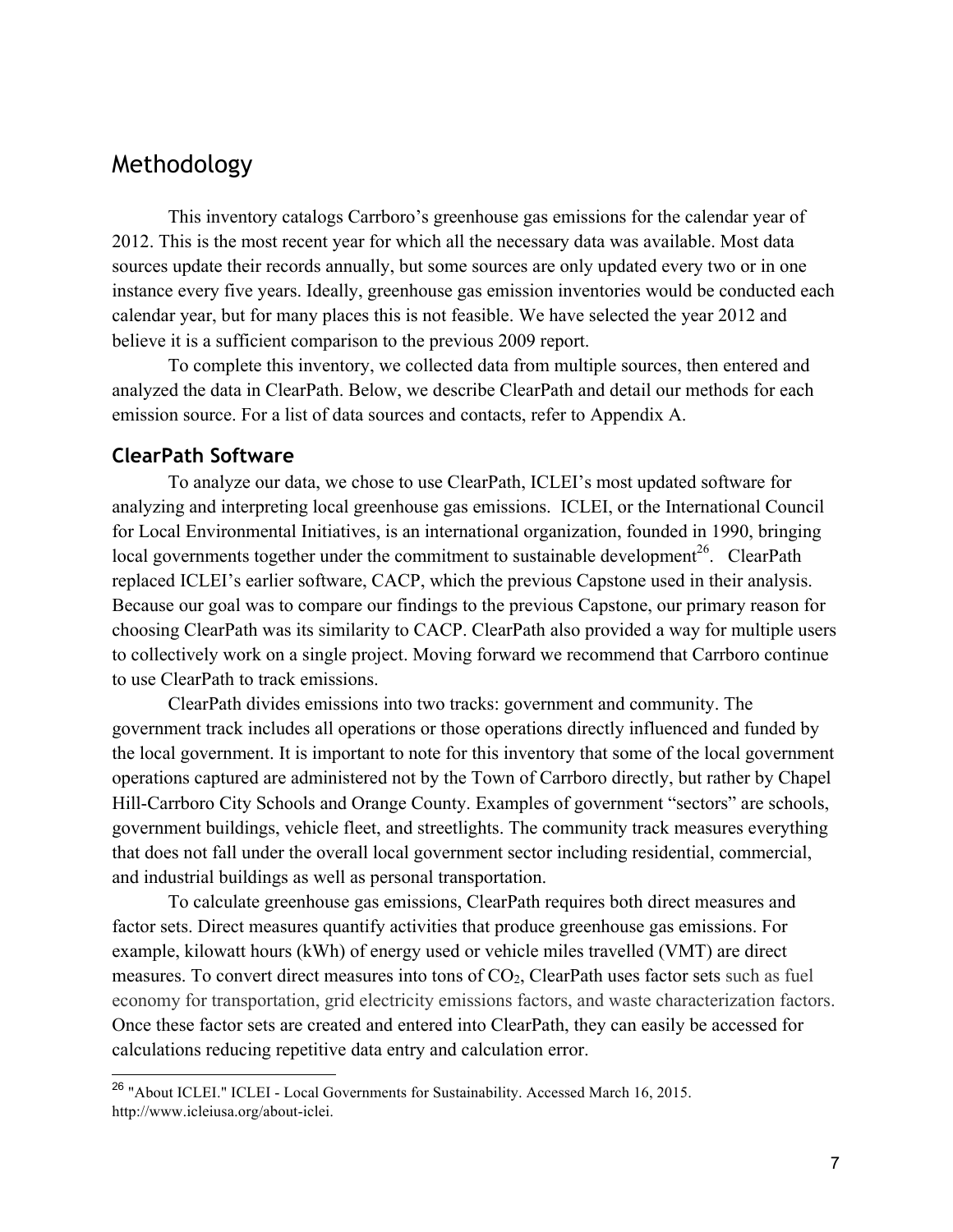ICLEI's updates to CACP include the ability to "develop baseline and subsequent inventories, track emissions progress over time, forecast multiple scenarios for future emissions, analyze benefits of emissions reduction measures, and visualize alternative planning scenarios."<sup>27</sup> Most changes between CACP and ClearPath expand how the program can be used, but several changes make comparison between inventories more difficult. For example, the waste characterization changed between the two software programs. Consequently, emissions from waste are not comparable for inventories completed in CACP and ClearPath. These challenges are addressed further in our methodology and discussion.

## **Community Track**

#### **Electricity:**

In order to obtain the electricity consumption from Carrboro's community track, we reached out to Duke Energy and PEMC, the Town's two electricity providers. PEMC provided kilowatt-hours (kWh) estimates for its residential and commercial customers in 2012. For both residential and commercial, we totaled kWh from all customers and entered into ClearPath (for kWh energy use and raw data reference Appendix B). Duke Energy provided the total kWh consumed for customers in Carrboro in 2012, divided into the subgroups of residential, commercial, and industrial. These numbers were also entered into ClearPath.

In order to calculate greenhouse gas emissions from electricity use, the amount of carbon dioxide, nitrogen oxide, and methane produced by a single kWh must be calculated and then multiplied by total electricity use. These conversions are called emission factors. The Environmental Protection Agency (EPA) provides emission factors in the Emissions and Generation Resource Integrated Database (eGRID) for different regions of the U.S. Regional emission factors reflect differences in regional electricity generation; for example, the Northwest region would have lower emission factors since most of their electricity is produced through hydropower. We used the emissions factors for the Virginia/Carolina subregion.

The EPA states that "eGRID data can be used to support...greenhouse gas registries and inventories." ClearPath incorporates these factor sets into its software so that entering electricity or fuel use automatically generates emission values using these emission factors. The 2009 inventory used the 2007 eGRID emission factors, while our inventory uses the 2010 eGRID emission factors as these were the most current emissions factors for the 2012 emissions data. The updated eGRID data accounts for changes in electricity generation in that time. The emission factors for both inventories are included in Appendix C.

#### **Natural Gas:**

In order to obtain the community natural gas use, we reached out to PSNC Energy. PSNC Energy provided us with the average customer therms (a unit of heat equivalent to 100,000 Btu or  $1.055 \times 10^8$  joules) use for 2012 and the approximate residential and commercial customer-

 <sup>27</sup> "ClearPath Software - About." ICLEI - Local Governments for Sustainability. Accessed March 16, 2015. http://www.icleiusa.org/.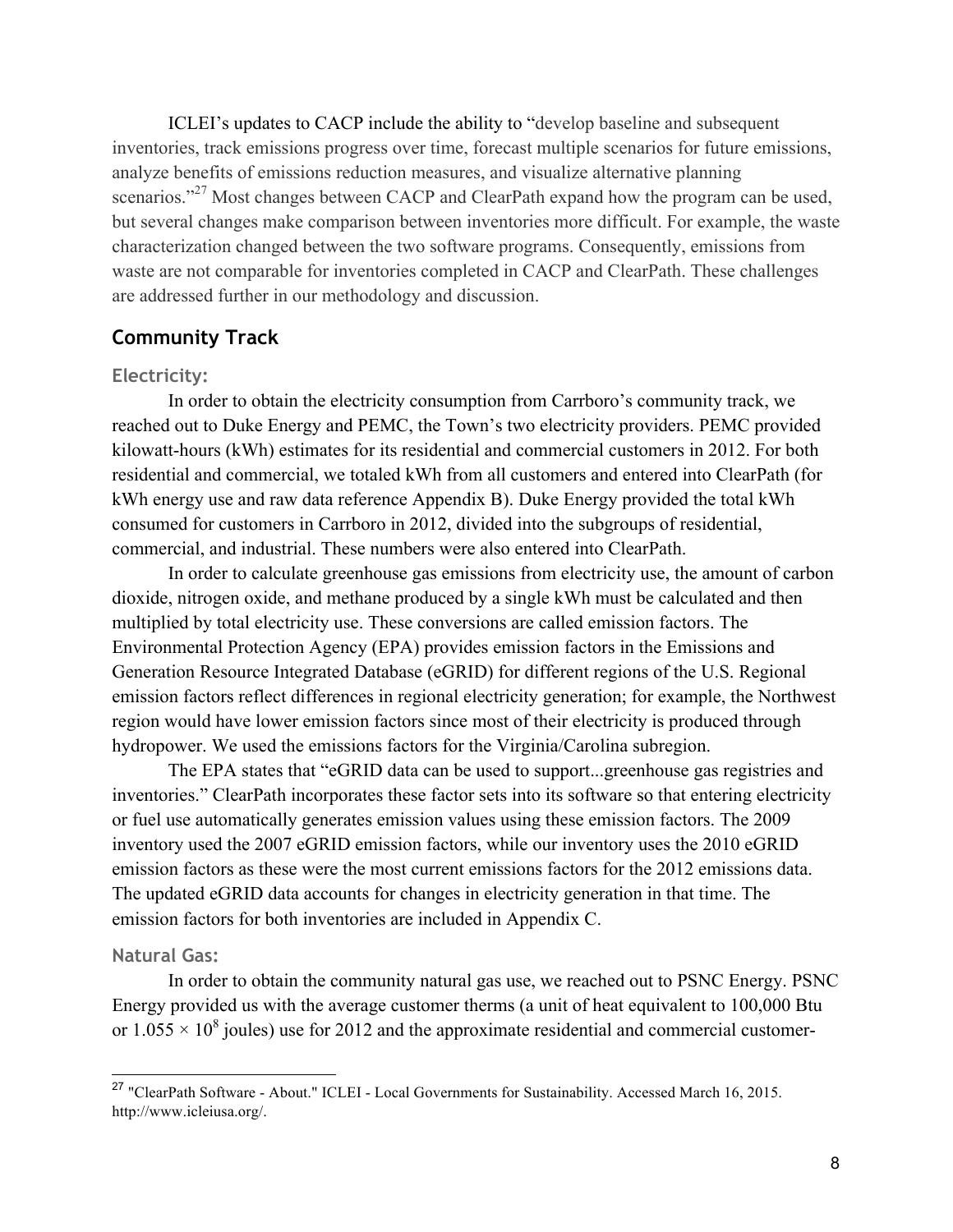count for Carrboro for 2012. When inputting the data into ClearPath, it is important to multiply the average residential customer therms use by the approximate number of residential customers to get the total therms used. This number, total residential natural gas use, goes into the "community residential energy use" category in ClearPath. ClearPath then automatically converts the total therms to the  $CO_2$  equivalent ( $CO_2e$ ). The same must be done for "community" commercial energy use," but using the average commercial customer therms use and the approximate number of commercial customers.

#### **Solid Waste:**

In order to analyze the community solid waste emission data for 2012, it was first necessary to obtain community waste generation data. We retrieved data the tons of waste generated by Carrboro from the Orange County Solid Waste (OCSW) website (all data sources are included in Appendix A). The previous Capstone team also acquired their data from OCSW.

The previous Capstone team used the 2010 Town of Carrboro waste composition study for their factor sets, since no updated composition study was available we also used the 2010 waste composition study<sup>28</sup> for the ClearPath factor sets. According to the 2009 inventory, "percentages for different waste composition categories required for the CACP software were matched with those most closely matching the OCSW breakdown."

| <b>CACP</b><br><b>Factor Set</b> | 2009<br>Percentage | Waste<br>Composition<br>Category | <b>ClearPath Factor</b><br><b>Set</b>       | 2012<br>Percentage | <b>Waste Composition</b><br>Category      |
|----------------------------------|--------------------|----------------------------------|---------------------------------------------|--------------------|-------------------------------------------|
| Paper<br>Products                | 23.2%              | Paper                            | Percentage<br>Newspaper                     | 2.1%               | "newspaper/print"<br>under "paper"        |
|                                  |                    |                                  | Percentage Office<br>Paper                  | 2.2%               | "mixed office paper"<br>under "paper"     |
|                                  |                    |                                  | Percentage<br>Corrugated<br>Cardboard       | 1.5%               | "recyclable cardboard"<br>under "paper"   |
|                                  |                    |                                  | Percentage<br>Magazines/Third<br>Class Mail | $0.9\%$            | "glossy magazines"<br>under "paper"       |
| Food Waste                       | 37.0%              | Organics                         | Percentage Food<br>Scraps                   | 21.2%              | "food waste" category<br>under "organics" |
| <b>Plant Debris</b>              | 1.8%               | Yard Waste,                      | Percentage Grass                            | $0.6\%$            | 1/ <sub>3</sub> of "yard waste"           |

**Table 1.** Comparison of 2009 CACP and 2012 ClearPath waste characterization factor set.

 <sup>28</sup>"Town of Carrboro Waste Composition." Orange County Waste Characterization Study. April 1, 2010. Accessed March 16, 2015. http://www.co.orange.nc.us/recycling/documents/WasteSort2010/Carrboro\_composition.pdf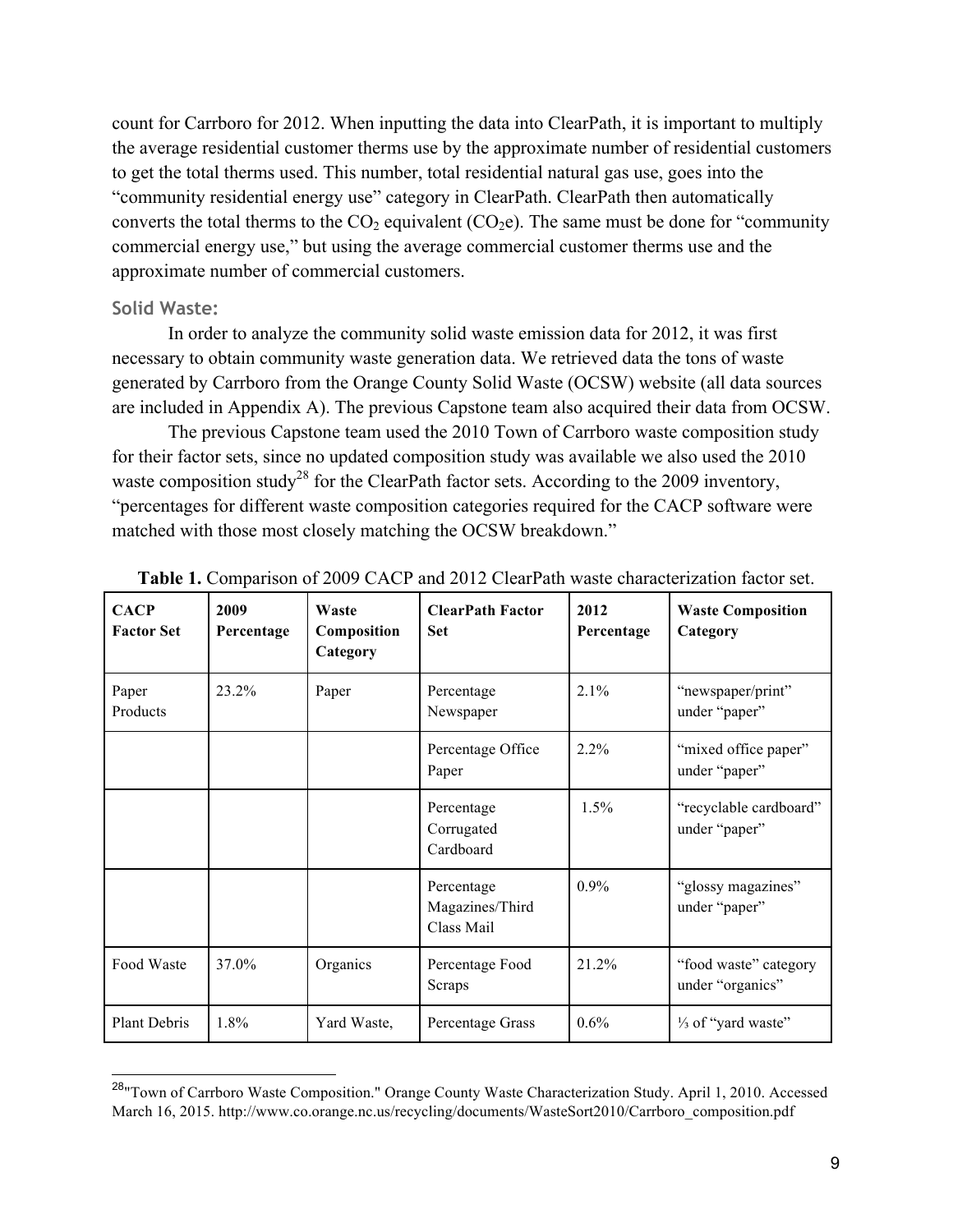|                      |         |                                                                                                                   |                                  |         | because it "includes<br>grass, leaves, small<br>branches"                                    |
|----------------------|---------|-------------------------------------------------------------------------------------------------------------------|----------------------------------|---------|----------------------------------------------------------------------------------------------|
|                      |         |                                                                                                                   | Percentage Leaves                | 0.6%    | $\frac{1}{3}$ of "yard waste"<br>because it "includes"<br>grass, leaves, small<br>branches"  |
|                      |         |                                                                                                                   | Percentage Branches              | $0.6\%$ | 1/ <sub>3</sub> of "yard waste"<br>because it "includes<br>grass, leaves, small<br>branches" |
| Wood and<br>Textiles | $2.1\%$ | Wood                                                                                                              | Percentage<br>Dimensional Lumber | 1.4%    | "lumber" under<br>"wood"                                                                     |
| All Other<br>Waste   | 35.9%   | Plastics,<br>Ferrous Metal,<br>Non-Ferrous<br>Metal, Glass,<br>Inert, Special<br>Waste, and<br><b>Brown Goods</b> | Mixed Solid Waste                | 68.9%   | 100% minus all<br>previous categories                                                        |

Since the ClearPath factor set for waste was different than the CACP factor set, different waste composition categories were used. We attempted to use categories that matched verbatim the categories as shown in Table 1. The difference in factor sets between CACP and ClearPath, and the resulting difference in division of waste may result in different emission estimates since the factor set categories are used to calculate the amount of methane released by the breakdown of biodegradable materials. We discuss this and other differences in methodology further in the Discussion.

#### **Transportation:**

For the community transportation sector we used the boundary of Carrboro's city limits when determining the vehicle miles travelled and subsequent emissions for Carrboro. This means all trips taken within Carrboro, whether it be by a resident or nonresident of Carrboro, were counted, and trips taken outside of Carrboro's city limits by residents were not counted. We chose to limit our analysis to trips made within Carrboro's city limits so that an accurate comparison with the 2009 report, which used the same boundary, could be made. This assumption is frequently made in emission inventories because data on distance travelled by residents is scarce, but traffic studies can provide estimates of trips within a community.

The NC Capital Area Metropolitan Planning Organization (CAMPO) provided annual vehicle miles travelled (AVMT) for Orange County and daily vehicle miles travelled (DVMT) for Orange County and the Town of Carrboro for the year of 2012. The data for Orange County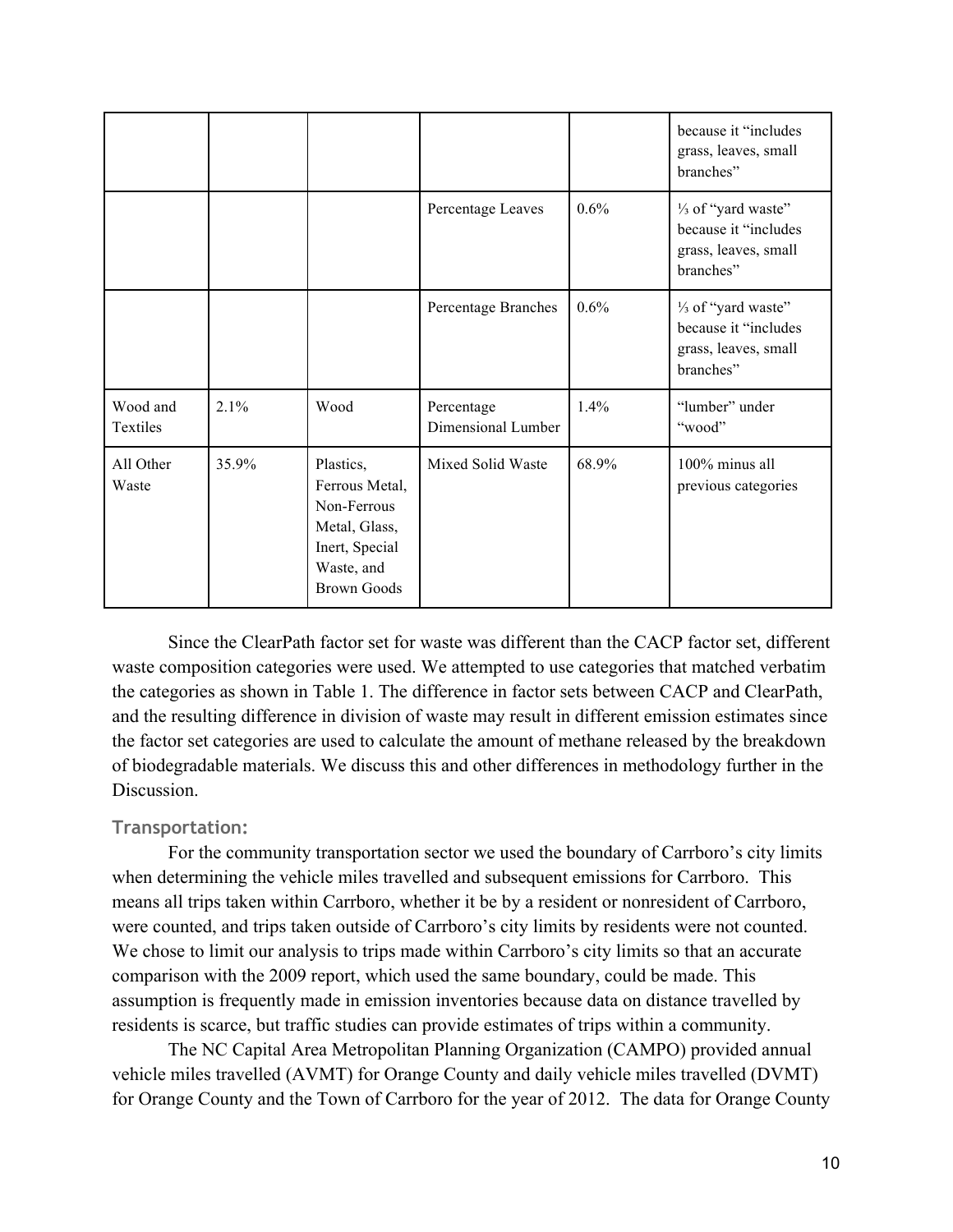was used to find a conversion factor to convert Carrboro's DVMT to AVMT. Carrboro's DVMT cannot be simply multiplied by 365.25 days/year because this does not take into account variations of vehicle miles travelled due to holidays and weekends. Thus, Orange County's AVMT was divided by DVMT (1,575,068,000/4,335,000) to obtain the conversion factor of 363.33748 days/year. Carrboro's DVMT was then multiplied by this conversion factor (190,780 \* 363.33748) to obtain Carrboro's AVMT of 69,317,524 miles/year.

The data used in the transportation factor set, which was entered into ClearPath, was obtained from statistics produced by the U.S. Department of Transportation. The factor set for transportation required a breakdown of vehicle type and an average fuel economy for each vehicle. The U.S. Department of Transportation had the breakdown of vehicle type for North Carolina, which was used as a proxy for Carrboro<sup>29</sup>. Fuel economy by vehicle type was reported in the U.S. D.O.T's National Transportation Statistics<sup>30</sup>. Because national and state averages are being used as a proxy, it is important to note that actual emissions in Carrboro will vary from the calculated emissions to the degree its vehicle type and fuel economy deviate from state and national averages.

| <b>Type of Vehicle</b> | Percentage | <b>Fuel Economy (miles/gallon)</b> |
|------------------------|------------|------------------------------------|
| Passenger Vehicles     | 71.73%     | 23.3                               |
| Light Trucks           | 20.49%     | 17.1                               |
| <b>Heavy Trucks</b>    | 6.04%      | 7.3                                |
| Motorcycles            | 0.85%      | 43.5                               |

**Table 2.** Factor Set for Community Transportation

## **Municipal Track**

#### **Schools:**

The Sustainability Coordinator for the Chapel Hill-Carrboro School system provided data on monthly billing for electricity (in kWh) and natural gas (in therms) use for each of the 5 schools in the town limits of Carrboro. The data for each month was summed for all of 2012 and entered into ClearPath. All five schools were totaled together for a single estimate for school electricity and natural gas use.

 <sup>29</sup> "Highway Statistics Series." Table VM-4 – Office of Highway Policy Information (OHPI) – FHWA. November 1, 2014. Accessed April 16, 2015. http://www.fhwa.dot.gov/policyinformation/statistics/2013/vm4.cfm.

<sup>&</sup>lt;sup>30</sup> "National Transportation Statistics." Bureau of Transportation Statistics. Accessed April 16, 2015. http://www.rita.dot.gov/bts/sites/rita.dot.gov.bts/files/publications/national\_transportation\_statistics/index.html.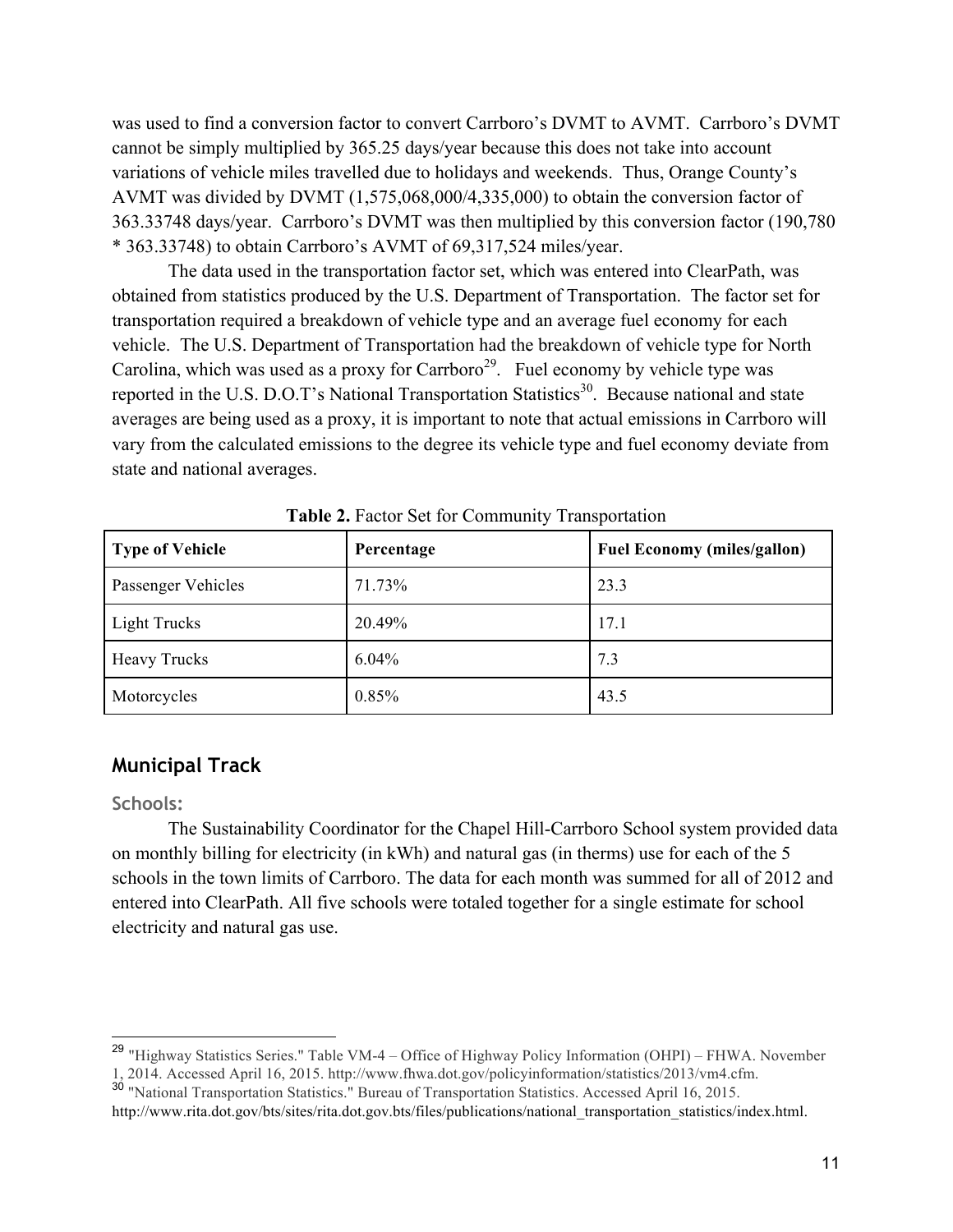#### **Electricity:**

Town staff provided the monthly billing statements for electricity use from Duke Energy for Town operations. Estimates of kilowatt-hours (kWh) for each building, as well as lighting (e.g. streetlights and stoplights) for the entire year of 2012 were provided for each government building (e.g. Town Hall, Century Center, etc.). The data for each building were added independently into ClearPath.

In order to calculate greenhouse gas emissions from electricity used by municipal buildings and schools we used EPA's 2010 eGRID. The eGRID provides regionally specific conversion or emission factors to convert kWh of electricity to tons of carbon dioxide, nitrogen oxide, and methane. ClearPath incorporates these factor sets into its software so that entering electricity or fuel use automatically generates emission values. We used the emissions factors for the Virginia/Carolina subregion since that is the region in which the Town of Carrboro is located. The EPA updates eGRID every few years; the most recent update used data from 2010, which is the eGRID data that we used. The 2009 inventory used the 2007 eGRID emission factors (the emission factors for both inventories are included in the Appendix C).

#### **Natural Gas:**

The monthly billing statements for natural gas use from PSNC were provided by the Town of Carrboro. Estimates of therms of natural gas use for the entire year of 2012 were provided for each government building. The natural gas estimates for each building were added independently into ClearPath.

#### **Vehicle Fleet:**

The annual estimates of vehicle gasoline and biofuel use for each of Carrboro's departments was provided in gallons. The Fire Department and Public Works were the only two departments whose fleets used both gasoline and diesel. Each fuel type was added into ClearPath independently for each department. All Carrboro fleet vehicles running on diesel use B20, which is a blend of fuels consisting of 20% biodiesel and 80% diesel. The ClearPath software, unlike the CACP software, is able to calculate emissions from B20 use instead of having to separately calculate values for biodiesel and diesel in the B20.

#### **Transit:**

Chapel Hill Transit (CHT) is a local public transportation system of buses that serves the Towns of Chapel Hill and Carrboro. The 2012 emissions estimates of the entire fleet were provided by CHT. Since not all of the bus emissions of the transit fleet are linked to the Town of Carrboro, the 2009 inventory attributed 15% of the total emissions to Carrboro - the percentage of funding CHT receives from the Town of Carrboro. CHT suggested using the same estimate for 2012.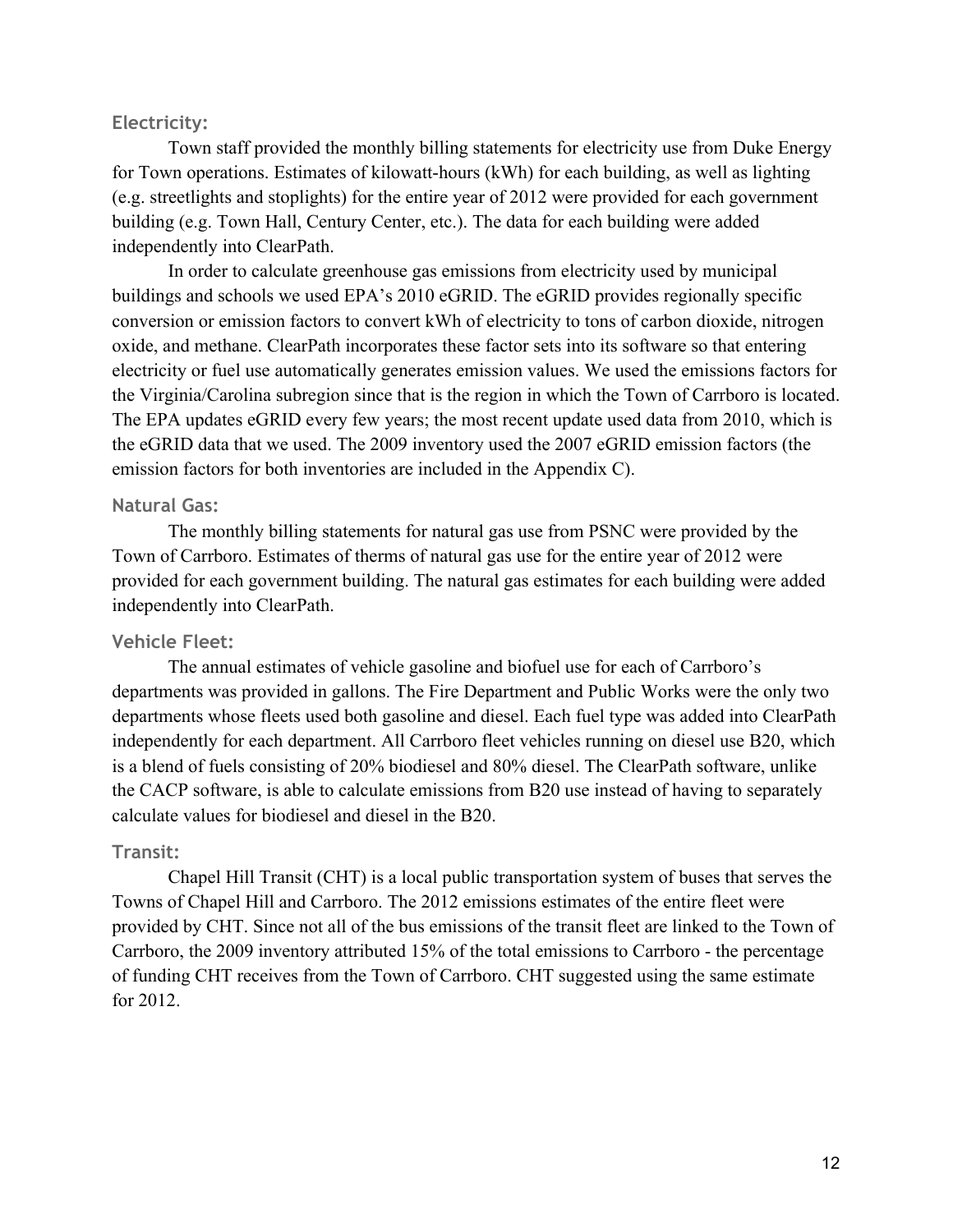## Results and Discussion

In 2012, the Town of Carrboro emitted a total of  $111,954$  CO<sub>2</sub>e (tons of CO<sub>2</sub> equivalent). This equates to 5.5 tons  $CO<sub>2</sub>e$  per a person. This is low compared to state and national per capita emissions. The state of North Carolina as a whole emitted 12.7 tons of  $CO<sub>2</sub>e$  per person in 2011<sup>31</sup> and in 2012 the United States emitted 16.4 tons  $CO<sub>2</sub>e$  per capita<sup>32</sup>. The world also had higher per capita emissions (7.65 tons  $CO<sub>2</sub>e$ ) than the Town of Carrboro in 2012<sup>33</sup>. Carrboro's emissions are significantly lower than these averages mainly because it does not have any emissions from industry. Still, overall, these comparisons show that Carrboro has been doing well at managing their greenhouse gas emissions.



**Figure 1.** Comparison of Community vs. Local Government Emissions

The community track contributes 93% of Carrboro's greenhouse gas emissions. Local government operations make up only 7% of emissions.

The residential buildings sector had the largest emissions in the community track. Energy use from this sector in 2012 generated 43,406 metric tons of  $CO<sub>2</sub>e$ . This is over 10,000 metric tons more than the next largest sector, transportation. Transportation contributed 31,183 tons of  $CO<sub>2</sub>e$ . Commercial buildings generated roughly one-fourth of the total emissions at  $26,836$ metric tons of  $CO<sub>2</sub>e$ . Solid waste and the industrial sector were the smallest sources of emissions.

Administration. Accessed April 16, 2015. http://www.eia.gov/environment/emissions/state/analysis/pdf/table-5.pdf. 32 Olivier, Jos, Greet Janssens-Maenhout, Marilena Muntean, and Jeroen Peters. "Trends in Global CO2 Emissio 2013 Report." European Commission. January 1, 2013. Accessed April 16, 2015.

http://edgar.jrc.ec.europa.eu/news\_docs/pbl-2013-trends-in-global-co2-emissions-2013-report-1148.pdf. <sup>33</sup> "GHG (CO2, CH4, N2O, F-gases) Emission Time Series 1990-2012 per Region/country." European Commission. April 16, 2015. Accessed April 16, 2015. http://edgar.jrc.ec.europa.eu/overview.php?v=GHGts1990-2012.

<sup>&</sup>lt;sup>31</sup> "Table 5. Per Capita Energy-related Carbon Dioxide Emissions by State (2000–2011)." U.S. Energy Information<br>Administration. Accessed April 16, 2015. http://www.eia.gov/environment/emissions/state/analysis/pdf/table5.p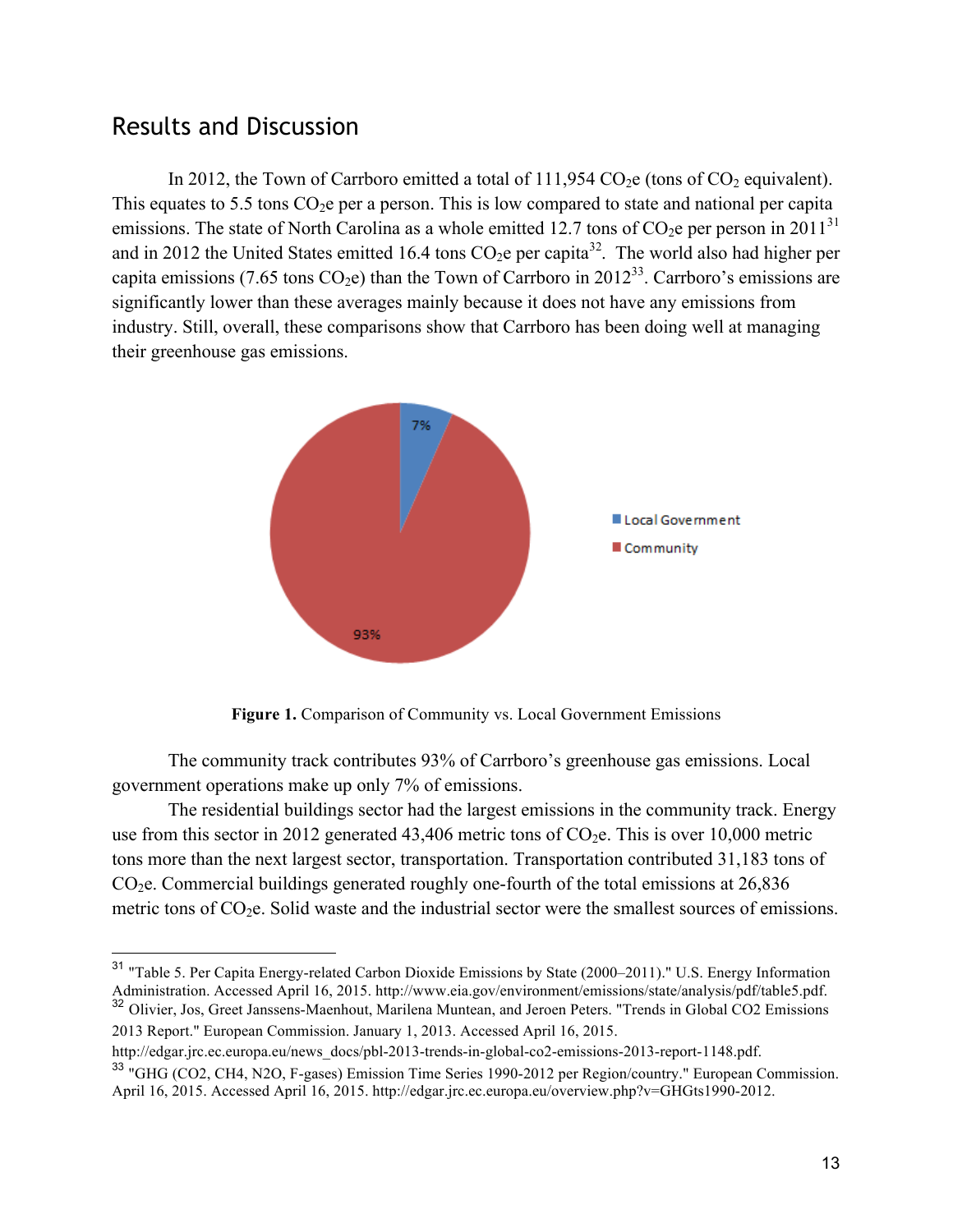

**Figure 2.** Summary of Community Sector Emissions

In 2012, the local government produced  $7,382$  tons  $CO<sub>2</sub>e$ . Buildings, which includes both schools and municipal buildings, produced  $5,190$  tons of  $CO<sub>2</sub>e$  making it the largest contributor of emissions of the local government sectors. Transit fleet, vehicle fleet, and outdoor lighting contributed less, but still significant, amount of greenhouse gases.



**Figure 3.** Local government greenhouse gas emissions for the Town of Carrboro by sector.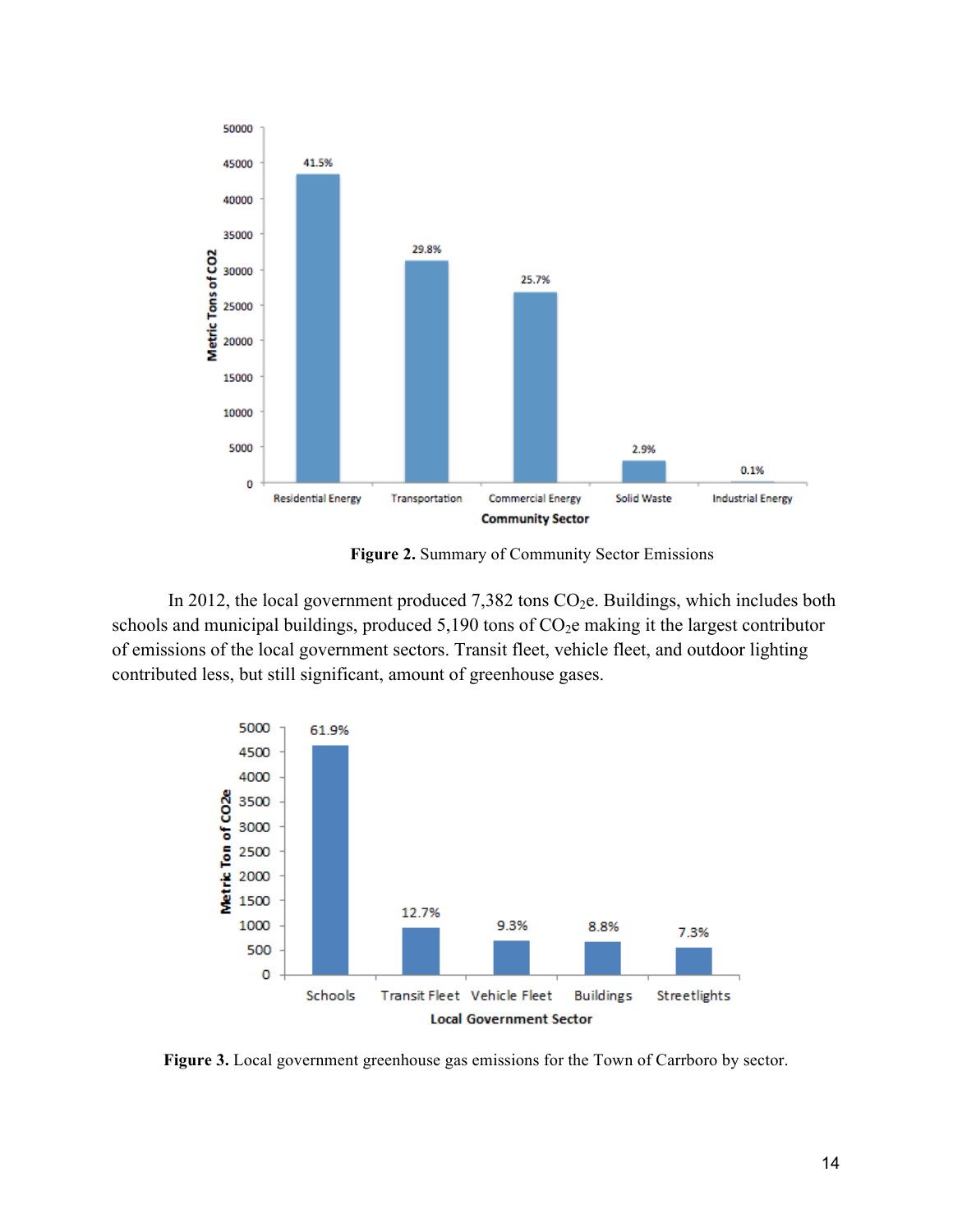Buildings are the largest contributors of greenhouse gas emissions in the local government sector. The Century Center contributes the most emissions compared to other Town buildings, with a value of 310 tons of  $CO<sub>2</sub>e$ . The five Carrboro schools were not included in this graph, but also contributed an even larger amount of  $4,532$  tons of  $CO<sub>2</sub>e$ .



**Figure 4.** Local government greenhouse gas emissions by Town of Carrboro buildings.

In the vehicle fleet, the Public Works and Police department are the largest sources of emissions. Both contribute about the same amount of  $CO<sub>2</sub>e$ , 305 and 292 tons, respectively. The Fire Department contributes significantly less than Public Works and Police, but more than the remaining departments. The values for Public Works and the Fire Department include both gasoline and diesel emissions added together whereas the other departments only used gasoline.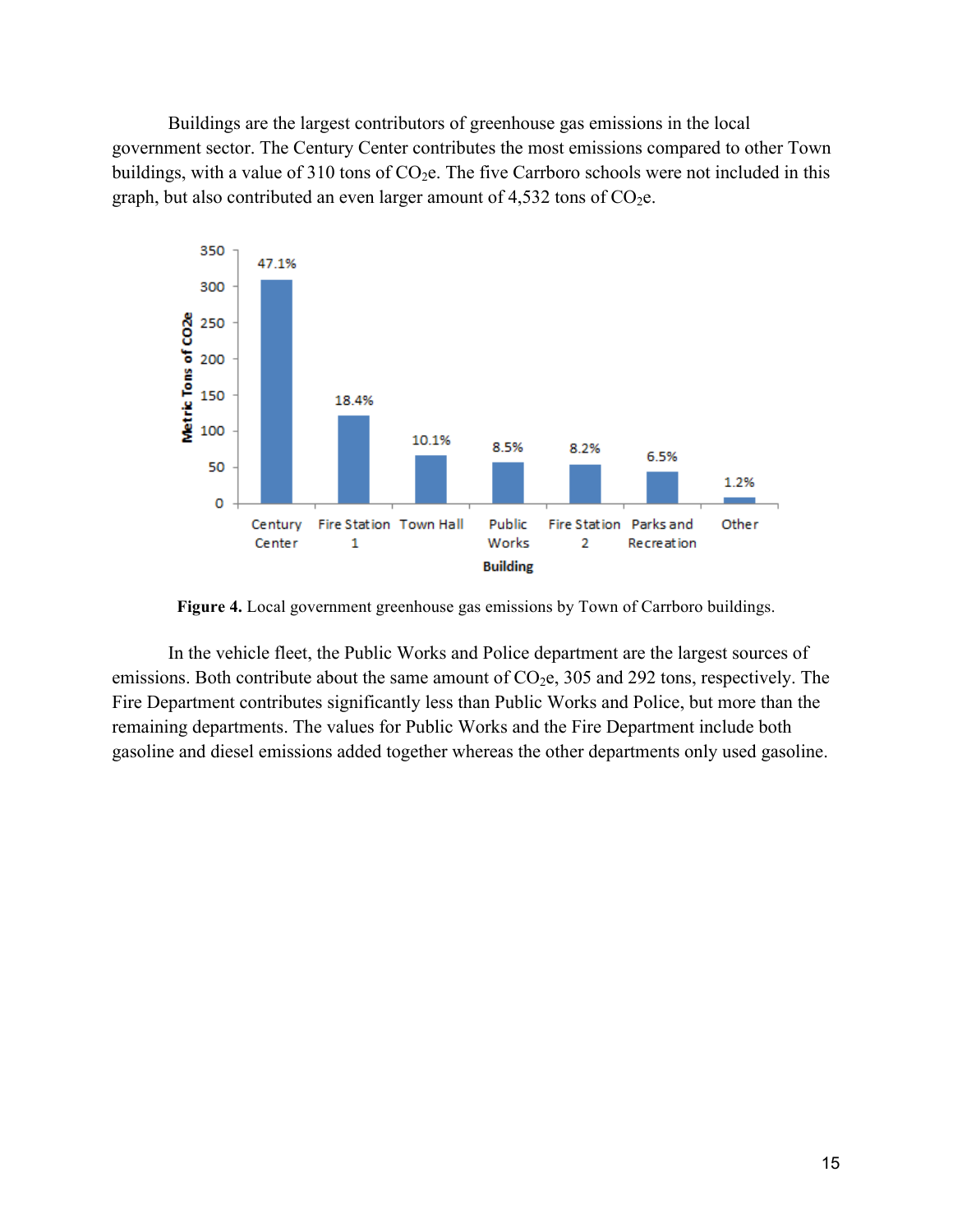

**Figure 5.** Municipal greenhouse gas emissions by vehicle fleet of each department of the Town of Carrboro.

#### **2012 & 2009 Comparison:**

Between 2009 and 2012, Carrboro's greenhouse gas emissions reduced slightly from 113,617 to 111,954 tons of  $CO<sub>2</sub>e$  despite a growing population. Per capita emissions decreased from 5.7 to 5.5 tons  $CO<sub>2</sub>e$ , a reduction of 3.51%. The 2009 report included emissions related to water and sewer use by the local government. While we did not include those emissions in our report, we recalculated 2009 emissions without emissions from water and sewer to reflect this difference in order to draw more accurate comparisons.

Emission reduction was greatest in the local government track, when comparing both percent reduction and total drop in tons of  $CO<sub>2</sub>e$ . Local government emissions dropped 1,336 tons  $CO<sub>2</sub>e$ , a 15.32% reduction. The largest reduction was in government buildings, which decreased by 20.45%. The largest contributor to this decrease was the drop in Carrboro schools' emissions; municipal building emissions from 2009 to 2012 did not vary much. There were also emission reductions in the transit and vehicle fleet. Over the same time, emissions from streetlights increased by 16.27%.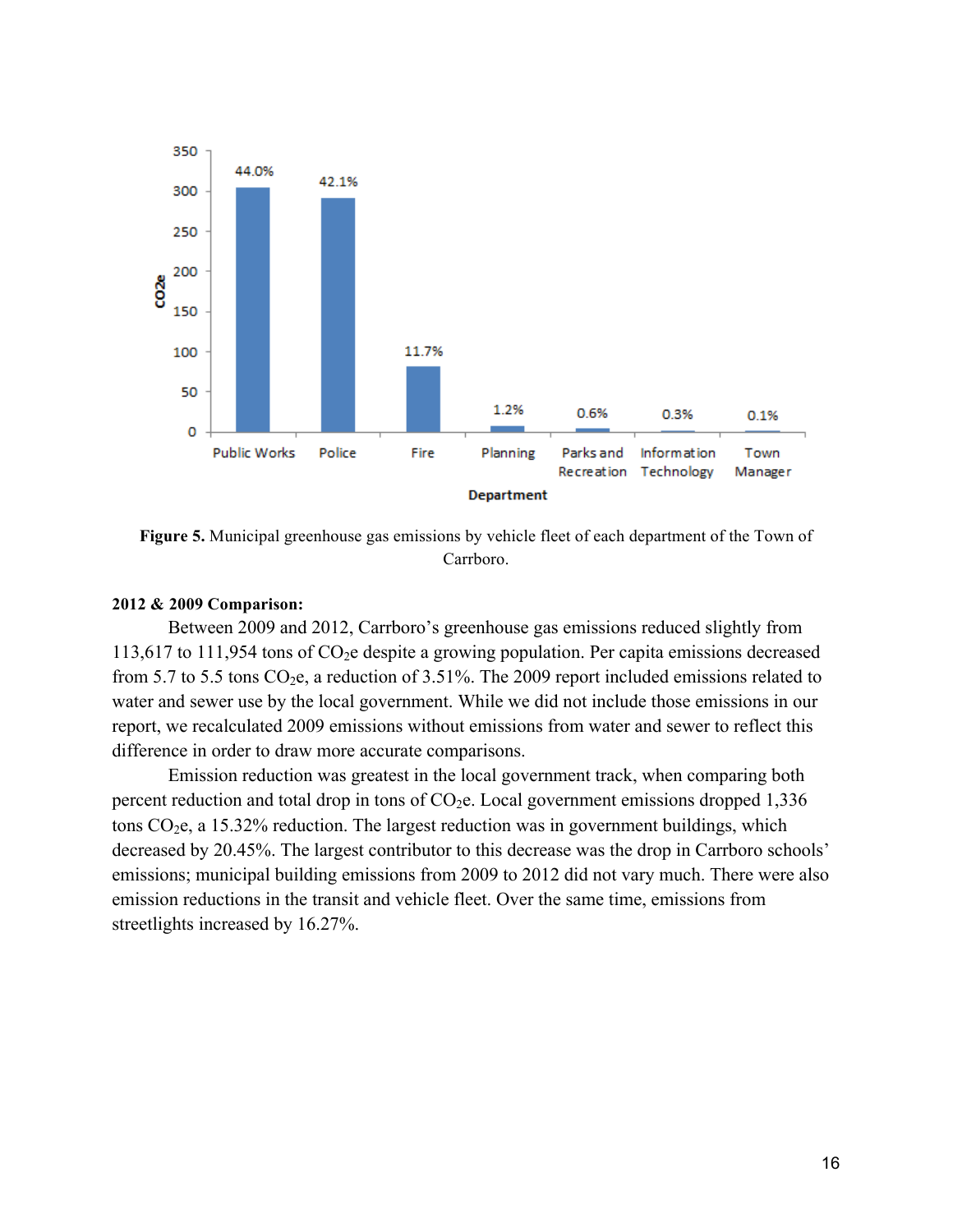|                      | $2009 \text{ CO}_2$<br>Emissions (metric<br>tons) | 2012 CO <sub>2</sub><br>Emissions (metric<br>tons) | Change in $CO2$<br>Emissions | Percent Change |
|----------------------|---------------------------------------------------|----------------------------------------------------|------------------------------|----------------|
| <b>Buildings</b>     | 6,527                                             | 5,192                                              | $-1335$                      | $-20.45%$      |
| <b>Transit Fleet</b> | 960                                               | 954                                                | -6                           | $-0.625%$      |
| Vehicle Fleet        | 764                                               | 693                                                | $-71$                        | $-9.29%$       |
| Streetlights         | 467                                               | 543                                                | 76                           | 16.27%         |
| Total                | 8718                                              | 7382                                               | $-1336$                      | $-15.32\%$     |

**Table 3.** Comparison of 2009 and 2012 local government emissions.

In the community sector, emissions from residential buildings decreased the most, dropping by 18% or 9,715 tons of  $CO<sub>2</sub>$ . Emissions from solid waste, industrial energy use, and commercial buildings all increased. The increase in commercial buildings energy use contributed the largest amount of additional  $CO<sub>2</sub>$ , 8,367 tons.

|                          | $2009$ CO <sub>2</sub><br>Emissions (metric<br>tons) | $2012 \text{ CO}_2$<br>Emissions (metric<br>tons) | Change in $CO2$<br>Emissions | Percent Change |
|--------------------------|------------------------------------------------------|---------------------------------------------------|------------------------------|----------------|
| Solid Waste              | 1,678                                                | 3,034                                             | 1,356                        | 80.81%         |
| Transportation           | 31,576                                               | 31,183                                            | $-393$                       | $-1.25%$       |
| Residential<br>Energy    | 53,121                                               | 43,406                                            | $-9715$                      | $-18.29%$      |
| Commercial<br>Energy     | 18,469                                               | 26,836                                            | 8367                         | 45.30%         |
| <b>Industrial Energy</b> | 55                                                   | 113                                               | 58                           | 105.45%        |
| Total                    | 104,899                                              | 104,572                                           | $-327$                       | $-0.31%$       |
| Per Capita               | 5.27                                                 | 5.31                                              | .04                          | $<1\%$         |

**Table 4.** Comparison of 2009 and 2012 community emissions.

Between 2009 and 2012, there was an 8% decrease in emissions generated by community use of natural gas. This is due to the large decreases in residential buildings use, which dropped from 8,430 to 6,237 tons  $CO<sub>2</sub>e$ . Meanwhile, commercial natural gas use increased. It is possible that the 8% decrease in emissions is attributable to 2012 being one of the hottest years in North Carolina to date. Since one of the main uses for natural gas is heating, a significant increase in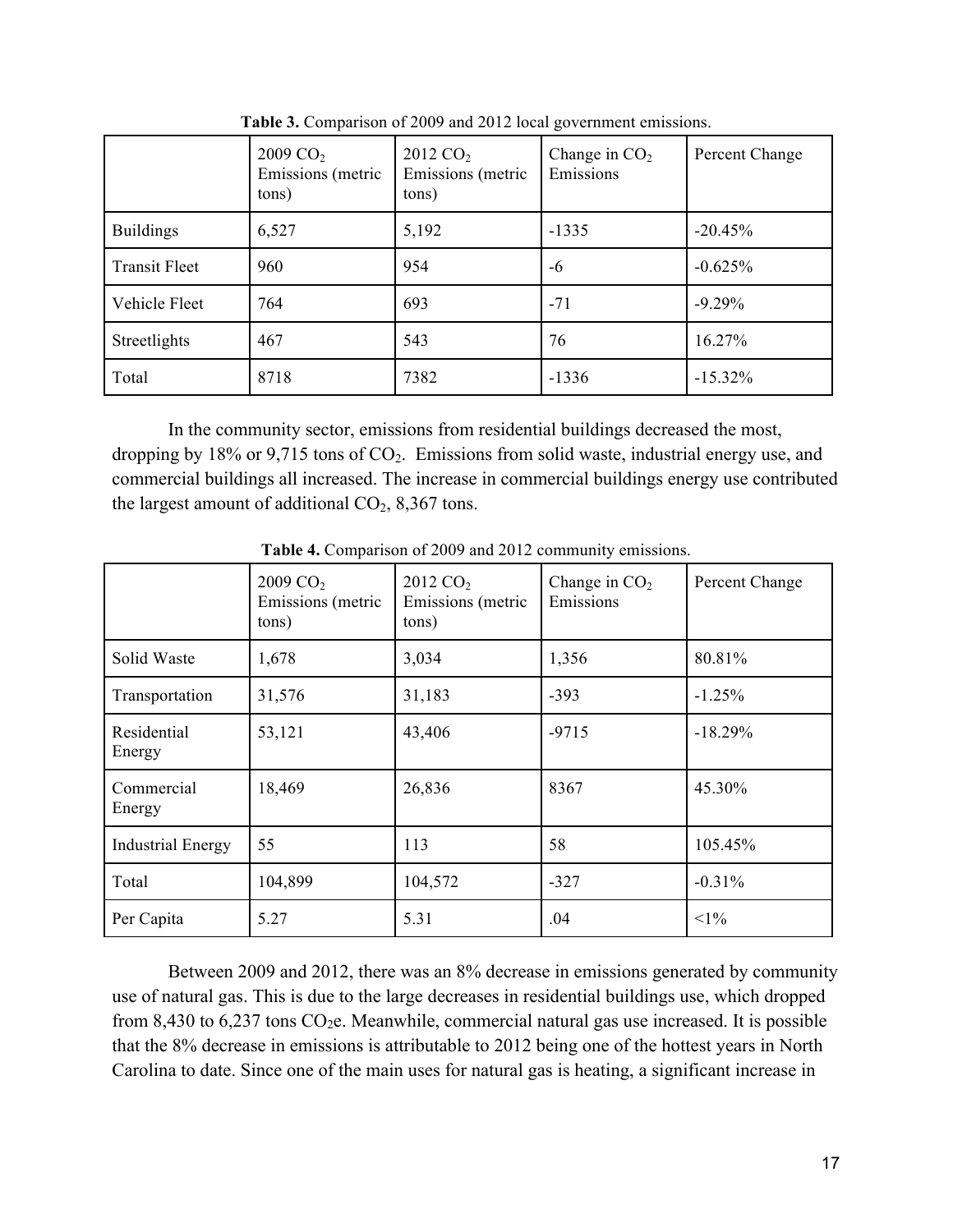average temperature for the year could translate to decreased natural gas use, but this does not explain the decrease use in the residential sector and increase in the commercial sector.

| Year (Population) | Residential<br>Therms $(CO2)$ | Commercial<br>Therms $(CO2)$ | <b>Total Therms</b><br>(CO <sub>2</sub> ) | Per capita<br>Therms $(CO2)$   |
|-------------------|-------------------------------|------------------------------|-------------------------------------------|--------------------------------|
| 2009 (19,891)     | (8, 430)                      | (1,782)                      | (10,227)                                  | $(0.46 \text{ CO}_2)$<br>tons) |
| 2012 (20,265)     | 1,173,000(6,237)              | 597,000 (3,175)              | 1,770,000<br>(9, 412)                     | $(-0.06 \text{ CO2})$<br>tons) |
| Change $(-189)$   | $(-2, 193)$                   | $(+1, 393)$                  | $(-815)$                                  |                                |

**Table 5.** Change in natural gas emissions 2009 to 2012.

While we tried to replicate the methodology from the 2009 inventory as closely as possible, there are some discrepancies that may influence the comparison between 2009 and 2012 emissions. For the most part, these discrepancies are due to changes in software and data availability. For example, in 2009, Duke Energy was only able to provide energy consumption for Orange County as a whole. To determine energy use in Carrboro, the previous team had to determine what fraction of Orange County's energy use could be attributed to Carrboro residents by calculating the countywide per capita use and then multiplying that by the Carrboro population. For 2012, Duke provided energy used by commercial, industrial, and residential customers in Carrboro. This data allowed for more accurate estimation of Carrboro's greenhouse gas emissions, but limits comparisons to 2009. It is difficult to determine how much the decrease in GHG emissions from residential buildings use can be attributed to actual changes in emissions versus changes due to different data structure.

Similarly, the 2009 team was not able to get Carrboro-only data from OCSW, and therefore had to make assumptions on Carrboro's portion. Additionally, the 2009 team used ICLEI's CACP software, which had a different factor set than ClearPath for waste composition (discussed further under *Methods*). Unfortunately, this likely affected the comparability of the waste emissions. The amount of Greenhouse gas emissions from solid waste increased significantly between 2009 and 2012 despite a decrease in tons of waste produced. According to the 2009 report, pounds of waste generated per person per day dropped from 3.2 pounds in 2005 to 2.3 pounds in 2009. Based on our data, this trend has continued with residents producing only 2.18 pounds of waste a day in 2012. Not only did per capita waste generation decrease, but total waste generation decreased as well. Nevertheless, total waste emissions nearly doubled from 1,678 to 3,034 tons  $CO<sub>2</sub>e$ .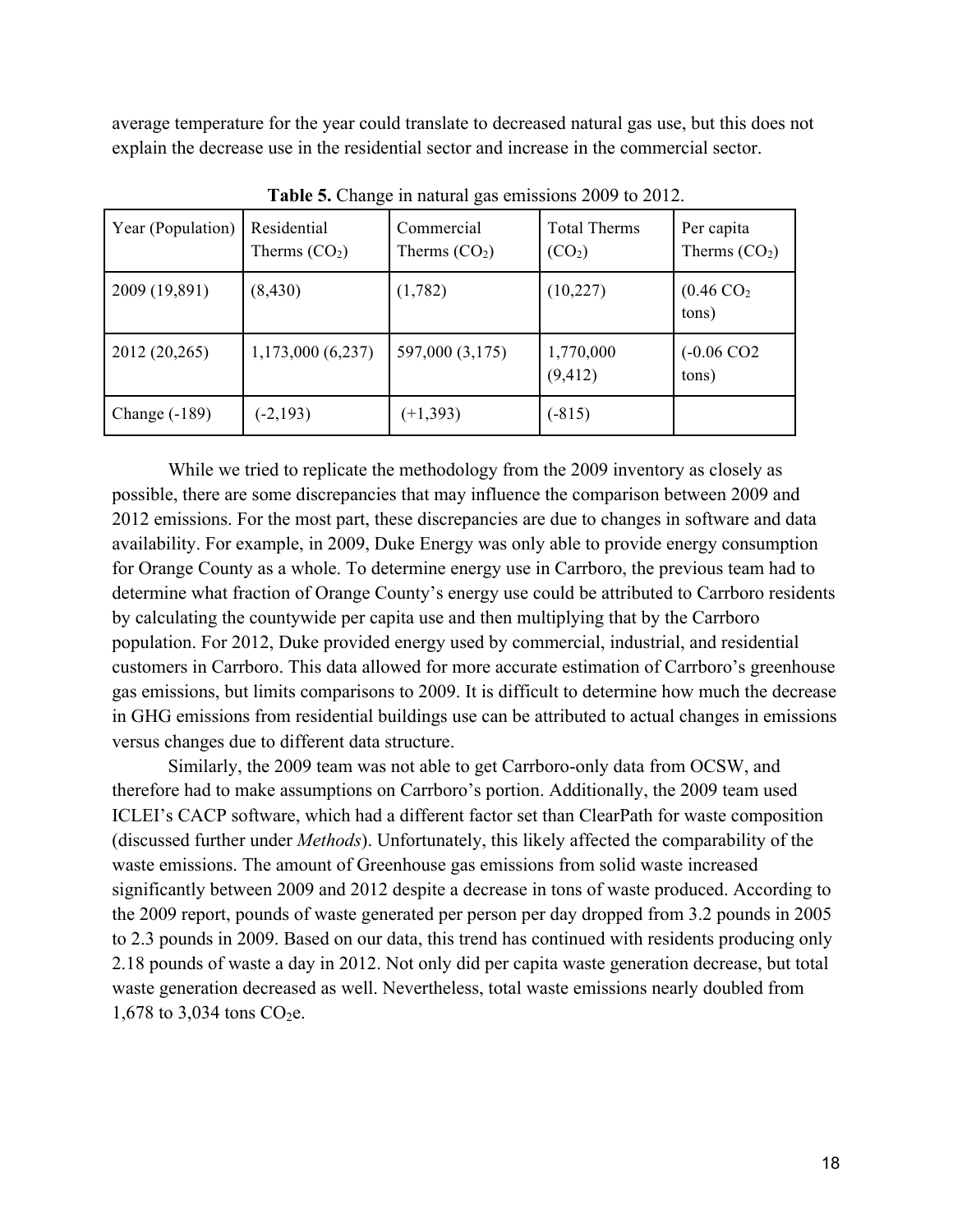| Year (Population) | Tons $(CO2)$  | Per Capita                                    |
|-------------------|---------------|-----------------------------------------------|
| 2009 (19,891)     | 8,349 (1,678) | 2.3 lbs $(.08 \text{ CO}_2 \text{ tons})$     |
| 2012 (20,265)     | 8,047 (3,034) | 2.18 lbs $(.15 \text{ CO}_2 \text{ tons})$    |
| Change $(-189)$   | $-302(1,356)$ | $-0.12$ lbs $(.07 \text{ CO}_2 \text{ tons})$ |

**Table 6.** Change in solid waste emissions from 2009 to 2012:

## **Major Findings**

In summation, several major findings stood out to us as we organized the data we had collected:

- Total emissions decreased between 2009 and 2012 from 113,617 to 111,954.
- Local government emissions, which decreased 15%, were largely responsible for overall reductions.
- The decrease in local government emissions was largely due to a reduction of 1,335 tons  $CO<sub>2</sub>e$  in school buildings. A 9% emission reduction by the vehicle fleet helped to offset a 16% emission increase by streetlights.
- While the community sector only saw a slight decrease in total emissions, there was significant decrease residential energy use. Residential energy emissions decreased by 9,715 metric tons of CO<sub>2</sub>, which is more than an 18% reduction.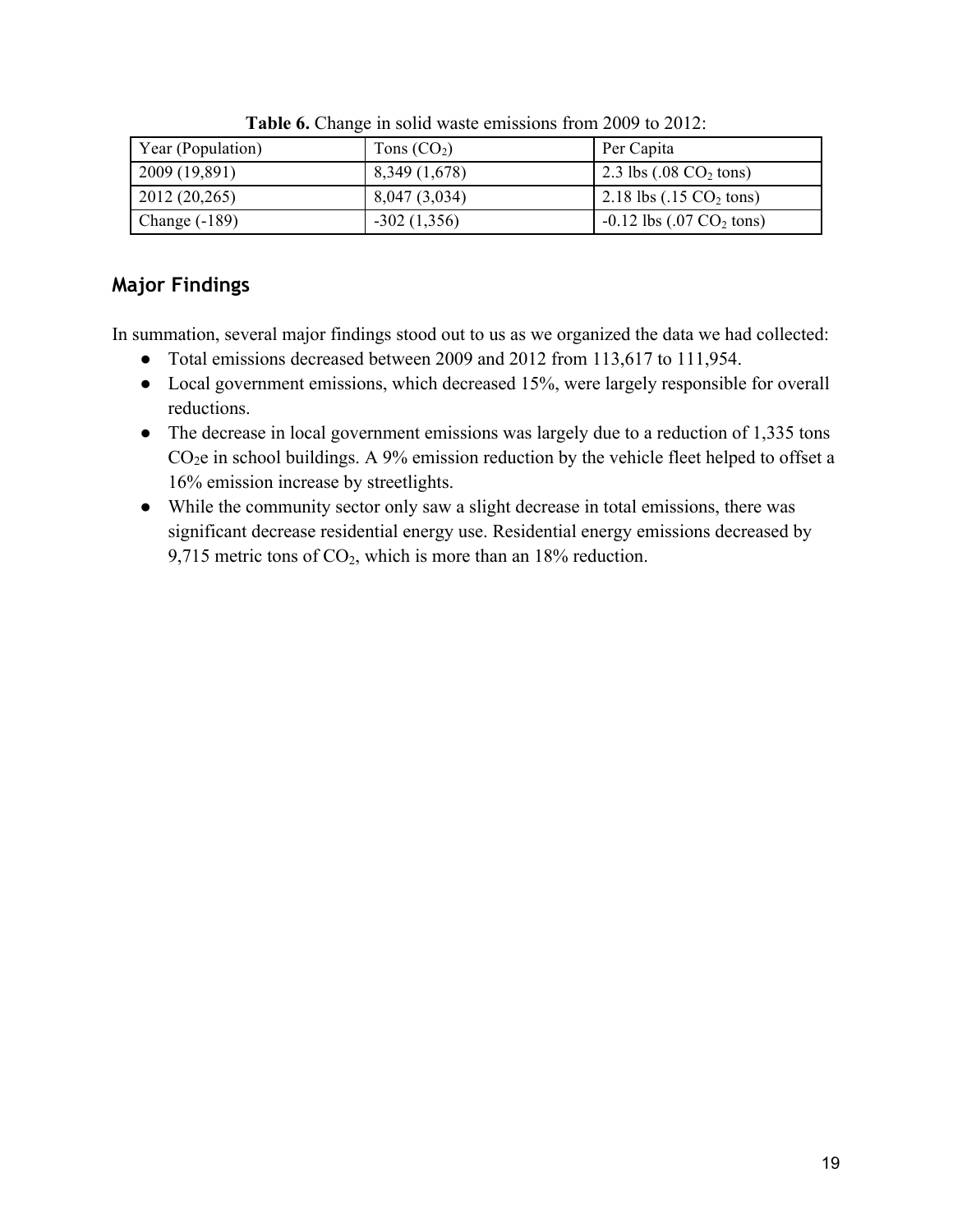## Mitigation Strategies

#### **Residential Energy**

As our data shows, residential energy usage makes up the majority of the Town's greenhouse gas emissions. Consequently, it is an important area to target to reduce overall emissions.

Because of Carrboro's proximity to the University of North Carolina at Chapel Hill, it is the temporary place of residence for numerous students and many houses or apartments are rented to these students. Only 33% of homes are owner occupied, compared to 59% renter occupied (the remaining  $8\%$  of homes are vacant)<sup>34</sup>. Because renters pay the utility bill, landlords may be less inclined to worry about the consequences, financial and others, of a lack of energy efficiency. Since they will not reap the benefits of increasing and improving energy efficiency, landlords have little incentive to make these updates. Conversely, renters have no incentive to make investments in a property they do not own.

Keeping this in mind, we recommend the implementation of energy performance rating requirements for all homes and residential buildings. These ratings will act as a form of inspection on the overall energy efficiency of the building. With this information homeowners can make informed decisions on improvements and updates made to the building. The ratings will also be available to prospective renters and buyers. The energy efficiency of a house or apartment will affect the prices of utilities and may persuade the renter one way or another. By influencing a property's appeal to future renters and buyers, the required ratings will serve as an incentive for homeowners to improve the energy efficiency of their homes. If a low rating will negatively affect their success in the market, renters may be more inclined to update their building's standards.

With the hopes of reducing the total energy of all buildings built before 2010, the City of Portland, Oregon advised this action in their 2009 Climate Action Plan. The City is currently proposing a similar policy for commercial buildings over 20,000 square feet. For the Town of Carrboro, adoption of this strategy, specifically in the residential sector, could be very beneficial and put the Town on track to reach their own goals of energy reduction. Other cities using or considering this strategy include:

- Seattle,  $WA^{35}$
- $\bullet$  Berkeley,  $CA^{36}$
- Austin,  $TX^{37}$

 <sup>34</sup>"Carrboro, NC Homes and Housing." USA City Facts. Accessed April 9, 2015. http://www.usacityfacts.com/nc/orange/carrboro/homes/.

<sup>&</sup>lt;sup>35</sup> "Seattle City Council Climate Action Plan Resolution Summary." Emerald Cities Collaborative. Accessed March 16, 2015. http://emeraldcities.org/cities/seattle/resources/summary-of-seattle-city-council-climate-action-planresolutio.

<sup>36</sup> "Berkeley Climate Action Plan: Tracking Our Progress - Building Energy Use." City of Berkeley. April 14, 2014. Accessed March 16, 2015. http://www.ci.berkeley.ca.us/uploadedFiles/Planning\_and\_Development/Level\_3\_-Energy\_and\_Sustainable\_Development/Green Building and Energy Certification CAP.pdf.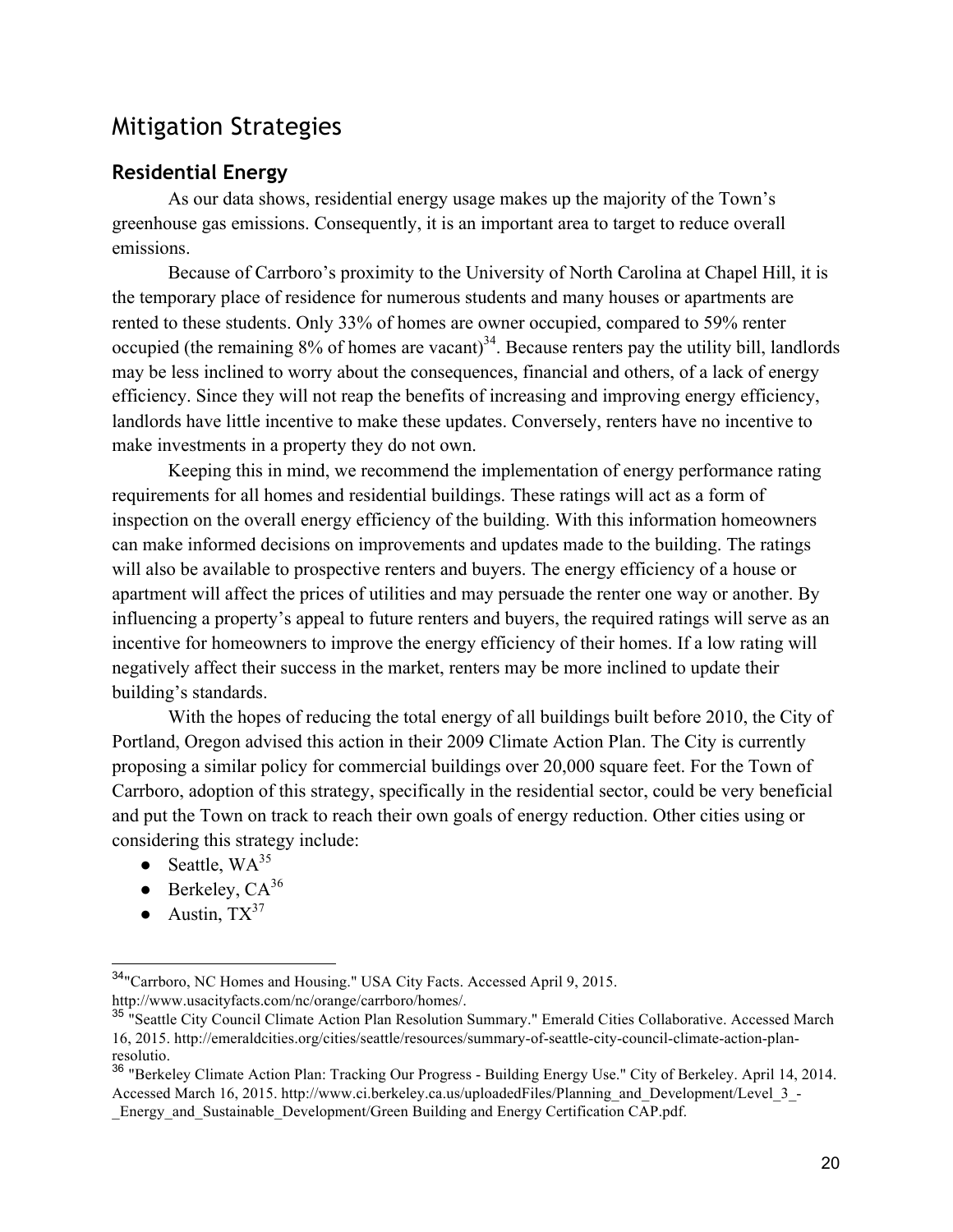A website tracking different jurisdictions efforts for transparency in energy efficiency, specifically in their buildings, can be found at http://www.buildingrating.org/jurisdictions. BuidlingRating.org provides a way to view and compare policies that are being implemented to improve and benchmark building energy efficiency.

It is possible that Carrboro would need to acquire statutory authority from the State to pursue such a strategy.

## **Commercial Energy**

Greenhouse gas emission increased for the commercial sector between 2009 and 2012, suggesting that additional mitigation strategies should be pursued in this area. There are multiple ways to encourage business owners to increase their energy efficiency. The first is to simply educate them of the resources that already exist for increasing energy efficiency. There are a number of state and federal programs that provide financial incentives for business owners to increase their energy efficiency. For example, the U.S. Department of Energy provides a federal tax deduction, called a 179D tax deduction, for buildings that are able to show a certain amount of energy use reductions<sup>38</sup>.

For some business owners, a pamphlet that outlines the potential savings of increasing their energy efficiency (such as changing to LED bulbs) may be all they need to be more energy efficient. The Town could also provide them with information regarding financing options for energy efficiency improvements. Holding workshops about operations and maintenance improvements may also lead to improvements in energy efficiency. The U.S. Office of Energy Efficiency & Renewable Energy states that, "By one estimate, O&M measures cost about 20 times less and achieve roughly the same energy savings as energy efficiency upgrades<sup>339</sup>. It is worth noting that the Town's Energy Efficiency Revolving Loan Fund did not result in significant reductions by 2012, although several loans were initiated in 2012-2013.

#### **Waste**

While the per capita waste generation for Carrboro is significantly lower than the national average, it will be essential to reduce waste generation as much as possible since the Orange County landfill has closed as of 2015. Since Carrboro's waste now has to travel to Durham, each

 <sup>37</sup> "Energy Conservation Audit and Disclosure Ordinance." Austin Energy. Accessed March 18, 2015. http://austinenergy.com/wps/portal/ae/programs/ecad-ordinance/energy-conservation-audit-and-disclosureordinance/!ut/p/a1/jZAxT8MwFIR\_S4eMjo0rwGUzpgqhlEykIUvlJq-

OpdSObKcR\_HpSWChqoW876bt7usMlLnBp5F4rGbQ1sj3o8mZNKKOPgtA0uaWM8ETcL67zl6sZIyPw9hPI5tk DSfMs59lCkERML\_SfOU7-

<sup>8</sup>z9d8IC6pVgqXHYyNEibrcUFGHDqHVXWeHD7r7ZI9rUOSJoa1dpXrfW9A2RdrY00FRyCuNlM2RjkYAsOXN y7caEmhM7fRSQiwzDEylrVQlzZXUROWRrrAy6OSbzC5V81-Jz-

Bk7s\_A2cH7LbvRYfz7BiYZZqPpl8AjKatdw!/dl5/d5/L2dBISEvZ0FBIS9nQSEh/.

<sup>&</sup>lt;sup>38</sup> "179D DOE Calculator." United States Department of Energy. May 3, 2012. Accessed April 9, 2015. http://apps1.eere.energy.gov/buildings/commercial/179d/

<sup>39</sup> "Improve Operations & Maintenance." Energy.gov. Accessed April 9, 2015. http://www.energy.gov/eere/buildings/improve-operations-maintenance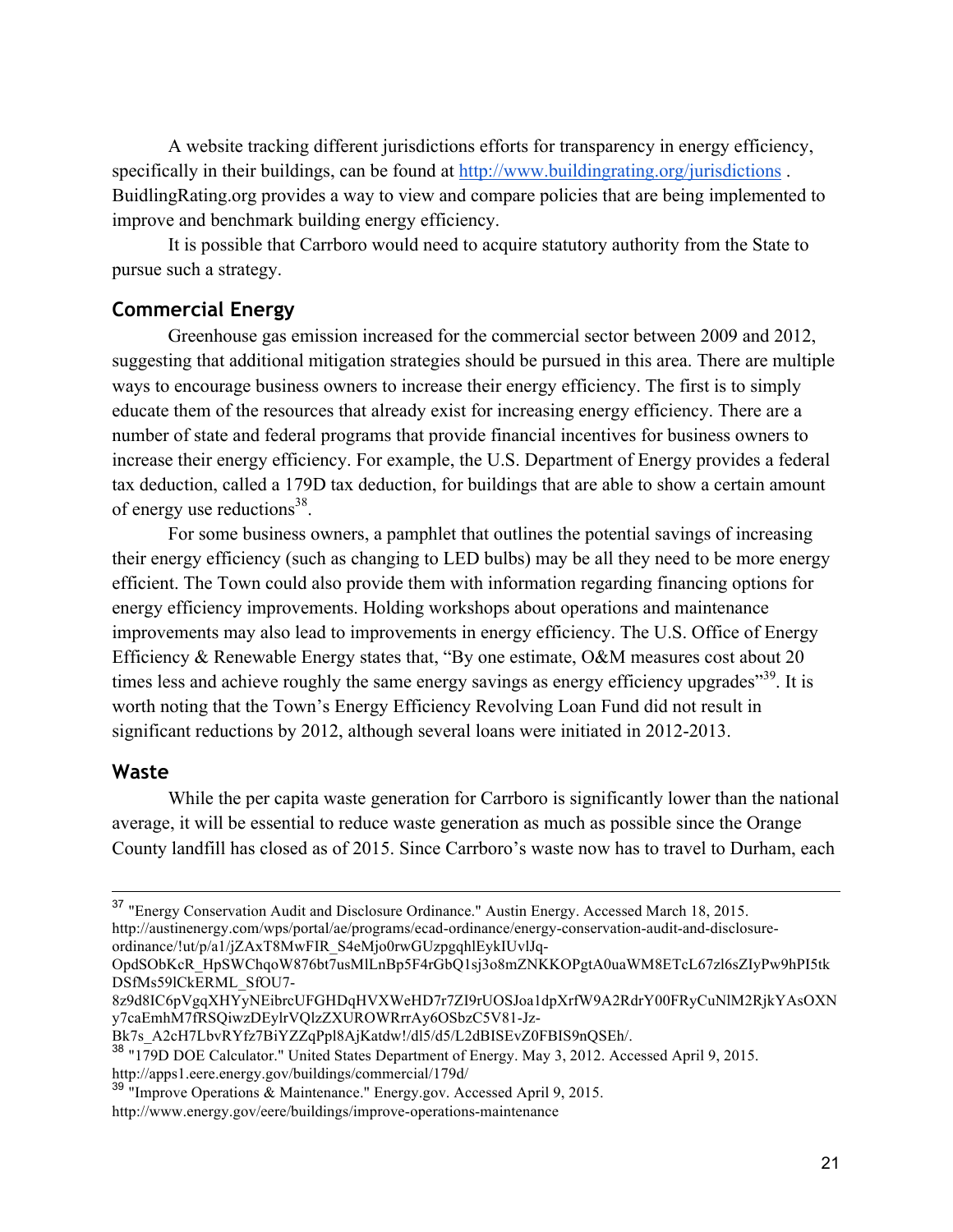pound of trash now has a higher emission footprint. To encourage citizens to produce less waste, the Carrboro Town government can create campaigns emphasizing the importance of recycling. Not only does recycling reduce emissions, but since the location of the recycling center is not changing, there is also no increase in emissions from transportation.

Additionally, Carrboro should encourage citizens to compost and provide resources for them to do so. Some city and town governments have even implemented compost collection programs, thereby taking most of the legwork out of it for citizens. While Carrboro currently has a yard waste collection program, all organics produce methane when they anaerobically decompose (as happens in a landfill). Methane is 21 times more potent as a greenhouse gas than  $CO<sub>2</sub>$ , therefore, reducing the amount of organics that end up in a landfill is essential for reducing community GHG emissions<sup> $40,41$ </sup>.

#### **Transportation**

The transportation sector had only a 1% reduction between 2009 and 2012. This could have several explanations. One explanation is the transportation sector is more difficult than other sectors to invoke change as it relies heavily on individuals changing their practices. The International Society of Sustainability Professionals (ISSP) discusses how changing the individual's transportation mindset takes time and is often sequential. People usually begin with starting to use public transportation for some trips, which allows them to realize other places it can take them. Often some people will tire of waiting for the bus, causing them to find bike routes to reduce commuting time. Finally, after people begin to bike to certain appointments, they will then begin to realize other events they can bike to<sup>42</sup>. Another explanation is that the methodology is not sensitive to changes. For example, CAMPO can't capture local trips very accurately and vehicle type and fuel economy are not well represented by state and national averages.

Now let's discuss interventions that can be implemented to reduce transportation emissions. Overall Carrboro should encourage alternative forms of transportation, such as biking and walking. In order for individuals to begin walking and biking, there must be infrastructure for it. Creating bike lanes and wider roads and providing bicycle racks, shower or locker rooms, and trail maps improve the infrastructure<sup>43</sup>. Also, people may be more likely to bike or walk if

 <sup>40</sup> "USCC Position Statement: Keeping Organics Out of Landfills." US Composting Council. Accessed April 15, 2015. http://compostingcouncil.org/admin/wp-content/uploads/2011/11/Keeping-Organics-Out-of-Landfills-Position-Paper.pdf

<sup>41</sup> Daigneau, Elizabeth. "Curbside Composting Added to a Major City: Is It Yours?" Curbside Composting Added to a Major City: Is It Yours? February 1, 2012. Accessed April 15, 2015. http://www.governing.com/topics/energyenv/gov-curbside-composting-added-to-major-city.html.

<sup>&</sup>lt;sup>42</sup> "10 Things Cities Are Doing Now to Reduce Greenhouse Gases." Cool Trends. January 1, 2008. Accessed April 16, 2015. http://www.sustainabilityprofessionals.org/files/Cool Trends.pdf.

<sup>43&</sup>quot;Strategies to Reduce Greenhouse Gas Emissions from Transportation Sources." Transportation and Global Climate Change: A Review and Analysis of the Literature. Accessed April 16, 2015. http://www.fhwa.dot.gov/Environment/glob\_c5.pdf.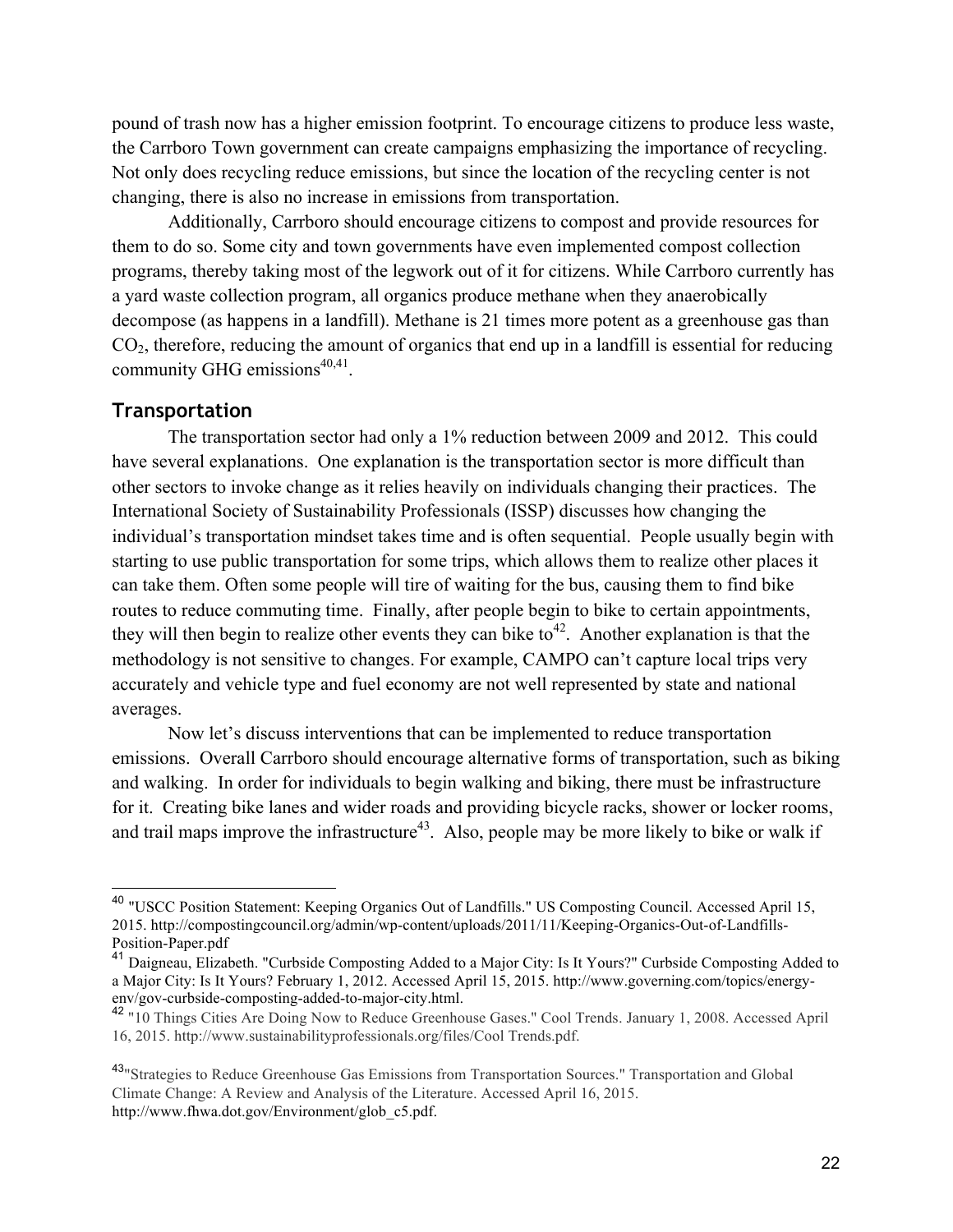they consider it to be safe. The local government can improve safety through features like crosswalks, sidewalks, and brighter streetlights $44$ .

In addition to improving infrastructure, city events can expose people to and encourage alternative modes of transportation. The organization the Carrboro Bicycle Coalition is currently holding events in Carrboro that the local government could expand upon. Once a year the coalition holds the ciclovía event "Carrboro Open Streets," where Weaver St. is blocked off to motor vehicles and is open to pedestrians and cyclists. They also carry out a Bicycle Friendly Business Program, which recognizes businesses that encourage their customers and employees to cycle. The local government can expand upon this by championing for businesses to participate in a Bike Saturday's program, where they offer discounts to patrons who bike to their business on a certain day<sup>45</sup>. Another program that Carrboro may wish to continue or accelerate is the Safe Routes to School Program. This type of program was proven effective in Boulder, CO, where one school reported that 75% of their students walked or biked to school (a 620% increase from before the program started)<sup>46</sup>.

Alternative modes of transportation can be influenced by economic incentives that are employed in conjunction with the programs discussed above or through other means. For example, Carrboro could provide a tax break to businesses that participate in the Bike Saturdays program. Another economic incentive would be to have a mandatory parking cash-out. This would give the employees the option of taxable income, instead of parking, which is subsidized by the government, causing employees to see the cost of driving to work as income waived<sup>47</sup>. Eight case studies in California showed the effectiveness of cash-out programs. They saw an overall vehicle miles travelled decrease by 12%, with large increases in carpooling (64%) and use of public transit  $(50\%)^{48}$ .

Economic incentives can discourage personal vehicle use as well. For example, public parking fees can be increased, leading to less congestion and also income for the local government that can go towards other transportation control measures<sup>49</sup>. In addition to parking fees, parking supply limit methods can be used. These strategies include decreasing minimum-

 <sup>44</sup> "10 Things Cities Are Doing Now to Reduce Greenhouse Gases." Cool Trends. January 1, 2008. Accessed April 16, 2015. http://www.sustainabilityprofessionals.org/files/Cool Trends.pdf.

<sup>&</sup>lt;sup>45</sup> "Local Projects." Bike Carrboro Bicycles and Bicycling in Carrboro Chapel Hill and the Triangle NC. January 1,<br>2015. Accessed April 16, 2015. http://bikecarrboro.com/what-we-do/local-projects.

<sup>26 &</sup>quot;Transportation Control Measures." Local Government Climate and Energy Strategy Series. March 1, 2011. Accessed April 16, 2015. http://www.epa.gov/otaq/stateresources/policy/430r09040.pdf.

<sup>&</sup>lt;sup>47</sup>"Strategies to Reduce Greenhouse Gas Emissions from Transportation Sources." Transportation and Global Climate Change: A Review and Analysis of the Literature. Accessed April 16, 2015.<br>http://www.fhwa.dot.gov/Environment/glob c5.pdf.

<sup>&</sup>lt;sup>48</sup> "Transportation Control Measures." Local Government Climate and Energy Strategy Series. March 1, 2011. Accessed April 16, 2015. http://www.epa.gov/otaq/stateresources/policy/430r09040.pdf. <sup>49</sup> ibid.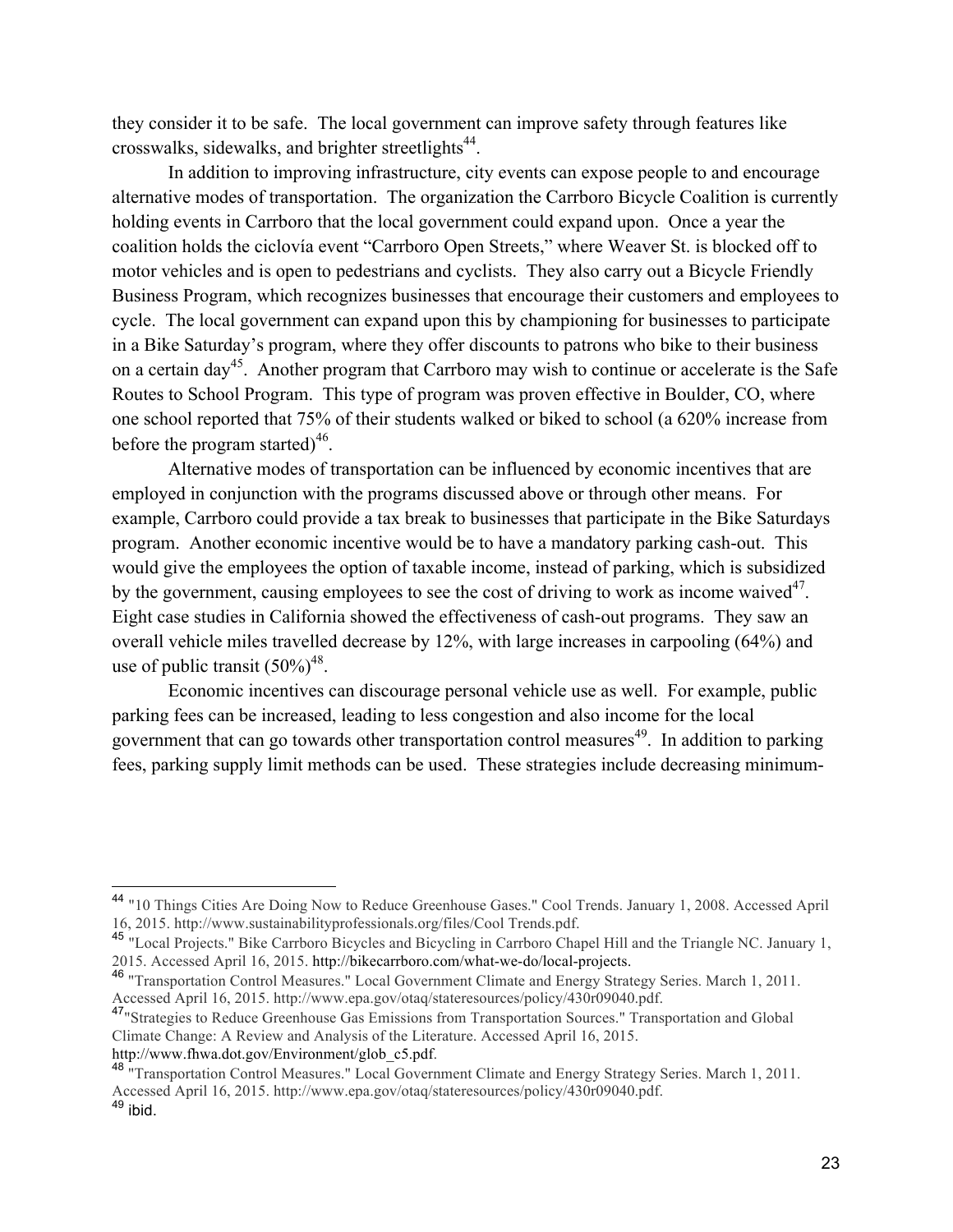parking ratios in zoning, creating area-wide parking caps, and limiting parking to certain times of day or certain users $50$ .

Many of these strategies echo recommendations made during Carrboro's Transportation Forum of fall 2014. When prioritizing these strategies we suggest that the Town of Carrboro first focus on improving and building infrastructure for alternative modes of transportation. The infrastructure must be in place before the other transportation strategies will work. The Transportation Forum suggested similar strategies, such as ensuring bike parking at high-demand bus stops and encouraging developers to promote multi-modal transportation options. Once the infrastructure is in place, the Town of Carrboro should enhance current programs and events the foundation for them is already in place. The Transportation Forum largely focused on creating a Safe Routes to School program by supporting the actions of a *Safe Routes to School Action Committee* and planning to develop a bike route connecting Carrboro High School to Southern Village. Lastly, parking strategies can be used to limit personal vehicle use and increase revenue, which can then be used for economically-incentivized, emission-limiting methods.

#### **Municipal Strategies**

Although the local government sector makes up only 7% of the total emissions for the Town of Carrboro, there are still things that the Town and other local government partners can do to reduce its greenhouse gas emissions. Buildings are the largest contributors of GHGs out of the local government sector. The Town of Carrboro can continue to promote the upkeep of outdated technology and appliances used by the Town. For example, the Century Center is the municipal building with the most emissions, which has a lot to do with the fact that it's an older building with older technology. When new appliances are required, purchase of Energy Star certified appliances would be beneficial. Secondly, the Town could work to improve its own building's energy codes. The Town's Energy and Climate Protection Plan already discusses assessing the Century Center's HVAC system and Town Hall in order demonstrate how it can meet USEPA Energy Star standards. More investment into Energy Star certification of Town buildings is a potential, but it is unsure when the payback of this investment would occur.

Lighting is another area in which it is easy to enact change in some ways but difficult in others. Promoting use of fluorescent light bulbs inside buildings has likely already been happening, but use of LED bulbs for outdoor and streetlights is harder to implement as Duke Energy owns the lights and lighting infrastructure. Our understanding from Town staff is that recent actions by the North Carolina Utilities Commission have not resulted in a rate structure that is financially attractive for the Town to work with Duke to install LED fixtures. We recommend that the Town continue to pursue this opportunity because of the energy savings potential. In 2014, Duke Energy Progress received approval from the N.C. Utilities Commission

 <sup>50</sup> "Strategies to Reduce Greenhouse Gas Emissions from Transportation Sources." Transportation and Global Climate Change: A Review and Analysis of the Literature. Accessed April 16, 2015. http://www.fhwa.dot.gov/Environment/glob\_c5.pdf.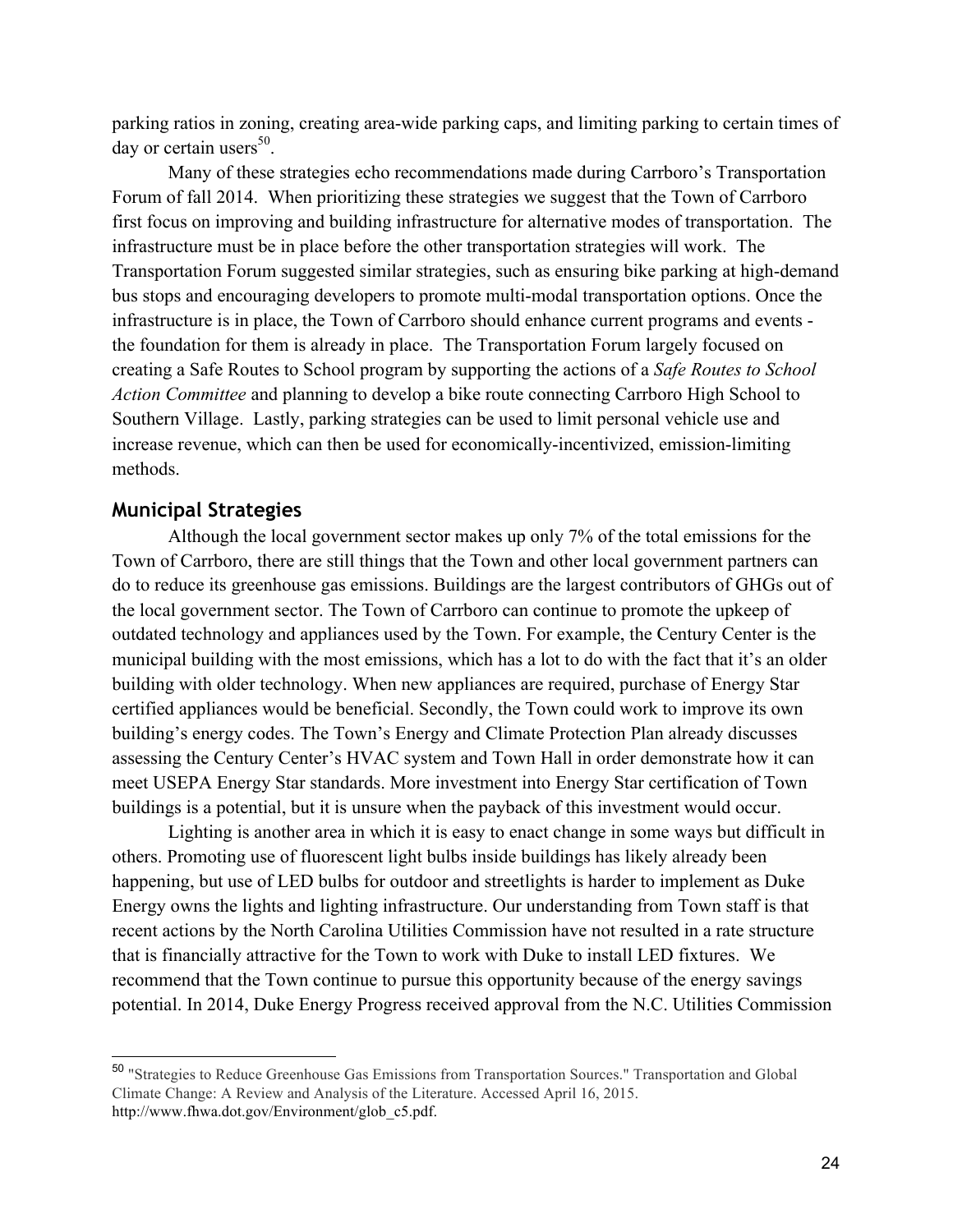to begin replacing old mercury lights with new LED ones<sup>51</sup>. The Town of Carthage, located in the Sandhills of North Carolina, began efforts to update their street and area lights to LED lights in 2014. The Town of Carthage is estimated to save \$3,464 annually<sup>52</sup>. The neighboring Town of Southern Pines has also requested an upgrade to LED lights and is currently working with Duke Energy Progress to complete this transition, which is estimated to be completed by July 2015<sup>53</sup>.

Another major municipal sector that contributes to GHG emissions is the Town's vehicle fleet. The Public Works and Fire Department, which are the largest contributors of emissions in this sector, already have significant use of diesel and use B20, but increasing diesel use in all department vehicles would reduce emissions. Another idea to reduce emissions from vehicle fleet is shutting off vehicles instead of idling on the job. This mainly applies to the Police Dept., Public Works, and the Fire Dept., who often leave vehicles on while completing their task on call. Idle vehicles may be a significant contributor to GHG emissions.

 <sup>51</sup> Duke Energy. 2014. "Duke Energy Progress to install 100,000 LED street and area lights across North Carolina." http://www.duke-energy.com/news/releases/2014092202.asp

<sup>52</sup> Natt, T.M. 2015. "A Bright Idea: Towns Update Street Lighting, Save Money". *The Pilot*. http://www.thepilot.com/news/a-bright-idea-towns-update-street-lighting-save-money/article\_9696c852-95c3-11e4-80f4-dfa02784e1ee.html

<sup>53</sup> http://www.southernpines.net/DocumentCenter/View/2102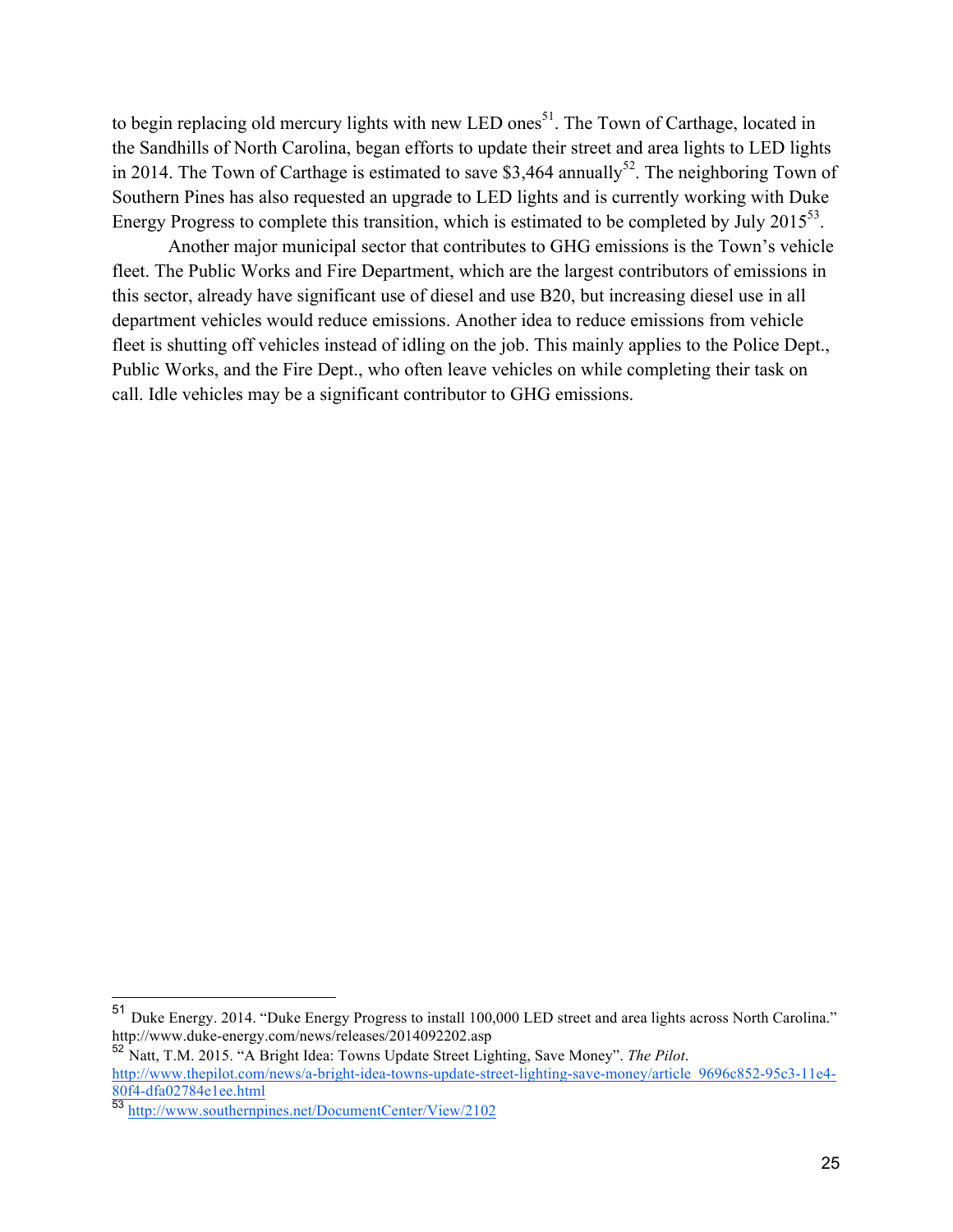# Appendix A: Data Sources

## Community Data Sources:

|                                                                          | Organization                                       | Contact                                                                                                                                                                                                              |
|--------------------------------------------------------------------------|----------------------------------------------------|----------------------------------------------------------------------------------------------------------------------------------------------------------------------------------------------------------------------|
| Electricity                                                              | Duke Energy                                        | Indira Everett – District Manager<br>Duke Energy Corporation<br>indira.everett@duke-energy.com<br>Kim Ellis<br>Kim.Ellis@duke-energy.com                                                                             |
|                                                                          |                                                    |                                                                                                                                                                                                                      |
| Electricity                                                              | Piedmont Electric<br>Membership Corporation        | Dawn Reinwald<br>Dawn.Reinwald@pemc.coop                                                                                                                                                                             |
| <b>Heating Fuel</b>                                                      | <b>PSNC</b> Energy                                 | Julie Roper<br>PSNC Energy<br>1312 Annapolis Dr., Suite 200<br>Raleigh, NC 27608<br>919-836-2338<br>jroper@scana.com                                                                                                 |
| Solid Waste Services                                                     | NC DENR Dept. of Waste<br>Management               | 217 West Jones Street, Raleigh, NC 27603<br>(919) 707-8200<br>David Lee - Environmental Assistance<br>Coordinator<br>3800 Barrett Drive<br>Raleigh, NC 27609<br>Email: David.Lee@ncdenr.gov<br>Phone: (919) 791-4203 |
| Solid Waste Services                                                     | Orange County Solid Waste                          | Pollock, Blair L. - Solid Waste Planner<br>Orange County Solid Waste Management<br>Department<br>bpollock@co.orange.nc.us<br>$(919)$ 968-2788                                                                        |
| Community<br>Transportation-<br>Regional<br><b>Transportation Models</b> | Capital Area Metropolitan<br>Planning Organization | Gerald Daniel - Transportation Modeling<br>Engineer<br>Phone: 919-996-4395<br>Fax: 919-996-1729<br>Email: gerald.daniel@campo-nc.us                                                                                  |
| Breakdown of Vehicle<br>Types, and Fuel<br>Economy                       | United States Department of<br>Transportation      | Highway Statistics Series, Bureau of<br><b>Transportation Statistics</b>                                                                                                                                             |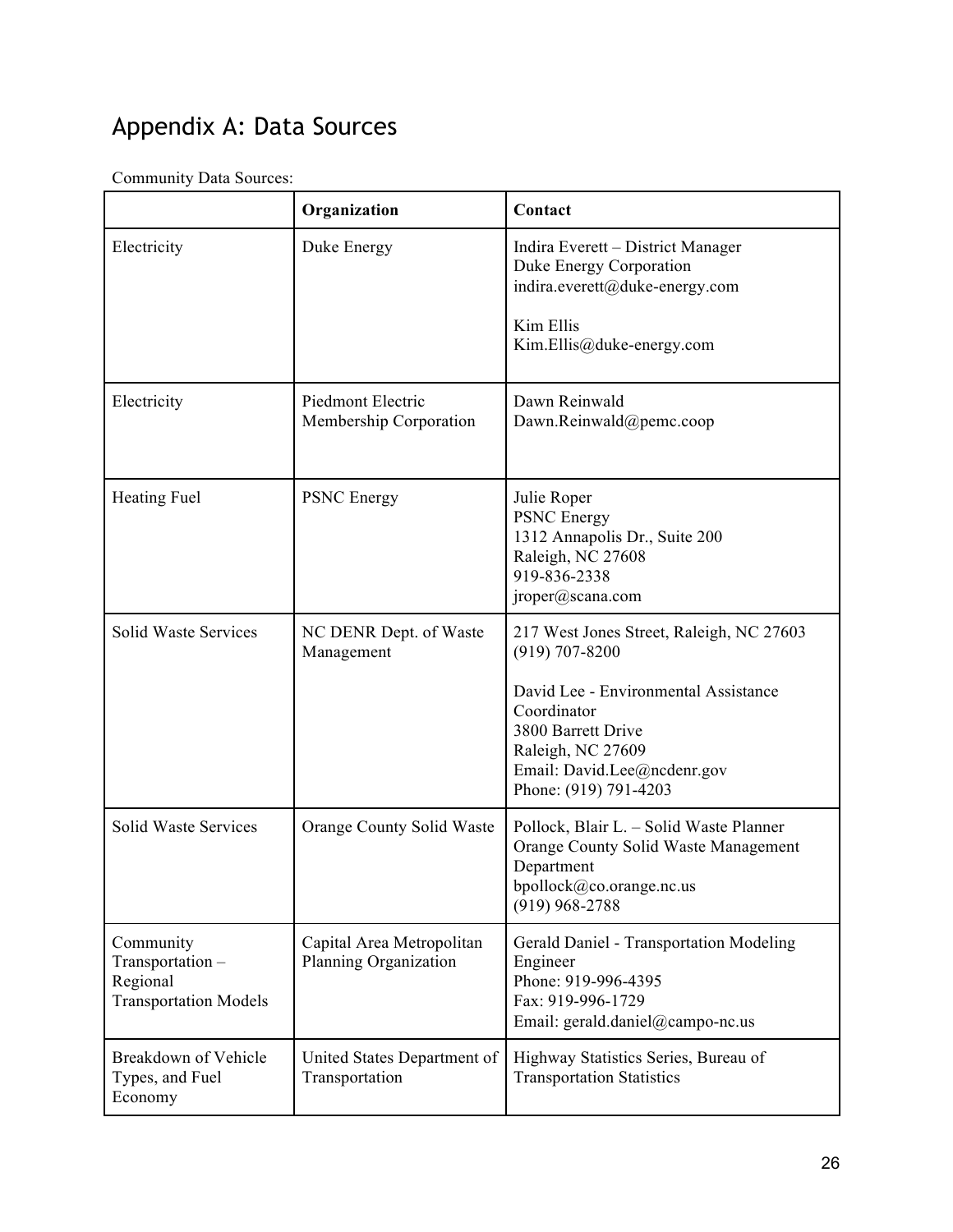Public Data Sources:

| Data Set                                                         | Source                               | Contact                                                                                                                                                                               |
|------------------------------------------------------------------|--------------------------------------|---------------------------------------------------------------------------------------------------------------------------------------------------------------------------------------|
| Electricity, Heating Fuel                                        | Town of Carrboro                     | Randy Dodd - Environmental Planner<br>301 West Main Street<br>Carrboro, NC 27510<br>919-918-7326<br>rdodd@townofcarrboro.org                                                          |
| Electricity, Heating Fuel,<br>Water and Sewer<br><b>Services</b> | Chapel Hill-Carrboro City<br>Schools | Dan Schnitzer - Sustainability Coordinator<br>Chapel Hill-Carrboro Schools<br>750 South Merrit Mill Road<br>Chapel Hill, NC 27516<br>919-967-8211 x28322<br>dschnitzer@chccs.k12nc.us |
| Public Transit Fuel,<br>VMT and GHG<br>Emissions                 | Chapel Hill Transit                  | Jesse Freedman - Energy Management<br>Specialist<br>405 Martin Luther King Jr. Blvd.<br>Chapel Hill, NC 27514<br>919-969-5008<br>$if \nreedman@to \n    wnot \n    chapelhill.org$    |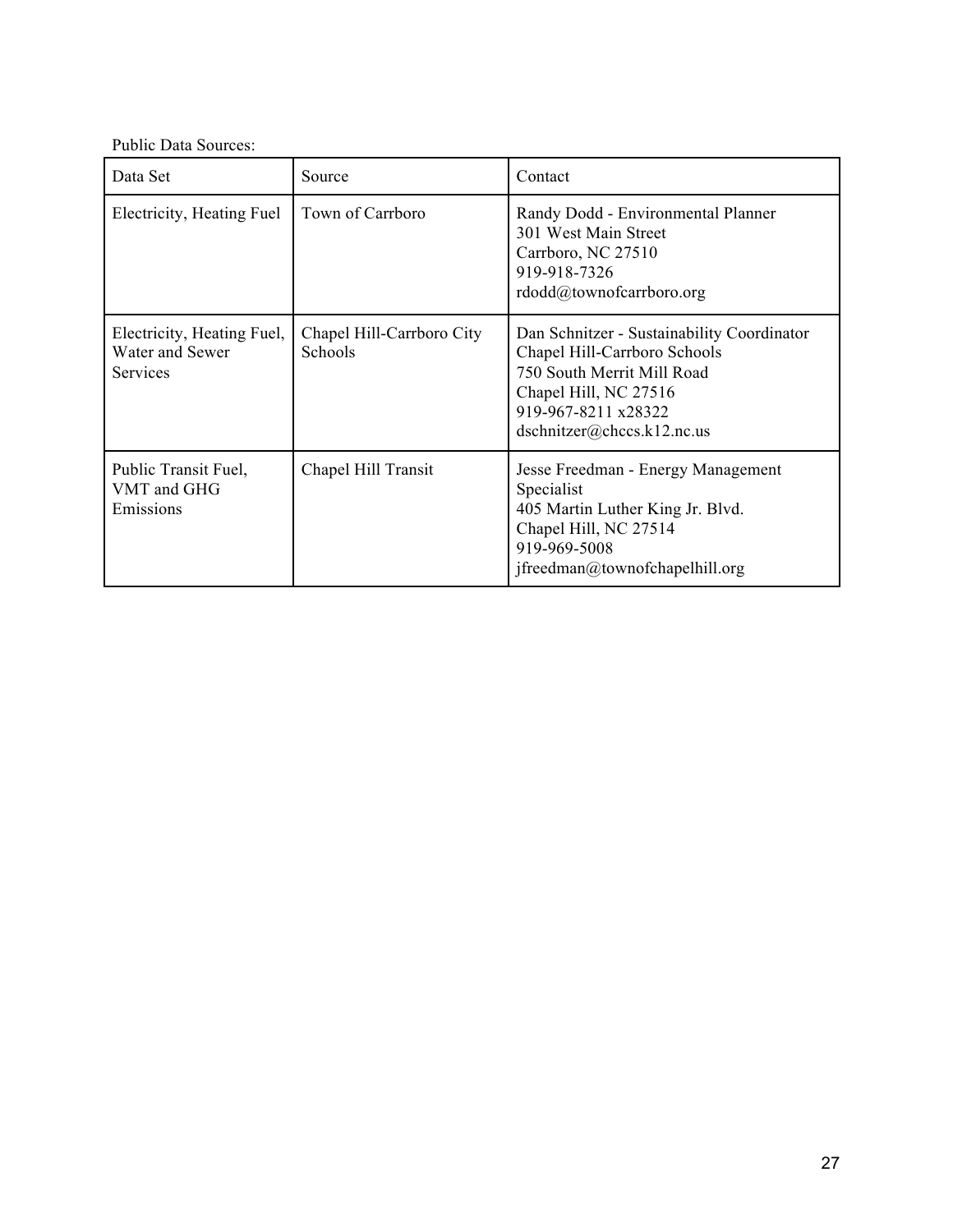# Appendix B: Data Table

## *Community Sector*

## Residential Energy

| <b>Source</b>  | Fuel        | CO2 (MT) | CH4(MT)  | N2O(MT)  | CO2e (MT) | <b>Energy</b><br>Equivalent<br>(MMBtu) | Electricity<br><b>Used</b> (kWh) | <b>Fuel Use</b><br>(Therms) |
|----------------|-------------|----------|----------|----------|-----------|----------------------------------------|----------------------------------|-----------------------------|
| <b>PSNC</b>    | Natural Gas | 6219     | 0.5865   | 0.01173  | 6237      | 117300                                 |                                  | 1173000                     |
| PEMC           | Electricity | 1897     | 0.038319 | 0.031164 | 1907      | 13293                                  | 3894809                          |                             |
| Duke<br>Energy | Electricity | 35073    | 0.70854  | 0.57624  | 35262     | 245795                                 | 72017858                         |                             |

## Commercial Energy

| <b>Source</b>  | Fuel             | CO2 (MT) | CH4 (MT) | N2O(MT)  | CO2e (MT) | <b>Energy</b><br>Equivalent<br>(MMBtu) | Electricity<br><b>Used</b><br>(kWh) | <b>Fuel Use</b><br>(Therms) |
|----------------|------------------|----------|----------|----------|-----------|----------------------------------------|-------------------------------------|-----------------------------|
| <b>PSNC</b>    | Natural Gas 3165 |          | 0.2985   | 0.00597  | 3175      | 59700                                  |                                     | 597000                      |
| <b>PEMC</b>    | Electricity      | 4714     | 0.095239 | 0.077456 | 4740      | 33039                                  | 9680331                             |                             |
| Duke<br>Energy | Electricity      | 18820    | 0.3802   | 0.30921  | 18921     | 131892                                 | 38644446                            |                             |

## Solid Waste

| Source      | l'ons | CO2 (MT) | Per Capita Ibs/day | Per Capita CO2 (MT)/day        |
|-------------|-------|----------|--------------------|--------------------------------|
| <b>OCSW</b> | 8,047 | 3,034    | 2.24 lbs           | $.15 \text{ CO}2 \text{ tons}$ |

## Industrial Energy

| <b>Source</b>               | CO2 (MT) | CH4 (MT) | N2O(MT) | CO2e (MT) | <b>Electricity Energy</b><br>Equivalent<br>(MMBtu) | <b>Electricity Used</b><br>(kWh) |
|-----------------------------|----------|----------|---------|-----------|----------------------------------------------------|----------------------------------|
| Ready Mix<br>Concrete Plant | 54       | 0.00108  | 0.00088 | 54        | 377                                                | 110598                           |
| Duke Energy                 | 58       | 0.00117  | 0.00095 | 59        | 409                                                | 119740                           |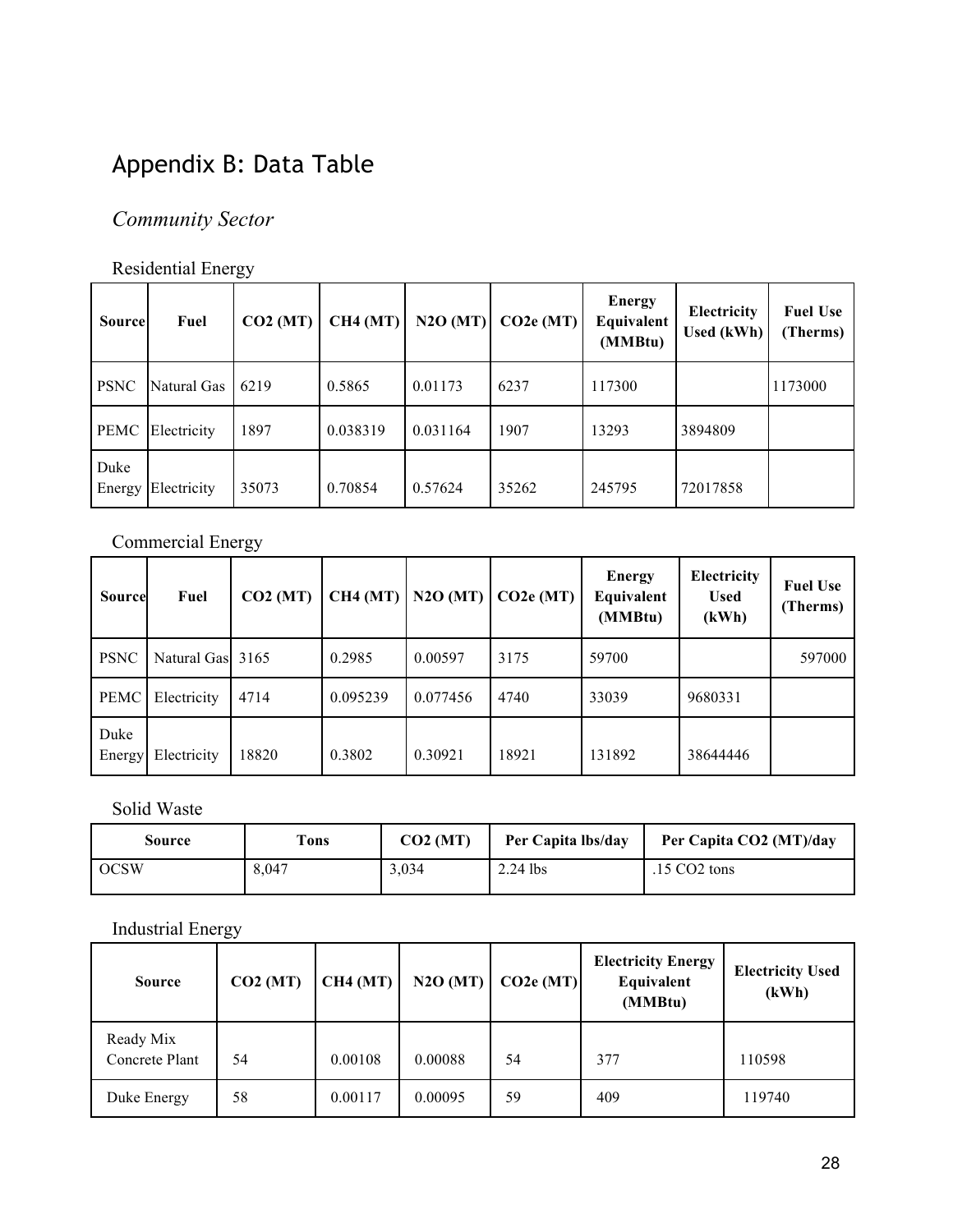## Transportation

|               | <b>DVMT</b> | <b>AVMT</b>   | $CO2e$ (tons) |
|---------------|-------------|---------------|---------------|
| Orange County | 4,335,000   | 1,575,068,000 |               |
| Carrboro      | 190,780     | 69, 317, 524  | 31,183        |

## *Local Government*

## Buildings

| <b>Source</b>                           | CO <sub>2</sub><br>(MT) | CH <sub>4</sub> (MT) | N <sub>2</sub> O(MT) | CO <sub>2</sub> e (MT) | Electricity<br><b>Energy</b><br>Equivalent<br>(MMBtu) | Electricity<br><b>Used</b><br>(kWh) | <b>Fuel Use</b><br>(Therms) |
|-----------------------------------------|-------------------------|----------------------|----------------------|------------------------|-------------------------------------------------------|-------------------------------------|-----------------------------|
| Carrboro<br>Schools<br>(Duke<br>Energy) | 3675                    | 0.074249             | 0.060385             | 3695                   | 25757                                                 | 7546795                             |                             |
| Carrboro<br>Schools<br>(PSNC)           | 941                     | 0.088772             | 0.001775             | 944                    | 17754                                                 |                                     | 177544                      |
| Century<br>Center<br>(Duke)             | 207                     | 0.004188             | 0.003406             | 208                    | 1453                                                  | 425686                              |                             |
| Century<br>Center<br>(PSNC)             | 102                     | 0.009576             | 0.000191             | 102                    |                                                       | 1915                                | 19152                       |
| Town Hall<br>(Duke)                     | 64                      | 0.001284             | 0.001044             | 64                     | 446                                                   | 130590                              |                             |
| <b>Town Hall</b><br>(PSNC)              | $\overline{2}$          | 0.000144             | 0.000002             | $\overline{2}$         |                                                       | 29                                  | 288                         |
| Fire Station 1<br>(Duke)                | 113                     | 0.002292             | 0.001864             | 114                    | 795                                                   | 232960                              |                             |
| Fire Station 1<br>(PSNC)                | $\overline{7}$          | 0.0006435            | 0.00001287           | 7                      |                                                       | 129                                 | 1287                        |
| Fire Station 2<br>(Duke)                | 43                      | 0.00087287           | 0.00070988           | 43                     | 303                                                   | 88720                               |                             |
| Fire Station 2                          | 11                      | 0.0010755            | 0.00002151           | 11                     |                                                       | 215                                 | 2151                        |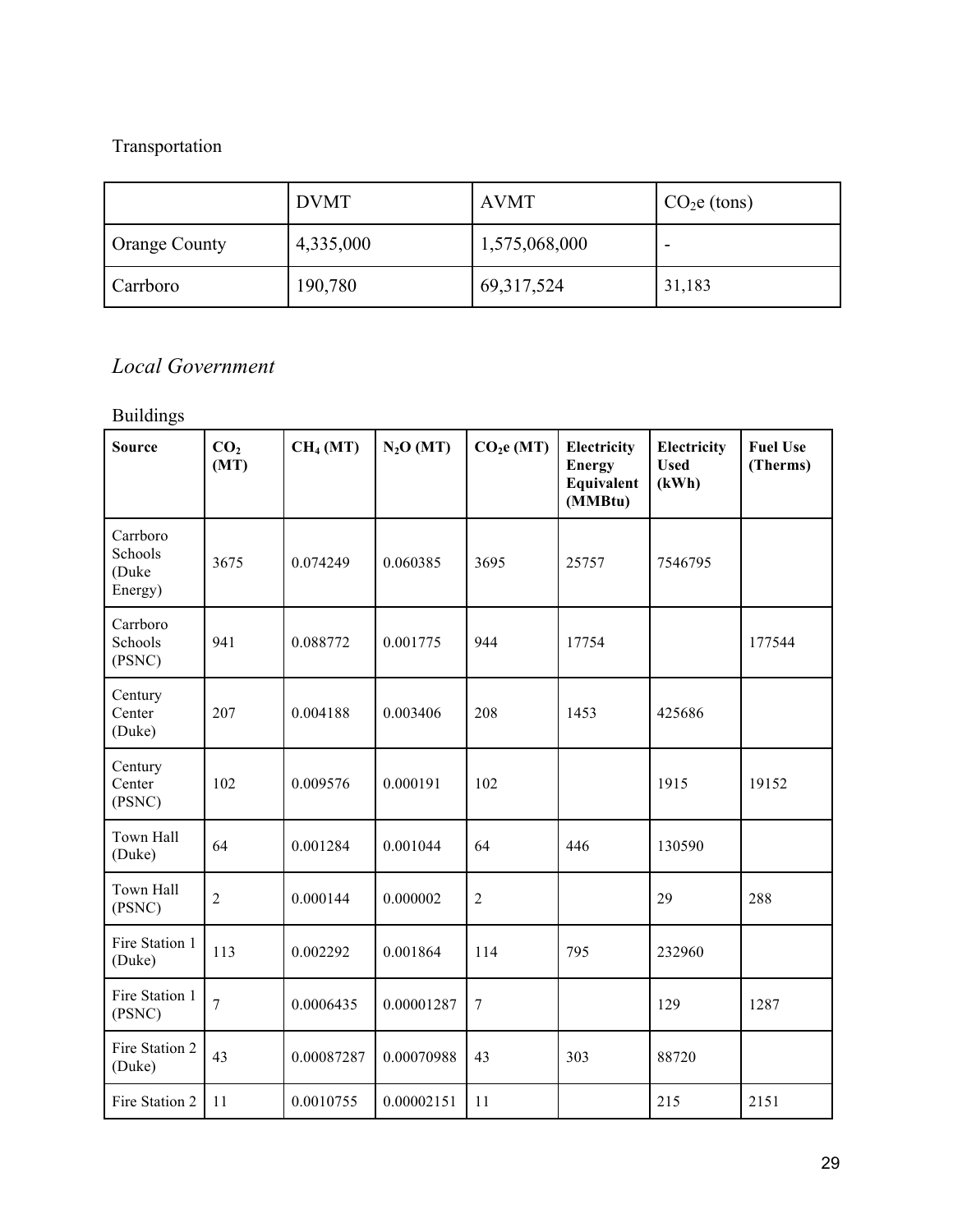| (PSNC)                    |    |            |            |    |     |       |      |
|---------------------------|----|------------|------------|----|-----|-------|------|
| Public<br>Works<br>(Duke) | 44 | 0.00088186 | 0.0007172  | 44 | 306 | 89634 |      |
| Public<br>Works<br>(PSNC) | 12 | 0.0011675  | 0.00002335 | 12 |     | 234   | 2335 |
| Parks (Duke)              | 43 | 0.00086624 | 0.0007045  | 43 | 301 | 88047 |      |
| Other (Duke)              | 8  | 0.00015897 | 0.00012929 | 8  | 55  | 16158 |      |

## Vehicle Fleet

| <b>Source</b>              | CO <sub>2</sub> (MT) | CH <sub>4</sub> (MT) | N <sub>2</sub> O(MT) | CO <sub>2</sub> e (MT) | <b>Gallons</b> of<br><b>Fuel Use</b> | <b>Vehicle Miles</b><br><b>Traveled</b> |
|----------------------------|----------------------|----------------------|----------------------|------------------------|--------------------------------------|-----------------------------------------|
| Police Dept.               | 292                  | $\theta$             | $\theta$             | 292                    | 33210                                | 471982                                  |
| Public Works<br>(Biofuel)  | 236                  | $\mathbf{0}$         | $\theta$             | 236                    | 28941                                | 163404                                  |
| Public Works<br>(Gasoline) | 69                   | $\mathbf{0}$         | $\mathbf{0}$         | 69                     | 7824                                 | 44175                                   |
| Fire Dept.<br>(Biofuel)    | 67                   | $\boldsymbol{0}$     | $\theta$             | 67                     | 8240                                 | 112816                                  |
| Fire Dept.<br>(Gasoline)   | 14                   | $\boldsymbol{0}$     | $\theta$             | 14                     | 1585                                 | 21701                                   |
| Planning                   | 8                    | $\theta$             | $\theta$             | 8                      | 949                                  | 12501                                   |
| Parks and<br>Recreation    | $\overline{4}$       | $\boldsymbol{0}$     | $\boldsymbol{0}$     | $\overline{4}$         | 502                                  | 7587                                    |
| Town<br>Manager            | 1                    | $\theta$             | $\boldsymbol{0}$     | 1                      | 130                                  | 10000                                   |
| Information<br>Technology  | $\overline{2}$       | $\boldsymbol{0}$     | $\theta$             | $\overline{2}$         | 183                                  | 2973                                    |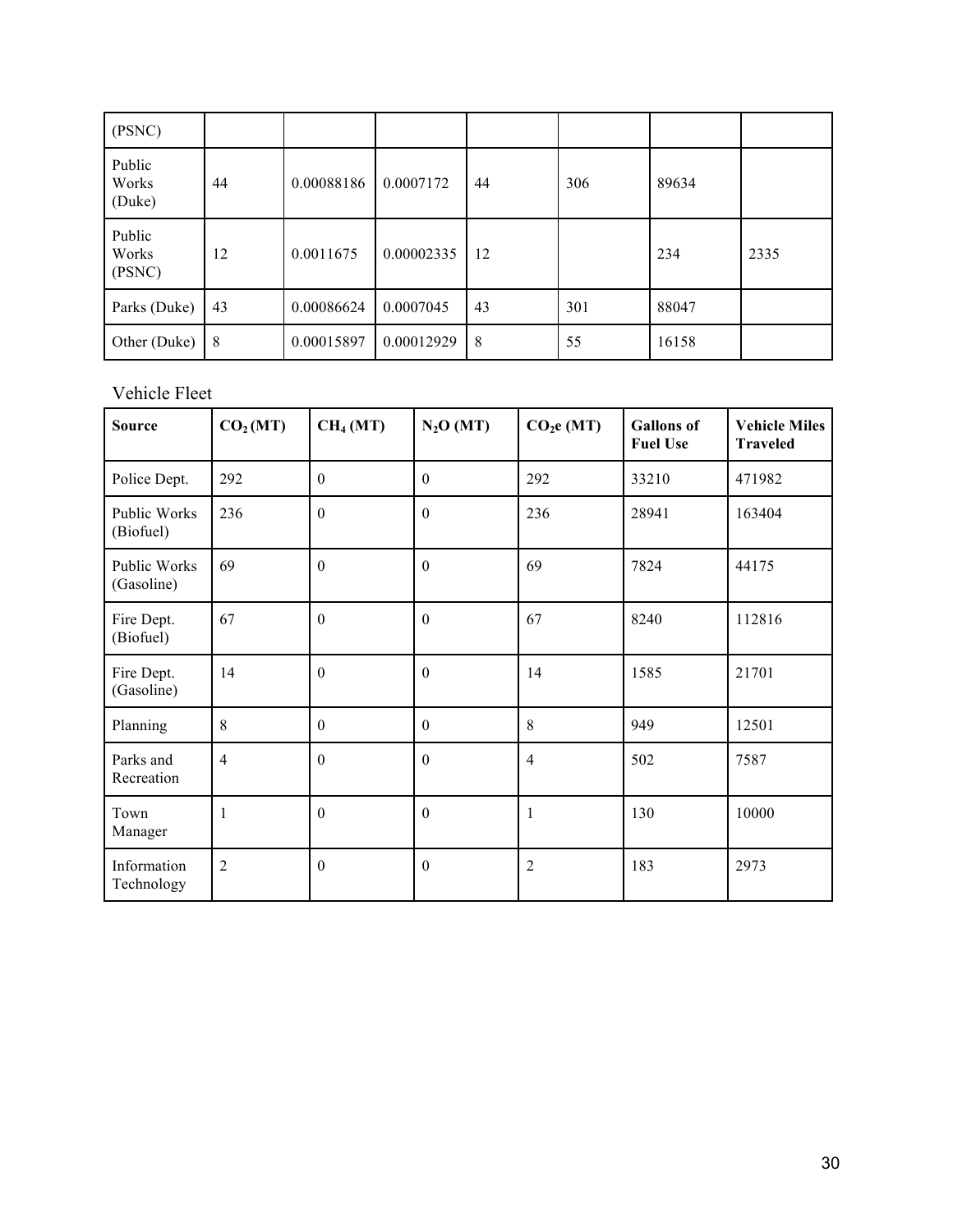# Appendix C: Factor Sets

| <b>Type of Vehicle</b> | Percentage | <b>Fuel Economy (miles/gallon)</b> |
|------------------------|------------|------------------------------------|
| Passenger Vehicles     | 71.73%     | 23.3                               |
| Light Trucks           | 20.49%     | 17.1                               |
| <b>Heavy Trucks</b>    | $6.04\%$   | 7.3                                |
| Motorcycles            | 0.85%      | 43.5                               |

## Factor Set for Community Transportation

## Factor Set for Community Solid Waste

| <b>ClearPath Factor Set</b>              | 2012<br>Percentage | <b>Waste Composition Category</b>                                          |
|------------------------------------------|--------------------|----------------------------------------------------------------------------|
| Percentage Newspaper                     | $2.1\%$            | "newspaper/print" under "paper"                                            |
| Percentage Office Paper                  | 2.2%               | "mixed office paper" under "paper"                                         |
| Percentage Corrugated<br>Cardboard       | 1.5%               | "recyclable cardboard" under "paper"                                       |
| Percentage Magazines/Third<br>Class Mail | $0.9\%$            | "glossy magazines" under "paper"                                           |
| Percentage Food Scraps                   | 21.2%              | "food waste" category under "organics"                                     |
| Percentage Grass                         | 0.6%               | 1/3 of "yard waste" because it "includes grass, leaves, small<br>branches" |
| Percentage Leaves                        | 0.6%               | 1/3 of "yard waste" because it "includes grass, leaves, small<br>branches" |
| Percentage Branches                      | 0.6%               | 1/3 of "yard waste" because it "includes grass, leaves, small<br>branches" |
| Percentage Dimensional Lumber            | 1.4%               | "lumber" under "wood"                                                      |
| Mixed Solid Waste                        | 68.9%              | 100% minus all previous categories                                         |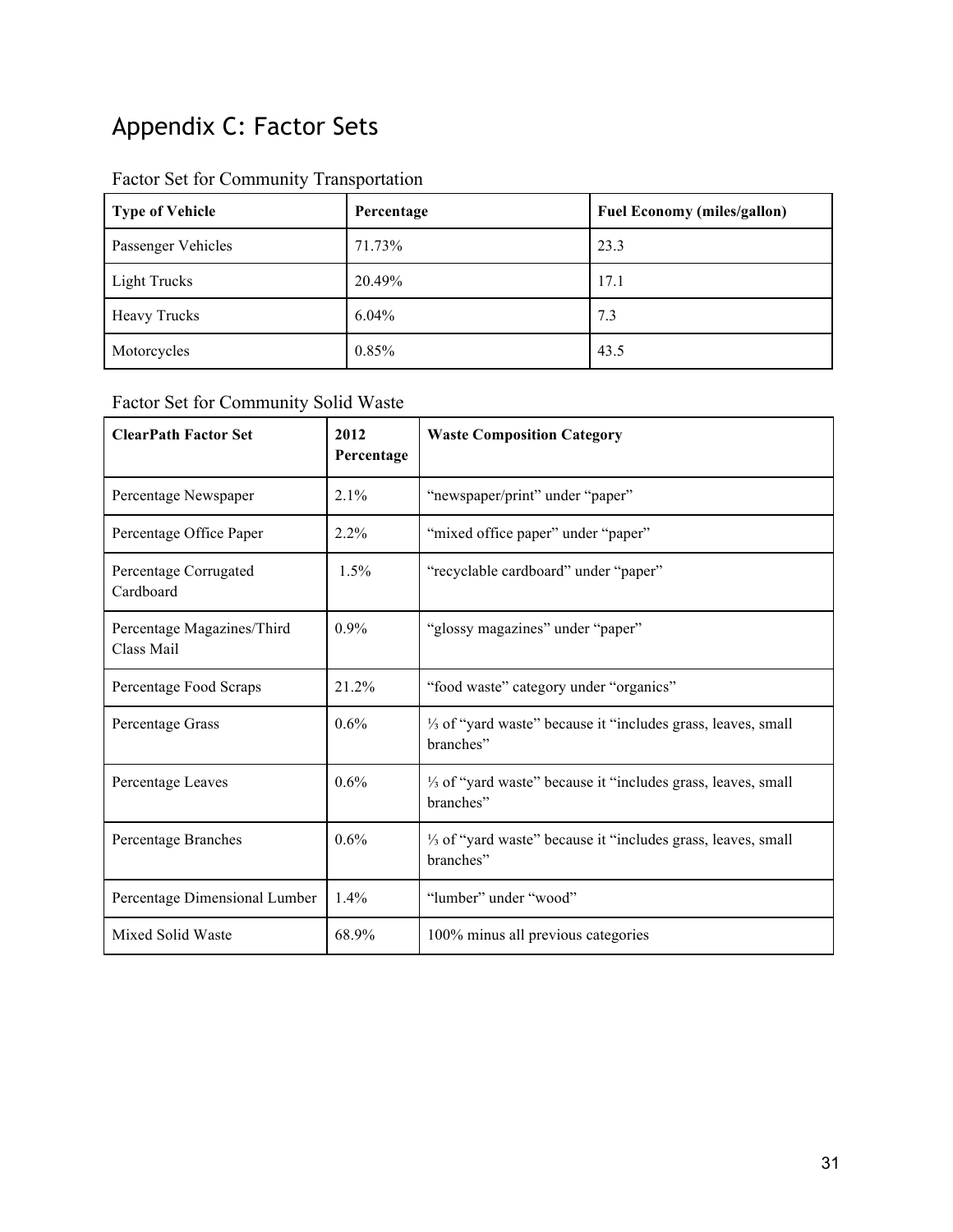Factor Set for Grid Electricity

|                         | 2007    | 2010    |
|-------------------------|---------|---------|
| CO <sub>2</sub> lbs/MWh | 1134.88 | 1073.65 |
| CH4 lbs/GWh             | 23.77   | 21.69   |
| $N2O$ lbs/GWh           | 19.79   | 17.64   |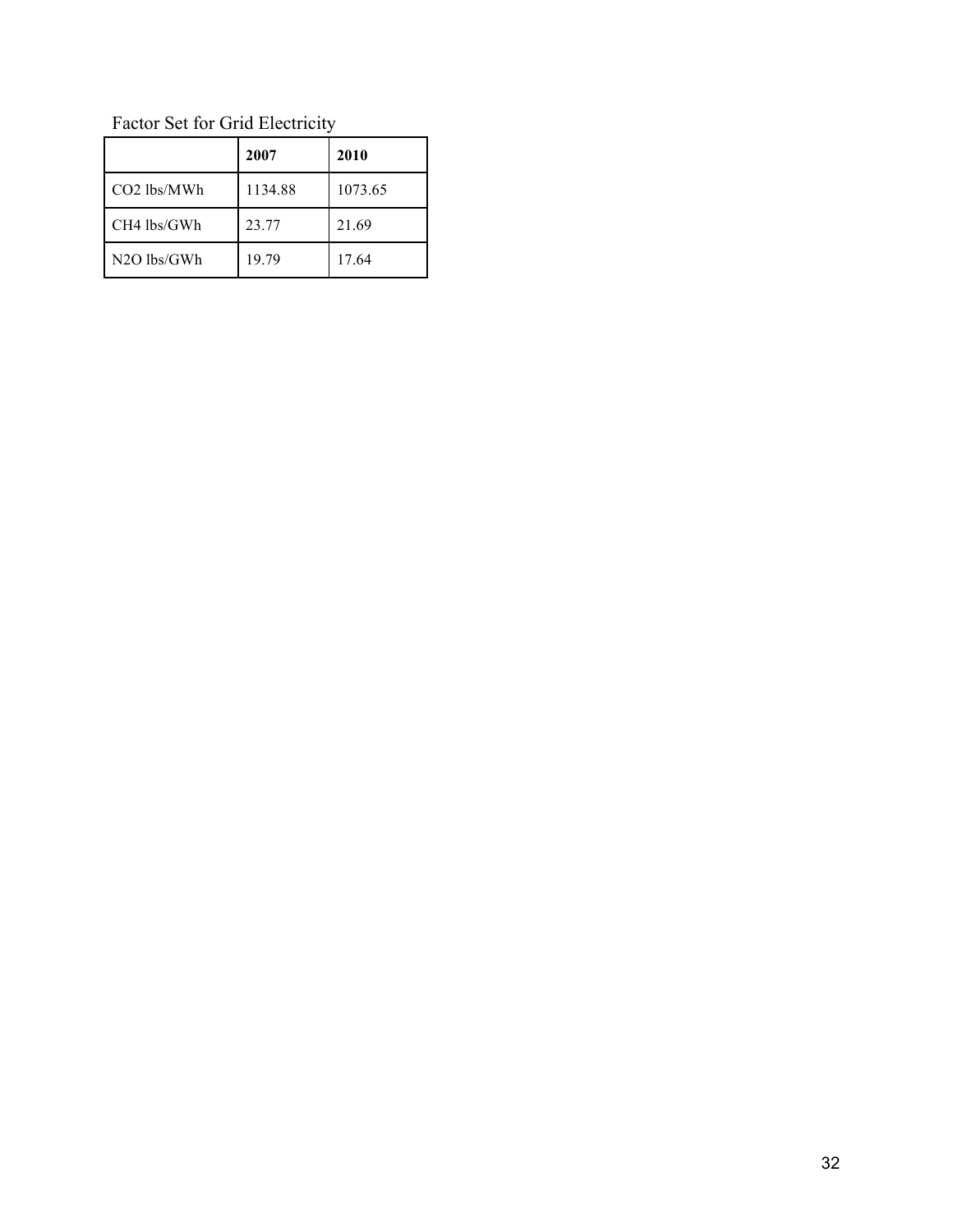## Works Cited

"10 Things Cities Are Doing Now to Reduce Greenhouse Gases." Cool Trends. January 1, 2008. Accessed April 16, 2015. http://www.sustainabilityprofessionals.org/files/Cool Trends.pdf.

"179D DOE Calculator." United States Department of Energy. May 3, 2012. Accessed April 9, 2015. http://apps1.eere.energy.gov/buildings/commercial/179d/

"About ICLEI." ICLEI - Local Governments for Sustainability. Accessed March 16, 2015. http://www.icleiusa.org/about-iclei.

"Berkeley Climate Action Plan: Tracking Our Progress - Building Energy Use." City of Berkeley. April 14, 2014. Accessed March 16, 2015. http://www.ci.berkeley.ca.us/uploadedFiles/Planning\_and\_Development/Level\_3\_-Energy\_and\_Sustainable\_Development/Green Building and Energy Certification CAP.pdf.

"Carrboro, NC Homes and Housing." USA City Facts. Accessed April 9, 2015. http://www.usacityfacts.com/nc/orange/carrboro/homes/.

"Carrboro 2009 Climate Protection Resolution." Town of Carrboro - Sustainability, Energy, and Climate Change. December 8, 2009. Accessed March 16, 2015. http://www.ci.carrboro.nc.us/DocumentCenter/Home/View/2387. "Carrboro WISE Final Report." Town of Carrboro - Sustainability, Energy, and Climate Change. July 31, 2013. Accessed March 16, 2015. http://www.townofcarrboro.org/DocumentCenter/Home/View/1788.

"Capstone Research Projects." Institute for the Environment at UNC-Chapel Hill. Accessed March 16, 2015. http://www.ie.unc.edu/for\_students/courses/capstone.cfm.

"Causes of Climate Change." Environmental Protection Agency. March 18, 2014. Accessed April 16, 2015. http://www.epa.gov/climatechange/science/causes.html.

"ClearPath Software - About." ICLEI - Local Governments for Sustainability. Accessed March 16, 2015. http://www.icleiusa.org/.

"Climate Change Mitigation." United Nations Environment Programme. Accessed March 24, 2015. http://www.unep.org/climatechange/mitigation/

"Curriculum for the Environment and Ecology." In *University of North Carolina at Chapel Hill (UNC-CH) Undergraduate Bulletin*. University of North Carolina, Chapel Hill (UNC-CH), 2014. http://www.unc.edu/ugradbulletin/depts/ecol.html

Daigneau, Elizabeth. "Curbside Composting Added to a Major City: Is It Yours?" Curbside Composting Added to a Major City: Is It Yours? February 1, 2012. Accessed April 15, 2015. http://www.governing.com/topics/energyenv/gov-curbside-composting-added-to-major-city.html.

"Developing a Greenhouse Gas Inventory." United States Environmental Protection Agency. Accessed March 24, 2015. http://www.epa.gov/statelocalclimate/local/activities/ghg-inventory.html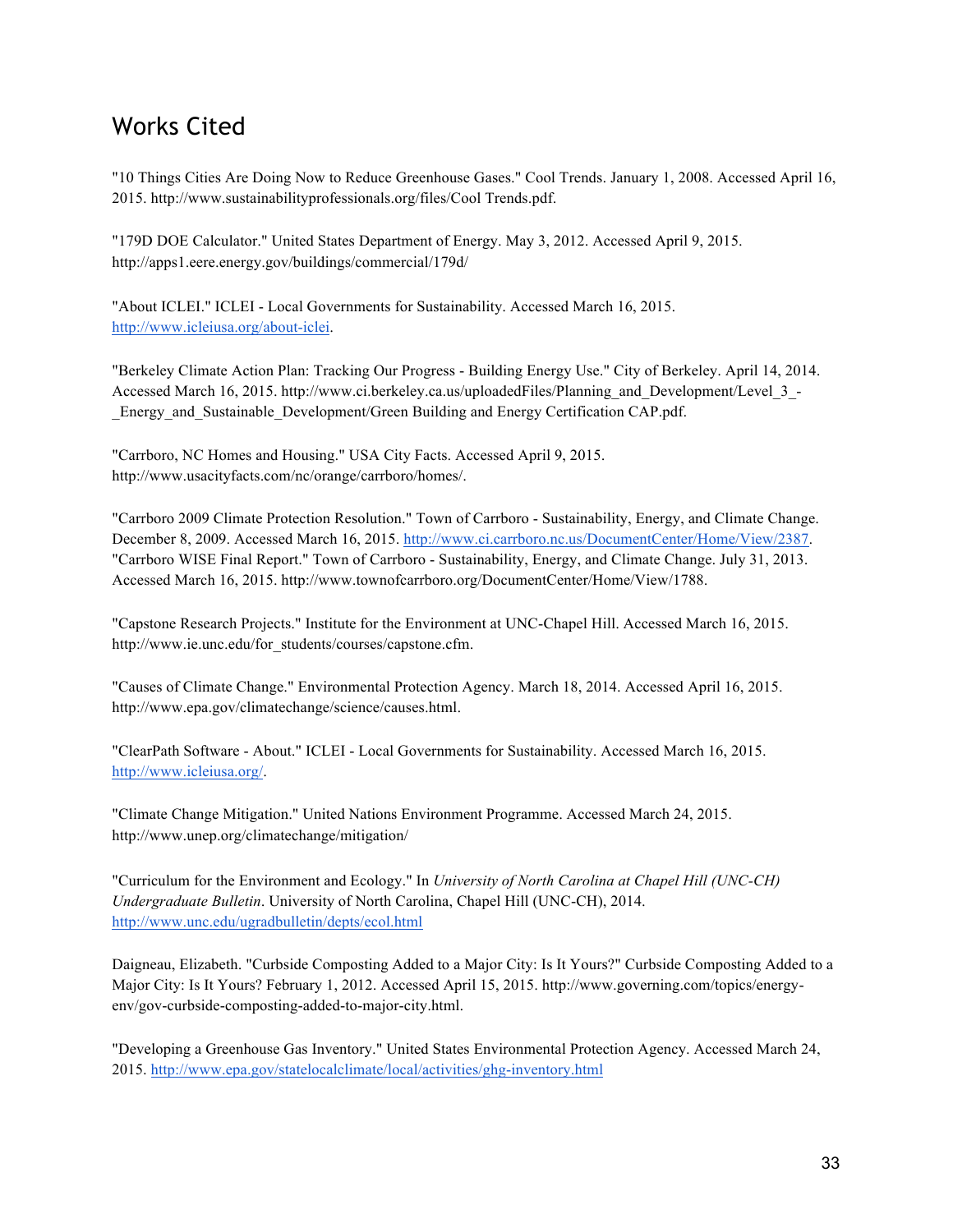Duke Energy. 2014. "Duke Energy Progress to install 100,000 LED street and area lights across North Carolina." http://www.duke-energy.com/news/releases/2014092202.asp

"Energy and Climate Protection Plan." Town of Carrboro - Sustainability, Energy, and Climate Change. May 28, 2014. Accessed March 16, 2015. http://www.townofcarrboro.org/DocumentCenter/Home/View/553.

"Energy Conservation Audit and Disclosure Ordinance." Austin Energy. Accessed March 18, 2015. http://austinenergy.com/wps/portal/ae/programs/ecad-ordinance/energy-conservation-audit-and-disclosureordinance/!ut/p/a1/jZAxT8MwFIR\_S4eMjo0rwGUzpgqhlEykIUvlJq-OpdSObKcR\_HpSWChqoW876bt7usMlLnBp5F4rGbQ1sj3o8mZNKKOPgtA0uaWM8ETcL67zl6sZIyPw9hPI5tk DSfMs59lCkERML\_SfOU7- 8z9d8IC6pVgqXHYyNEibrcUFGHDqHVXWeHD7r7ZI9rUOSJoa1dpXrfW9A2RdrY00FRyCuNlM2RjkYAsOXN y7caEmhM7fRSQiwzDEylrVQlzZXUROWRrrAy6OSbzC5V81-Jz-Bk7s\_A2cH7LbvRYfz7BiYZZqPpl8AjKatdw!/dl5/d5/L2dBISEvZ0FBIS9nQSEh/.

"GHG (CO2, CH4, N2O, F-gases) Emission Time Series 1990-2012 per Region/country." European Commission. April 16, 2015. Accessed April 16, 2015. http://edgar.jrc.ec.europa.eu/overview.php?v=GHGts1990-2012.

"Highway Statistics Series." Table VM-4 – Office of Highway Policy Information (OHPI) – FHWA. November 1, 2014. Accessed April 16, 2015. http://www.fhwa.dot.gov/policyinformation/statistics/2013/vm4.cfm.

Hosking, Jamie, Pierpaolo Mudu, and Carlos Dora. "Health Co-benefits of Climate Change Mitigation." World Health Organization. January 1, 2011. Accessed March 24, 2015. http://www.who.int/hia/green\_economy/transport\_sector\_health\_co-benefits\_climate\_change\_mitigation/en/

"Improve Operations & Maintenance." Energy.gov. Accessed April 9, 2015. http://www.energy.gov/eere/buildings/improve-operations-maintenance

"Local Projects." Bike Carrboro Bicycles and Bicycling in Carrboro Chapel Hill and the Triangle NC. January 1, 2015. Accessed April 16, 2015. http://bikecarrboro.com/what-we-do/local-projects.

Luber, George, Kim Knowlton, John Balbus, Howard Frumkin, Mary Hayden, Jeremy Hess, Michael McGeehin, and Nicky Sheats. "Human Health." National Climate Assessment. Accessed March 24, 2015. http://nca2014.globalchange.gov/report/sectors/human-health#statement-16520

Luber, George, Kim Knowlton, John Balbus, Howard Frumkin, Mary Hayden, Jeremy Hess, Michael McGeehin, and Nicky Sheats. "Human Health." National Climate Assessment. Accessed March 24, 2015. http://nca2014.globalchange.gov/report/sectors/human-health#statement-16524.

Melillo, Jerry, Terese Richmond, and Gary Yohe. "National Climate Assessment." National Climate Assessment. January 1, 2014. Accessed April 16, 2015. http://nca2014.globalchange.gov/highlights#section-5682.

"National Transportation Statistics." Bureau of Transportation Statistics. Accessed April 16, 2015. http://www.rita.dot.gov/bts/sites/rita.dot.gov.bts/files/publications/national\_transportation\_statistics/index.html.

Natt, T.M. 2015. "A Bright Idea: Towns Update Street Lighting, Save Money". *The Pilot*. http://www.thepilot.com/news/a-bright-idea-towns-update-street-lighting-save-money/article\_9696c852-95c3-11e4- 80f4-dfa02784e1ee.html